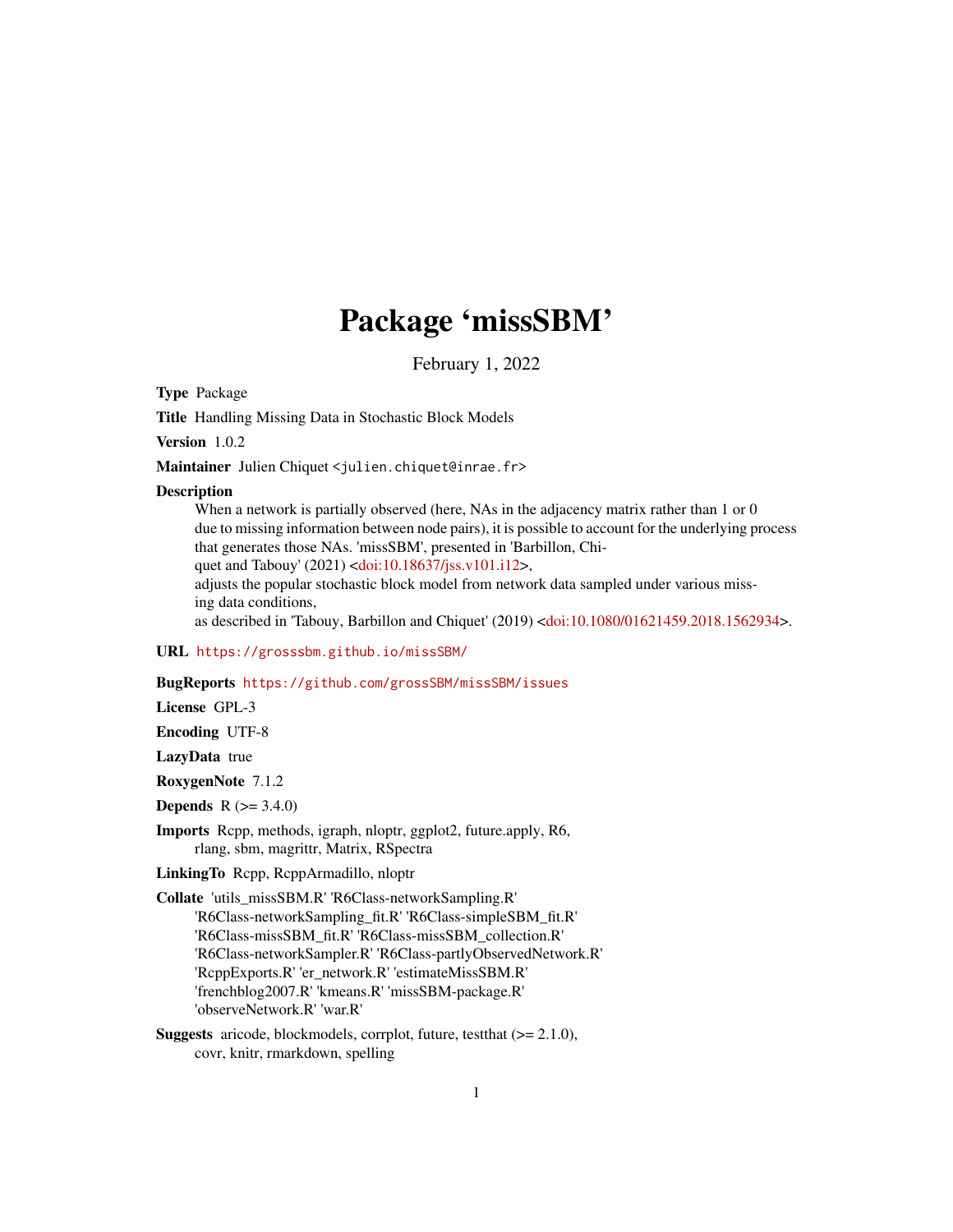# VignetteBuilder knitr

# Language en-US

# NeedsCompilation yes

Author Julien Chiquet [aut, cre] (<<https://orcid.org/0000-0002-3629-3429>>), Pierre Barbillon [aut] (<<https://orcid.org/0000-0002-7766-7693>>), Timothée Tabouy [aut], Jean-Benoist Léger [ctb] (provided C++ implementaion of K-means), François Gindraud [ctb] (provided C++ interface to NLopt), großBM team [ctb]

# Repository CRAN

Date/Publication 2022-02-01 16:00:20 UTC

# R topics documented:

| 3                 |
|-------------------|
| $\overline{4}$    |
| 5                 |
| 6                 |
| $\overline{7}$    |
| $\overline{7}$    |
| 8                 |
| $\mathbf{Q}$      |
| 10                |
| 11                |
| 12                |
| 13                |
| 14                |
| 15                |
| 15                |
| 18                |
| 18                |
| 19                |
| 20                |
| 22                |
| 24                |
| 25                |
| 27                |
| 28                |
| nodeSampler<br>29 |
|                   |
| 31                |
|                   |
|                   |
| -36               |
|                   |
|                   |
|                   |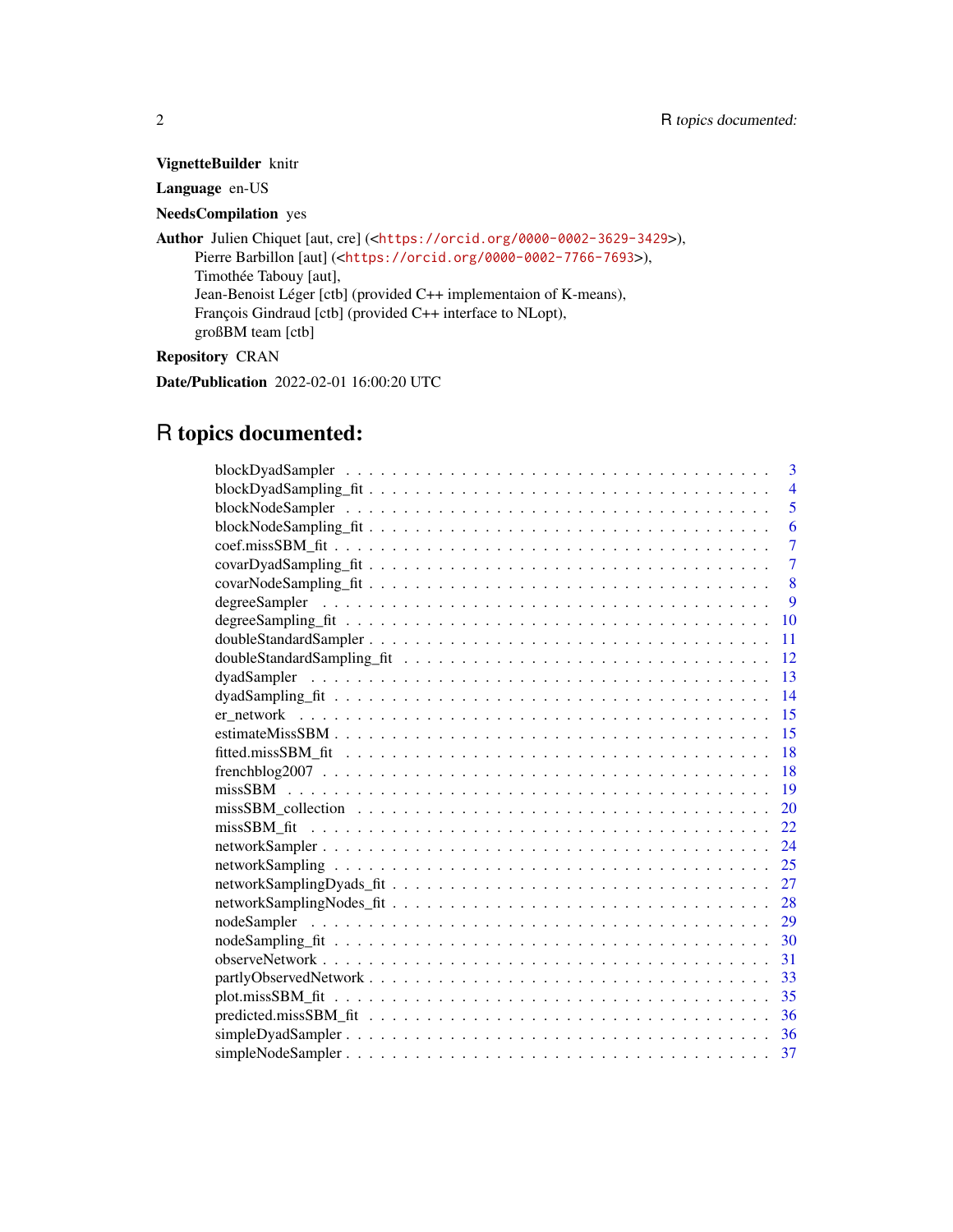# <span id="page-2-0"></span>blockDyadSampler 3

| Index | 46 |
|-------|----|
|       |    |
|       |    |
|       |    |
|       |    |
|       |    |
|       |    |
|       |    |

blockDyadSampler *Class for defining a block dyad sampler*

# Description

Class for defining a block dyad sampler Class for defining a block dyad sampler

# Super classes

[missSBM::networkSampling](#page-0-0) -> [missSBM::networkSampler](#page-0-0) -> [missSBM::dyadSampler](#page-0-0) -> blockDyadSampler

# Active bindings

df the number of parameters of this sampling

# **Methods**

#### Public methods:

- [blockDyadSampler\\$new\(\)](#page-2-1)
- [blockDyadSampler\\$clone\(\)](#page-2-2)

# <span id="page-2-1"></span>Method new(): constructor for networkSampling

```
Usage:
blockDyadSampler$new(
  parameters = NA,
  nbNodes = NA,
  directed = FALSE,
  clusters = NA
)
Arguments:
parameters the vector of parameters associated to the sampling at play
```
nbNodes number of nodes in the network

directed logical, directed network of not

clusters a vector of class memberships

<span id="page-2-2"></span>Method clone(): The objects of this class are cloneable with this method.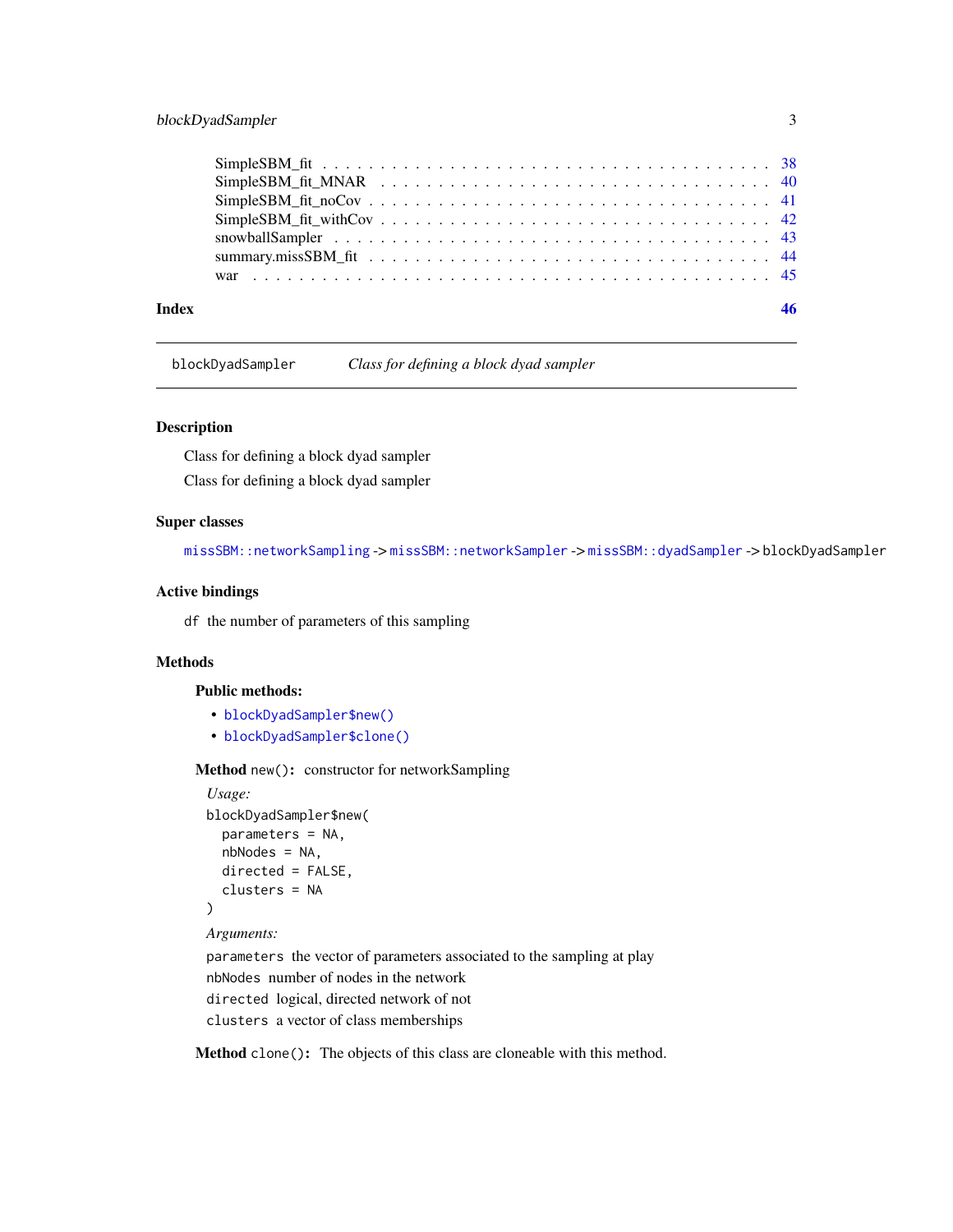<span id="page-3-0"></span>*Usage:* blockDyadSampler\$clone(deep = FALSE) *Arguments:* deep Whether to make a deep clone.

blockDyadSampling\_fit *Class for fitting a block-dyad sampling*

#### Description

Class for fitting a block-dyad sampling Class for fitting a block-dyad sampling

# Super classes

[missSBM::networkSampling](#page-0-0) -> [missSBM::networkSamplingDyads\\_fit](#page-0-0) -> blockDyadSampling\_fit

# Active bindings

vExpec variational expectation of the sampling

log\_lambda matrix, term for adjusting the imputation step which depends on the type of sampling

# Methods

#### Public methods:

- [blockDyadSampling\\_fit\\$new\(\)](#page-2-1)
- [blockDyadSampling\\_fit\\$update\\_parameters\(\)](#page-3-1)
- [blockDyadSampling\\_fit\\$clone\(\)](#page-2-2)

#### Method new(): constructor

*Usage:*

blockDyadSampling\_fit\$new(partlyObservedNetwork, blockInit)

# *Arguments:*

partlyObservedNetwork a object with class partlyObservedNetwork representing the observed data with possibly missing entries

blockInit n x Q matrix of initial block indicators

<span id="page-3-1"></span>Method update\_parameters(): a method to update the estimation of the parameters. By default, nothing to do (corresponds to MAR sampling)

*Usage:*

blockDyadSampling\_fit\$update\_parameters(nu, Z)

*Arguments:*

nu the matrix of (uncorrected) imputation for missing entries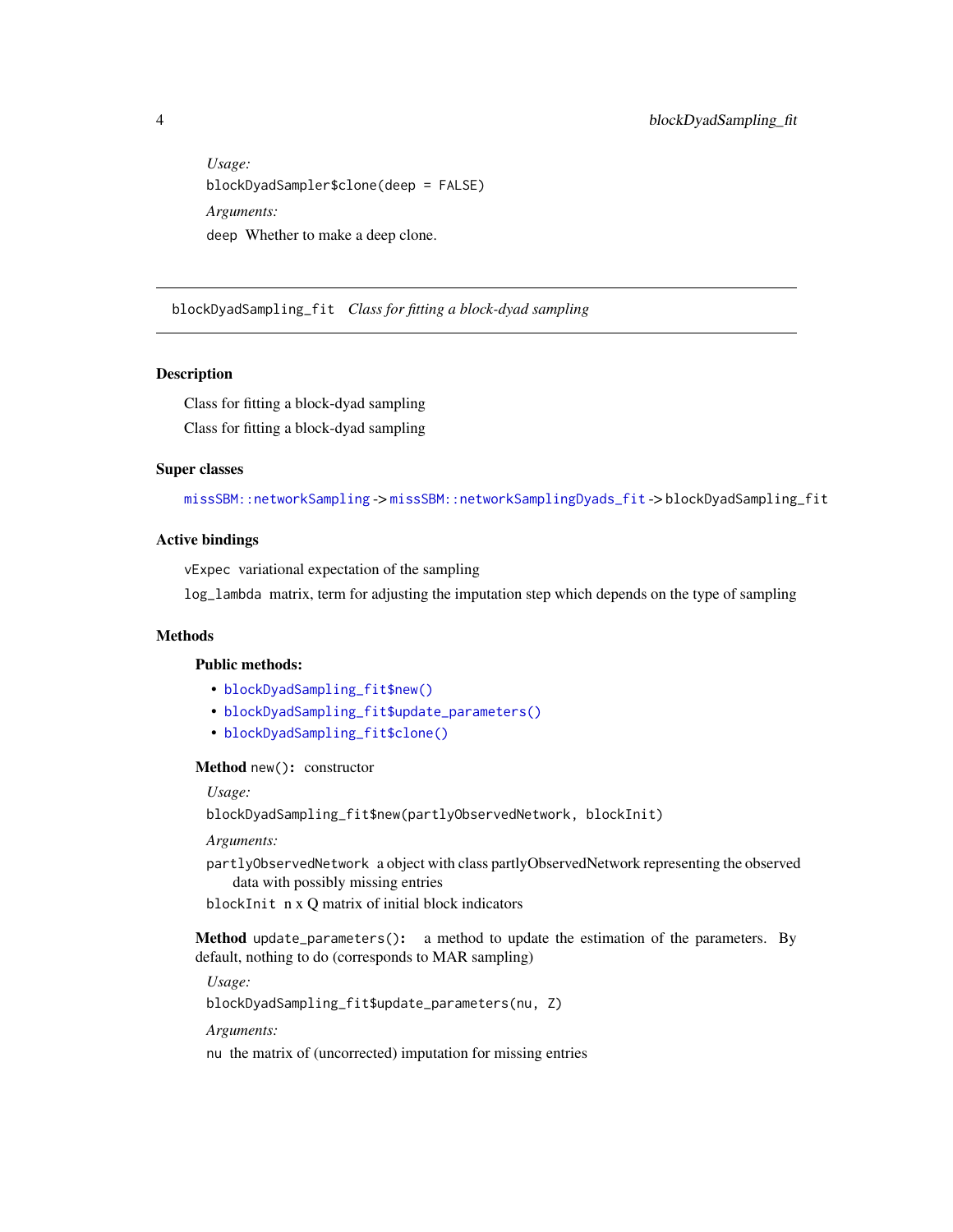# <span id="page-4-0"></span>blockNodeSampler 5

Z probabilities of block memberships

Method clone(): The objects of this class are cloneable with this method.

*Usage:* blockDyadSampling\_fit\$clone(deep = FALSE) *Arguments:* deep Whether to make a deep clone.

blockNodeSampler *Class for defining a block node sampler*

#### Description

Class for defining a block node sampler Class for defining a block node sampler

# Super classes

[missSBM::networkSampling](#page-0-0) -> [missSBM::networkSampler](#page-0-0) -> [missSBM::nodeSampler](#page-0-0) -> blockNodeSampler

# Methods

# Public methods:

- [blockNodeSampler\\$new\(\)](#page-2-1)
- [blockNodeSampler\\$clone\(\)](#page-2-2)

Method new(): constructor for networkSampling

```
Usage:
blockNodeSampler$new(
  parameters = NA,
  nbNodes = NA,
  directed = FALSE,
  clusters = NA
)
Arguments:
parameters the vector of parameters associated to the sampling at play
nbNodes number of nodes in the network
directed logical, directed network of not
```
clusters a vector of class memberships

Method clone(): The objects of this class are cloneable with this method.

*Usage:* blockNodeSampler\$clone(deep = FALSE) *Arguments:* deep Whether to make a deep clone.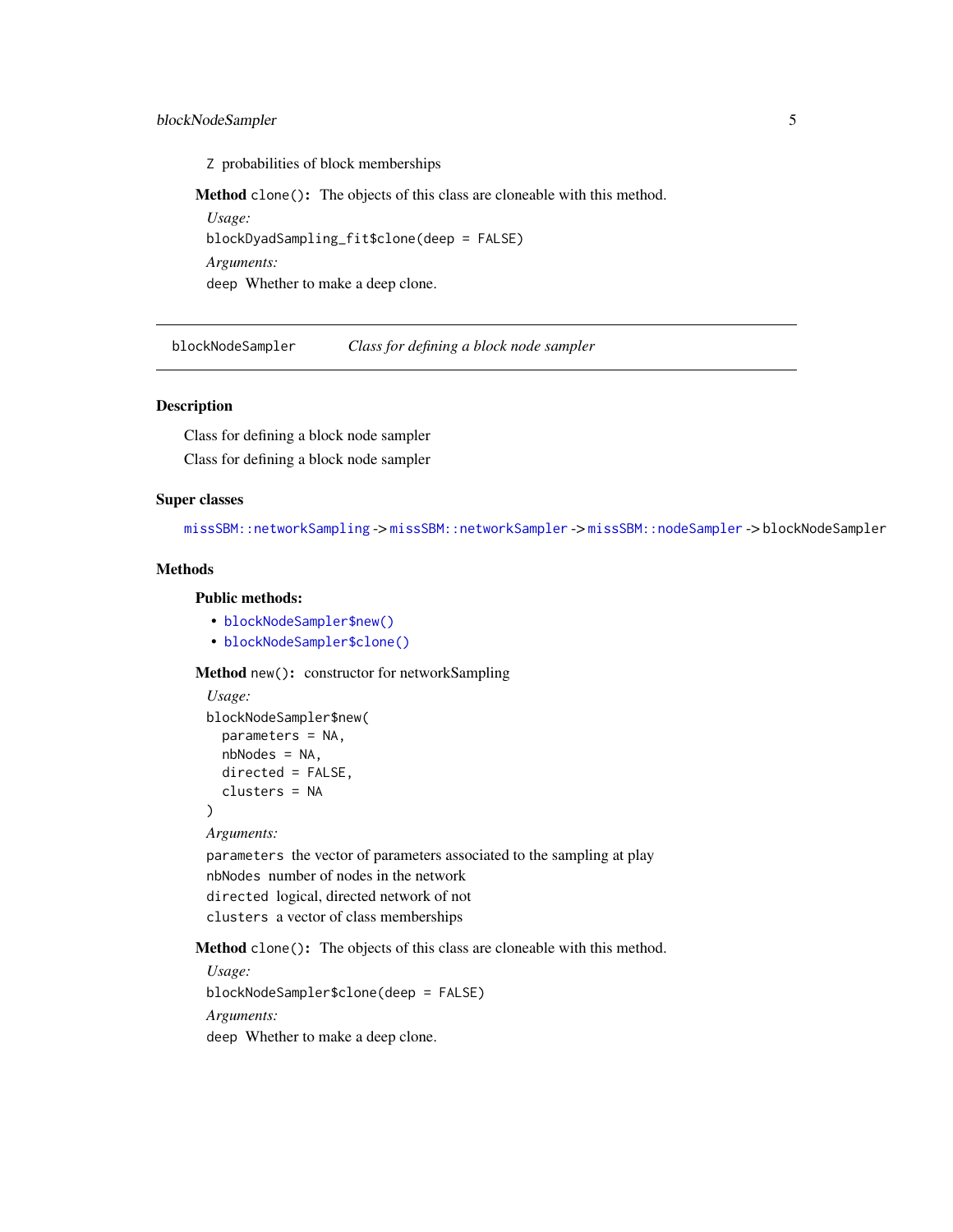<span id="page-5-0"></span>blockNodeSampling\_fit *Class for fitting a block-node sampling*

# **Description**

Class for fitting a block-node sampling

Class for fitting a block-node sampling

# Super classes

[missSBM::networkSampling](#page-0-0) -> [missSBM::networkSamplingNodes\\_fit](#page-0-0) -> blockNodeSampling\_fit

# Active bindings

vExpec variational expectation of the sampling

log\_lambda double, term for adjusting the imputation step which depends on the type of sampling

# Methods

Public methods:

- [blockNodeSampling\\_fit\\$new\(\)](#page-2-1)
- [blockNodeSampling\\_fit\\$update\\_parameters\(\)](#page-3-1)
- [blockNodeSampling\\_fit\\$clone\(\)](#page-2-2)

Method new(): constructor

*Usage:*

blockNodeSampling\_fit\$new(partlyObservedNetwork, blockInit)

*Arguments:*

partlyObservedNetwork a object with class partlyObservedNetwork representing the observed data with possibly missing entries

blockInit n x Q matrix of initial block indicators

Method update\_parameters(): a method to update the estimation of the parameters. By default, nothing to do (corresponds to MAR sampling)

*Usage:*

blockNodeSampling\_fit\$update\_parameters(imputedNet, Z)

*Arguments:*

imputedNet an adjacency matrix where missing values have been imputed Z indicator of blocks

Method clone(): The objects of this class are cloneable with this method.

*Usage:*

blockNodeSampling\_fit\$clone(deep = FALSE)

*Arguments:*

deep Whether to make a deep clone.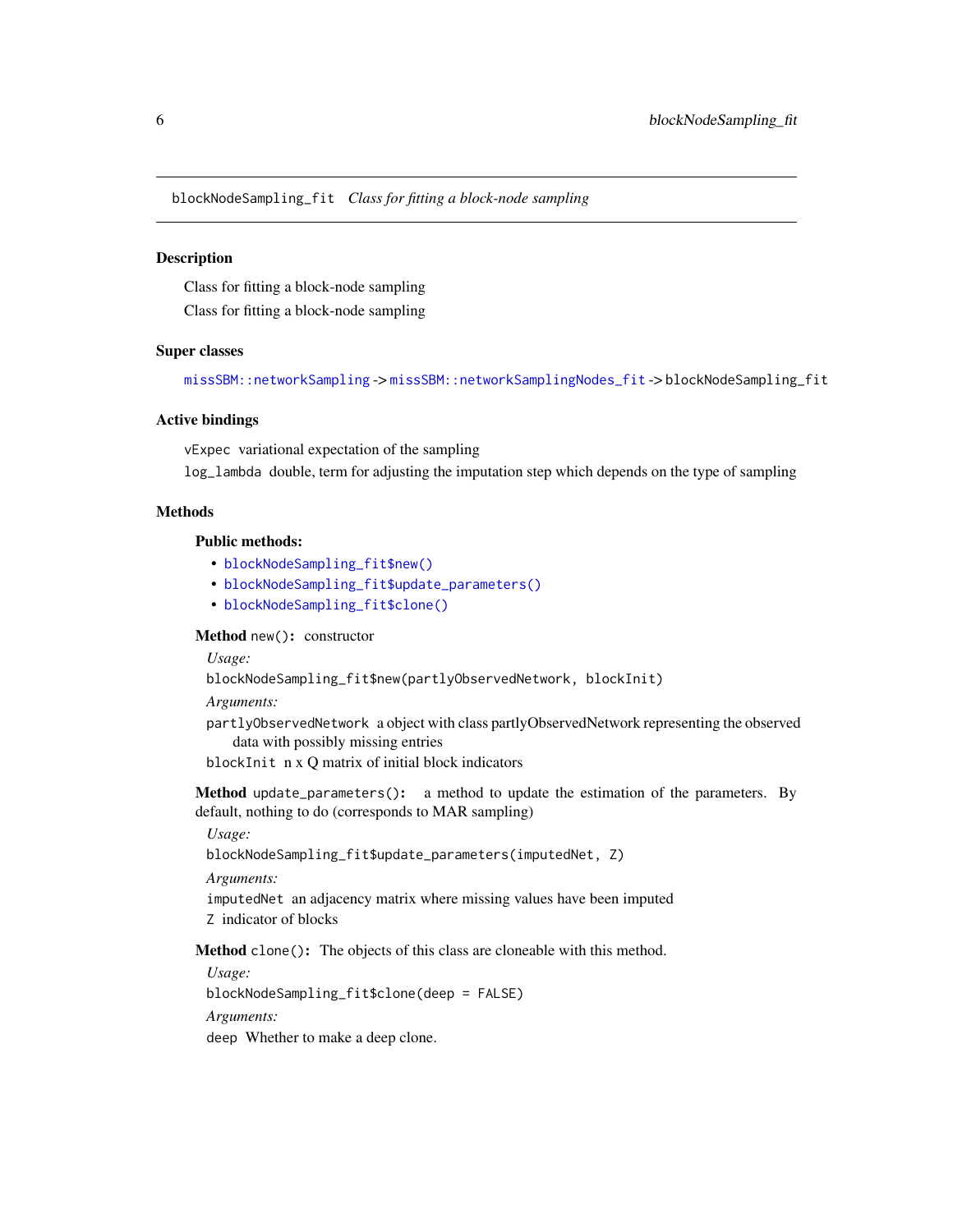# <span id="page-6-0"></span>Description

Extracts model coefficients from objects [missSBM\\_fit](#page-21-1) returned by [estimateMissSBM\(\)](#page-14-1)

# Usage

```
## S3 method for class 'missSBM_fit'
coef(
  object,
  type = c("mixture", "connectivity", "covariates", "sampling"),
  ...
)
```
# Arguments

| object   | an R6 object with class missSBM fit                                                                                     |
|----------|-------------------------------------------------------------------------------------------------------------------------|
| type     | type of parameter that should be extracted. Either "mixture" (default), "connec-<br>tivity", "covariates" or "sampling" |
| $\cdots$ | additional parameters for S3 compatibility. Not used                                                                    |

# Value

A vector or matrix of coefficients extracted from the missSBM\_fit model.

covarDyadSampling\_fit *Class for fitting a dyad sampling with covariates*

# Description

Class for fitting a dyad sampling with covariates

Class for fitting a dyad sampling with covariates

# Super classes

[missSBM::networkSampling](#page-0-0) -> [missSBM::networkSamplingDyads\\_fit](#page-0-0) -> covarDyadSampling\_fit

# Active bindings

vExpec variational expectation of the sampling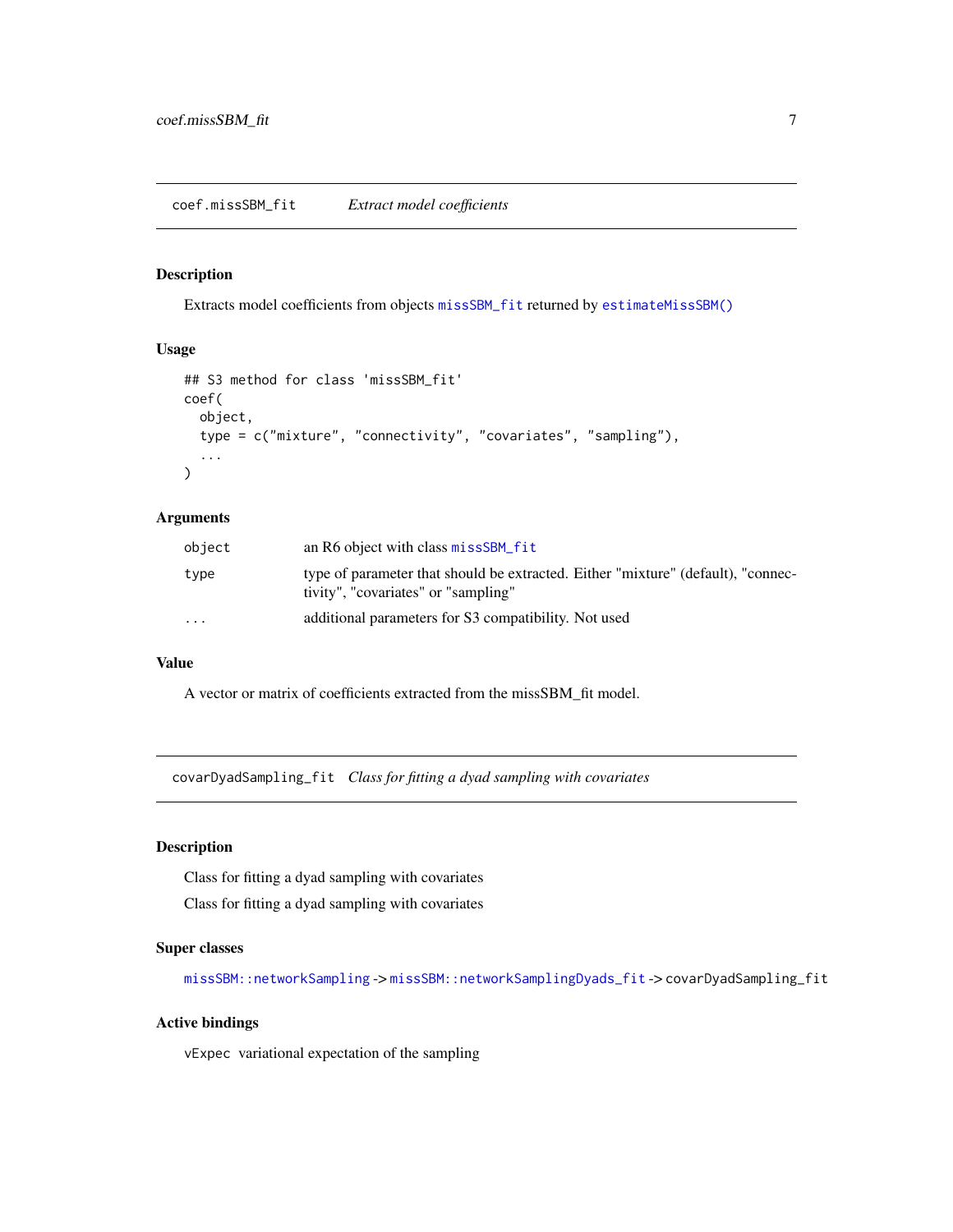# <span id="page-7-0"></span>Methods

#### Public methods:

- [covarDyadSampling\\_fit\\$new\(\)](#page-2-1)
- [covarDyadSampling\\_fit\\$clone\(\)](#page-2-2)

# Method new(): constructor

*Usage:*

```
covarDyadSampling_fit$new(partialNet, ...)
```
#### *Arguments:*

- partialNet a object with class partlyObservedNetwork representing the observed data with possibly missing entries
- ... used for compatibility

Method clone(): The objects of this class are cloneable with this method.

```
Usage:
covarDyadSampling_fit$clone(deep = FALSE)
Arguments:
deep Whether to make a deep clone.
```
covarNodeSampling\_fit *Class for fitting a node-centered sampling with covariate*

# Description

Class for fitting a node-centered sampling with covariate Class for fitting a node-centered sampling with covariate

#### Super classes

[missSBM::networkSampling](#page-0-0) -> [missSBM::networkSamplingNodes\\_fit](#page-0-0) -> covarNodeSampling\_fit

# Active bindings

vExpec variational expectation of the sampling

# Methods

# Public methods:

- [covarNodeSampling\\_fit\\$new\(\)](#page-2-1)
- [covarNodeSampling\\_fit\\$clone\(\)](#page-2-2)

Method new(): constructor

*Usage:*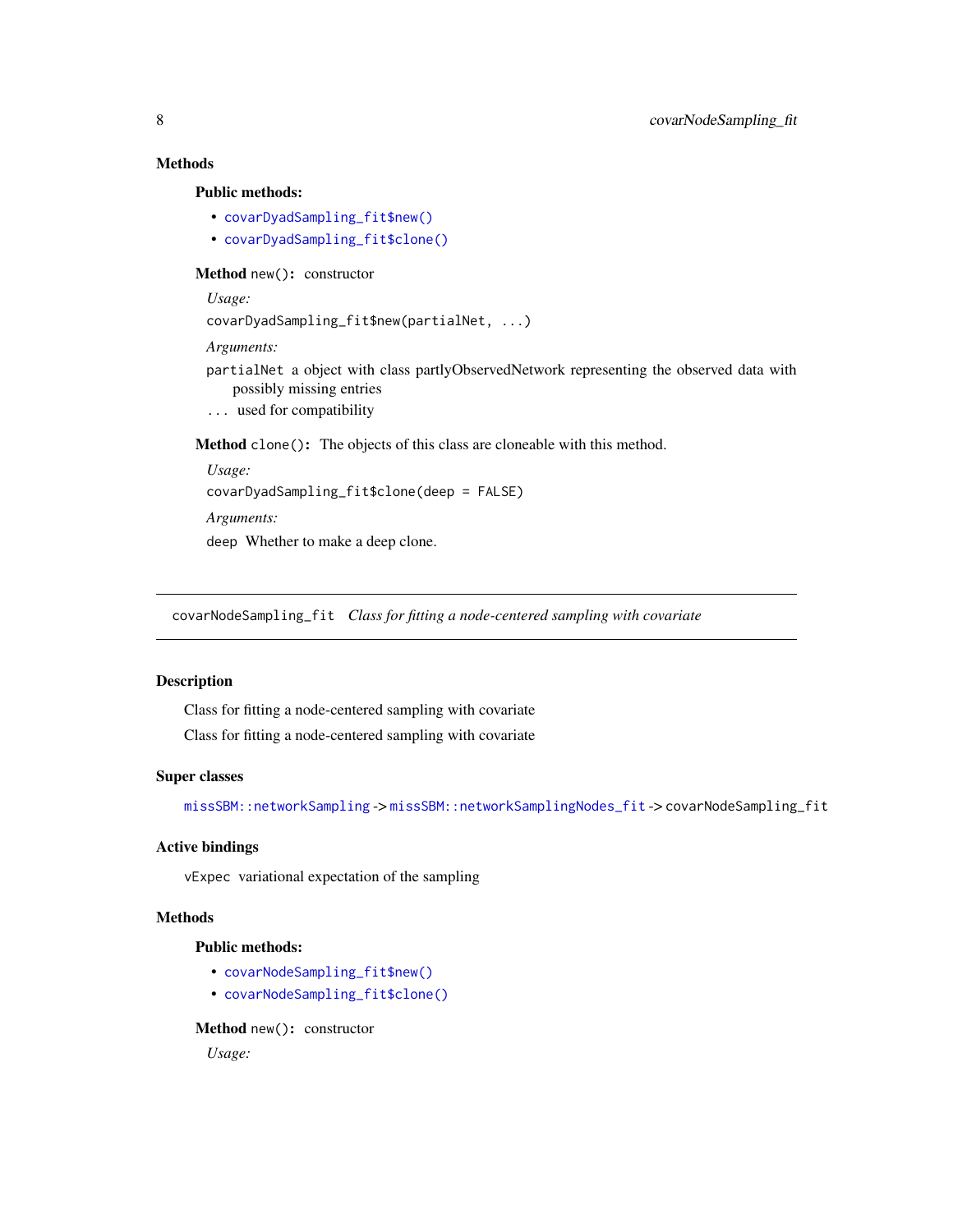# <span id="page-8-0"></span>degreeSampler 9

covarNodeSampling\_fit\$new(partlyObservedNetwork, ...)

*Arguments:*

- partlyObservedNetwork a object with class partlyObservedNetwork representing the observed data with possibly missing entries
- ... used for compatibility

Method clone(): The objects of this class are cloneable with this method.

*Usage:* covarNodeSampling\_fit\$clone(deep = FALSE)

*Arguments:*

deep Whether to make a deep clone.

degreeSampler *Class for defining a degree sampler*

# Description

Class for defining a degree sampler Class for defining a degree sampler

#### Super classes

[missSBM::networkSampling](#page-0-0) -> [missSBM::networkSampler](#page-0-0) -> [missSBM::nodeSampler](#page-0-0) -> degreeSampler

# Methods

#### Public methods:

- [degreeSampler\\$new\(\)](#page-2-1)
- [degreeSampler\\$clone\(\)](#page-2-2)

Method new(): constructor for networkSampling

#### *Usage:*

degreeSampler\$new(parameters = NA, degrees = NA, directed = FALSE)

*Arguments:*

parameters the vector of parameters associated to the sampling at play degrees vector of nodes' degrees directed logical, directed network of not

Method clone(): The objects of this class are cloneable with this method.

*Usage:* degreeSampler\$clone(deep = FALSE) *Arguments:*

deep Whether to make a deep clone.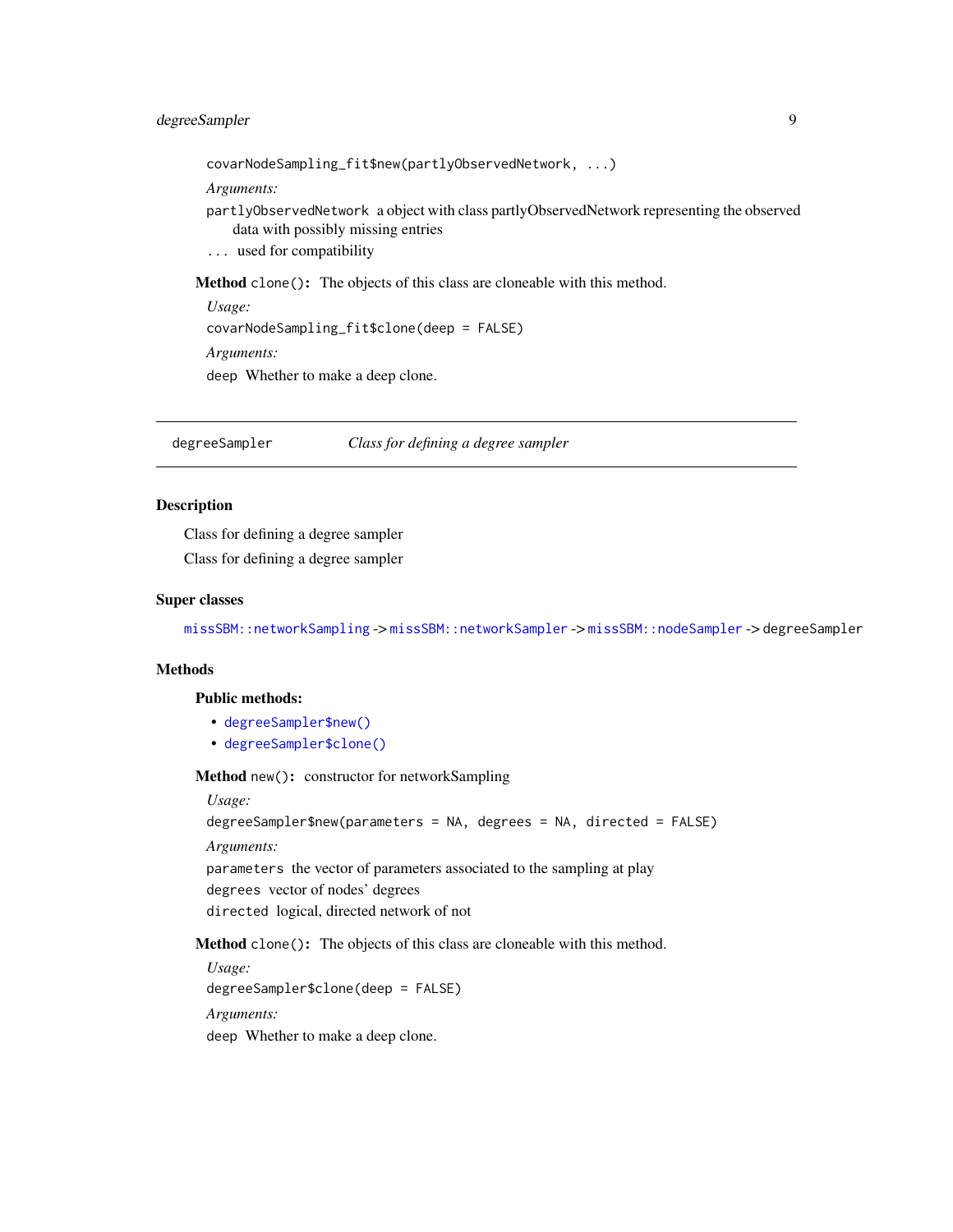<span id="page-9-0"></span>degreeSampling\_fit *Class for fitting a degree sampling*

# Description

Class for fitting a degree sampling

Class for fitting a degree sampling

## Super classes

[missSBM::networkSampling](#page-0-0) -> [missSBM::networkSamplingNodes\\_fit](#page-0-0) -> degreeSampling\_fit

#### Active bindings

vExpec variational expectation of the sampling

# Methods

#### Public methods:

- [degreeSampling\\_fit\\$new\(\)](#page-2-1)
- [degreeSampling\\_fit\\$update\\_parameters\(\)](#page-3-1)
- [degreeSampling\\_fit\\$update\\_imputation\(\)](#page-9-1)
- [degreeSampling\\_fit\\$clone\(\)](#page-2-2)

#### Method new(): constructor

*Usage:*

degreeSampling\_fit\$new(partlyObservedNetwork, blockInit, connectInit)

*Arguments:*

partlyObservedNetwork a object with class partlyObservedNetwork representing the observed data with possibly missing entries

blockInit n x Q matrix of initial block indicators

connectInit Q x Q matrix of initial block probabilities of connection

Method update\_parameters(): a method to update the estimation of the parameters. By default, nothing to do (corresponds to MAR sampling)

# *Usage:*

degreeSampling\_fit\$update\_parameters(imputedNet, ...)

*Arguments:*

imputedNet an adjacency matrix where missing values have been imputed

... used for compatibility

<span id="page-9-1"></span>Method update\_imputation(): a method to update the imputation of the missing entries.

*Usage:*

degreeSampling\_fit\$update\_imputation(PI, ...)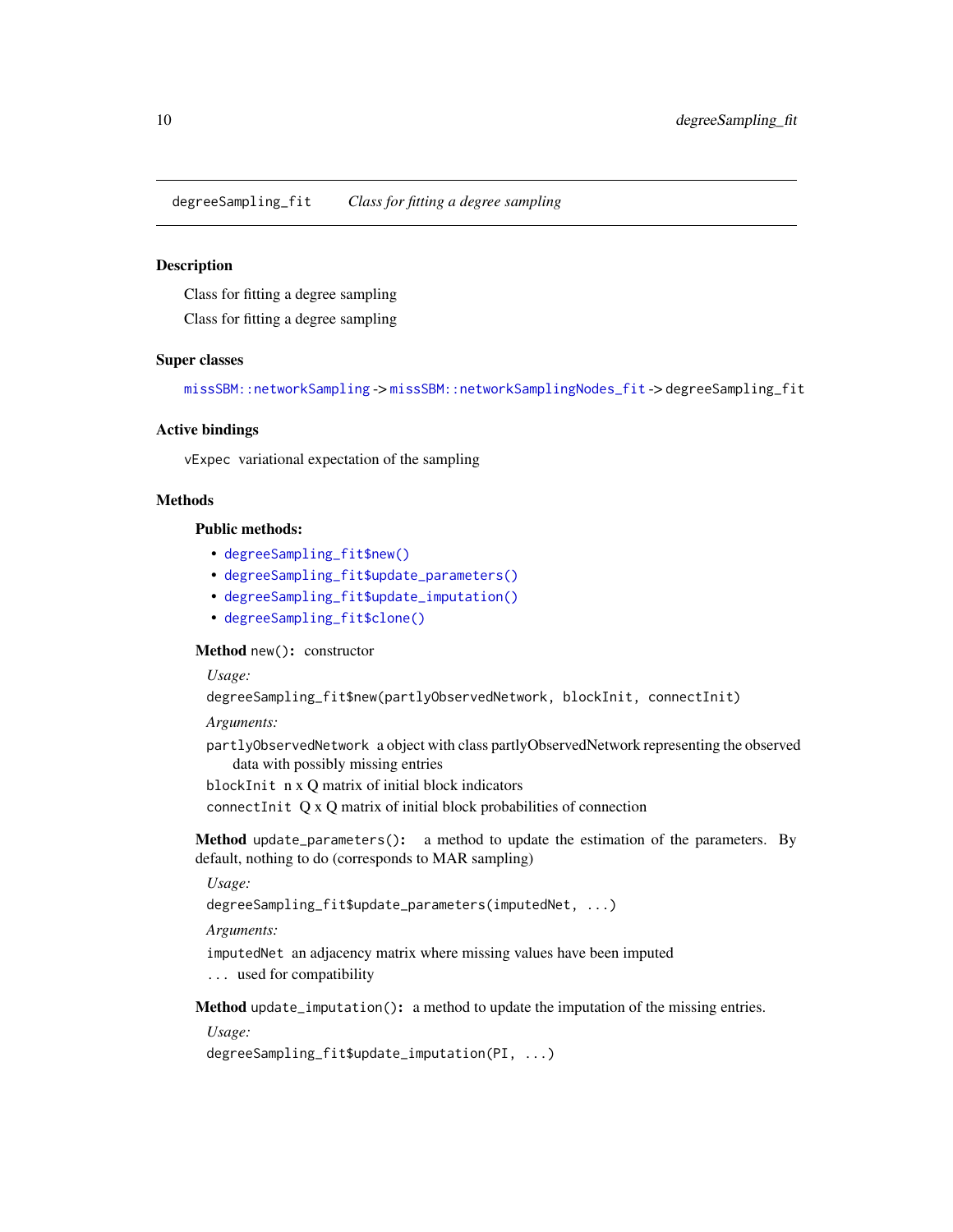<span id="page-10-0"></span>*Arguments:*

PI the matrix of inter/intra class probability of connection

... use for compatibility

Method clone(): The objects of this class are cloneable with this method.

```
Usage:
degreeSampling_fit$clone(deep = FALSE)
Arguments:
deep Whether to make a deep clone.
```
doubleStandardSampler *Class for defining a double-standard sampler*

# Description

Class for defining a double-standard sampler Class for defining a double-standard sampler

#### Super classes

[missSBM::networkSampling](#page-0-0) -> [missSBM::networkSampler](#page-0-0) -> [missSBM::dyadSampler](#page-0-0) -> doubleStandardSampler

# **Methods**

#### Public methods:

- [doubleStandardSampler\\$new\(\)](#page-2-1)
- [doubleStandardSampler\\$clone\(\)](#page-2-2)

Method new(): constructor for networkSampling

#### *Usage:*

```
doubleStandardSampler$new(parameters = NA, adjMatrix = NA, directed = FALSE)
```
*Arguments:*

parameters the vector of parameters associated to the sampling at play

adjMatrix matrix of adjacency

directed logical, directed network of not

Method clone(): The objects of this class are cloneable with this method.

*Usage:* doubleStandardSampler\$clone(deep = FALSE) *Arguments:* deep Whether to make a deep clone.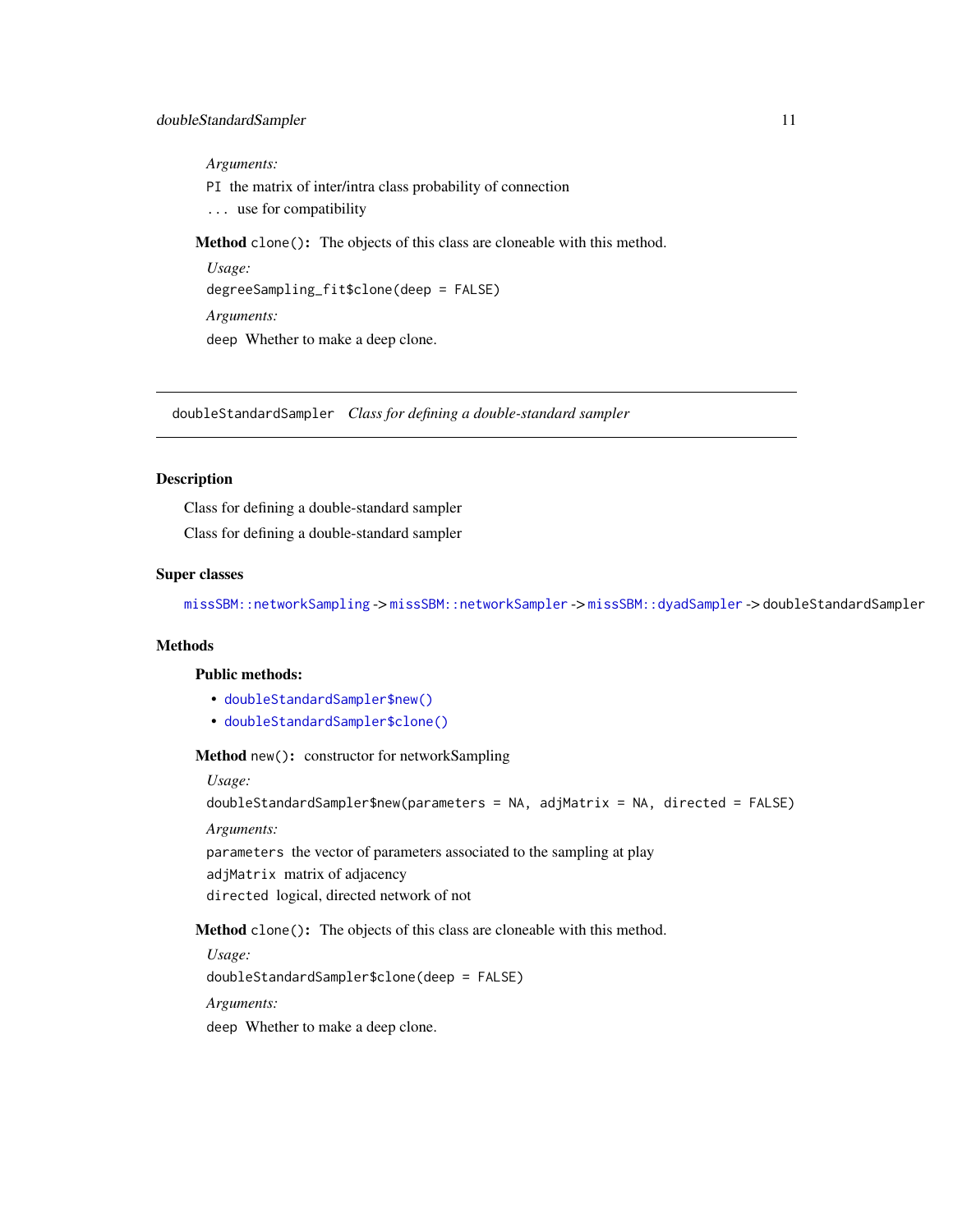<span id="page-11-0"></span>doubleStandardSampling\_fit

*Class for fitting a double-standard sampling*

#### Description

Class for fitting a double-standard sampling

Class for fitting a double-standard sampling

#### Super classes

[missSBM::networkSampling](#page-0-0) -> [missSBM::networkSamplingDyads\\_fit](#page-0-0) -> doubleStandardSampling\_fit

# Active bindings

vExpec variational expectation of the sampling

# Methods

#### Public methods:

- [doubleStandardSampling\\_fit\\$new\(\)](#page-2-1)
- [doubleStandardSampling\\_fit\\$update\\_parameters\(\)](#page-3-1)
- [doubleStandardSampling\\_fit\\$update\\_imputation\(\)](#page-9-1)
- [doubleStandardSampling\\_fit\\$clone\(\)](#page-2-2)

#### Method new(): constructor

#### *Usage:*

doubleStandardSampling\_fit\$new(partlyObservedNetwork, ...)

*Arguments:*

- partlyObservedNetwork a object with class partlyObservedNetwork representing the observed data with possibly missing entries
- ... used for compatibility

Method update\_parameters(): a method to update the estimation of the parameters. By default, nothing to do (corresponds to MAR sampling)

# *Usage:*

```
doubleStandardSampling_fit$update_parameters(nu, ...)
```
*Arguments:*

nu an adjacency matrix with imputed values (only)

... use for compatibility

Method update\_imputation(): a method to update the imputation of the missing entries.

*Usage:*

doubleStandardSampling\_fit\$update\_imputation(nu)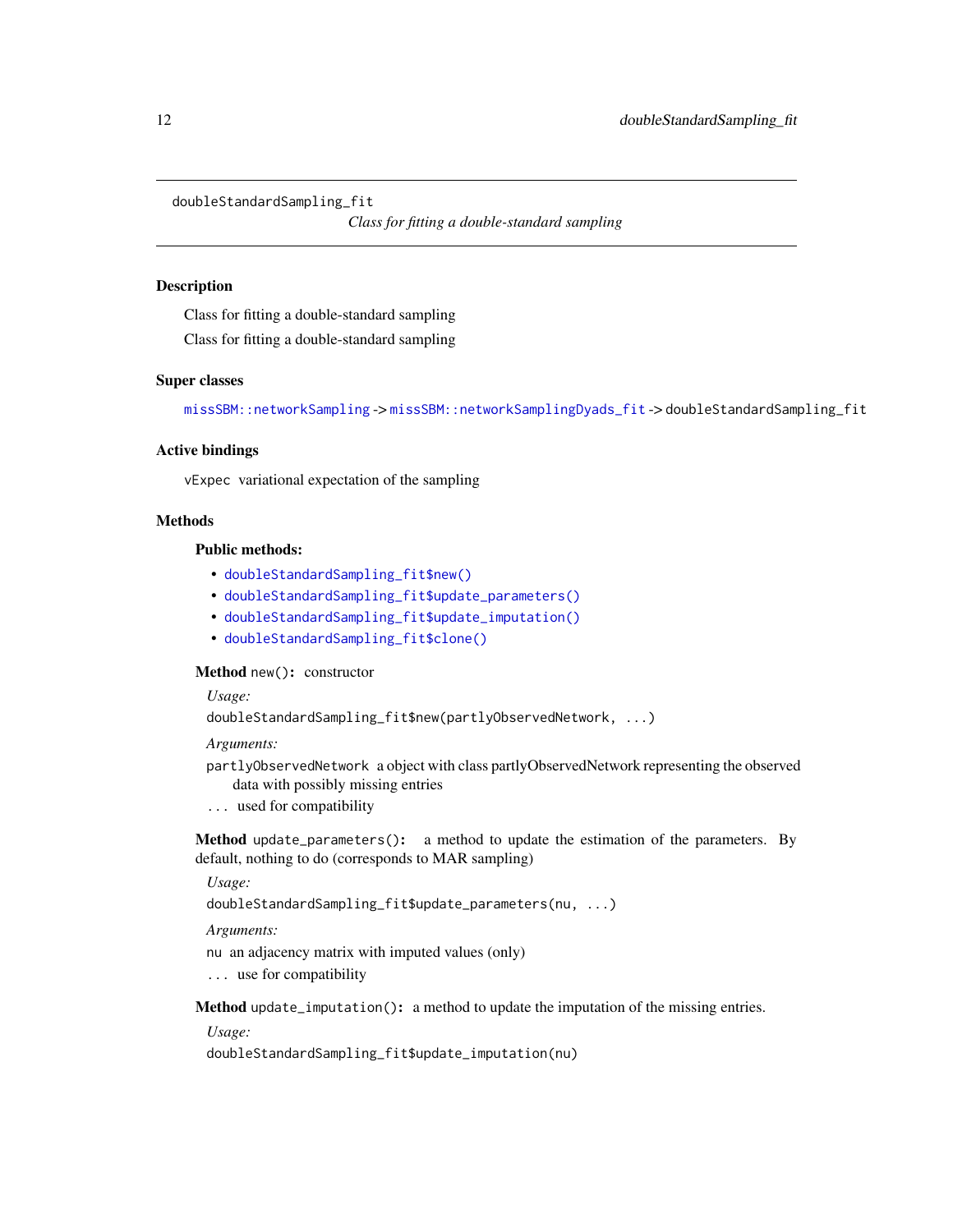# <span id="page-12-0"></span>dyadSampler 13

*Arguments:* nu the matrix of (uncorrected) imputation for missing entries Method clone(): The objects of this class are cloneable with this method. *Usage:* doubleStandardSampling\_fit\$clone(deep = FALSE) *Arguments:*

deep Whether to make a deep clone.

dyadSampler *Virtual class for all dyad-centered samplers*

# Description

Virtual class for all dyad-centered samplers Virtual class for all dyad-centered samplers

# Super classes

[missSBM::networkSampling](#page-0-0) -> [missSBM::networkSampler](#page-0-0) -> dyadSampler

# Methods

# Public methods:

- [dyadSampler\\$new\(\)](#page-2-1)
- [dyadSampler\\$clone\(\)](#page-2-2)

Method new(): constructor for networkSampling

*Usage:*

```
dyadSampler$new(type = NA, parameters = NA, nbNodes = NA, directed = FALSE)
```
*Arguments:*

type character for the type of sampling. must be in ("dyad", "covar-dyad", "node", "covarnode", "block-node", "block-dyad", "double-standard", "degree")

parameters the vector of parameters associated to the sampling at play

nbNodes number of nodes in the network

directed logical, directed network of not

Method clone(): The objects of this class are cloneable with this method.

*Usage:* dyadSampler\$clone(deep = FALSE) *Arguments:*

deep Whether to make a deep clone.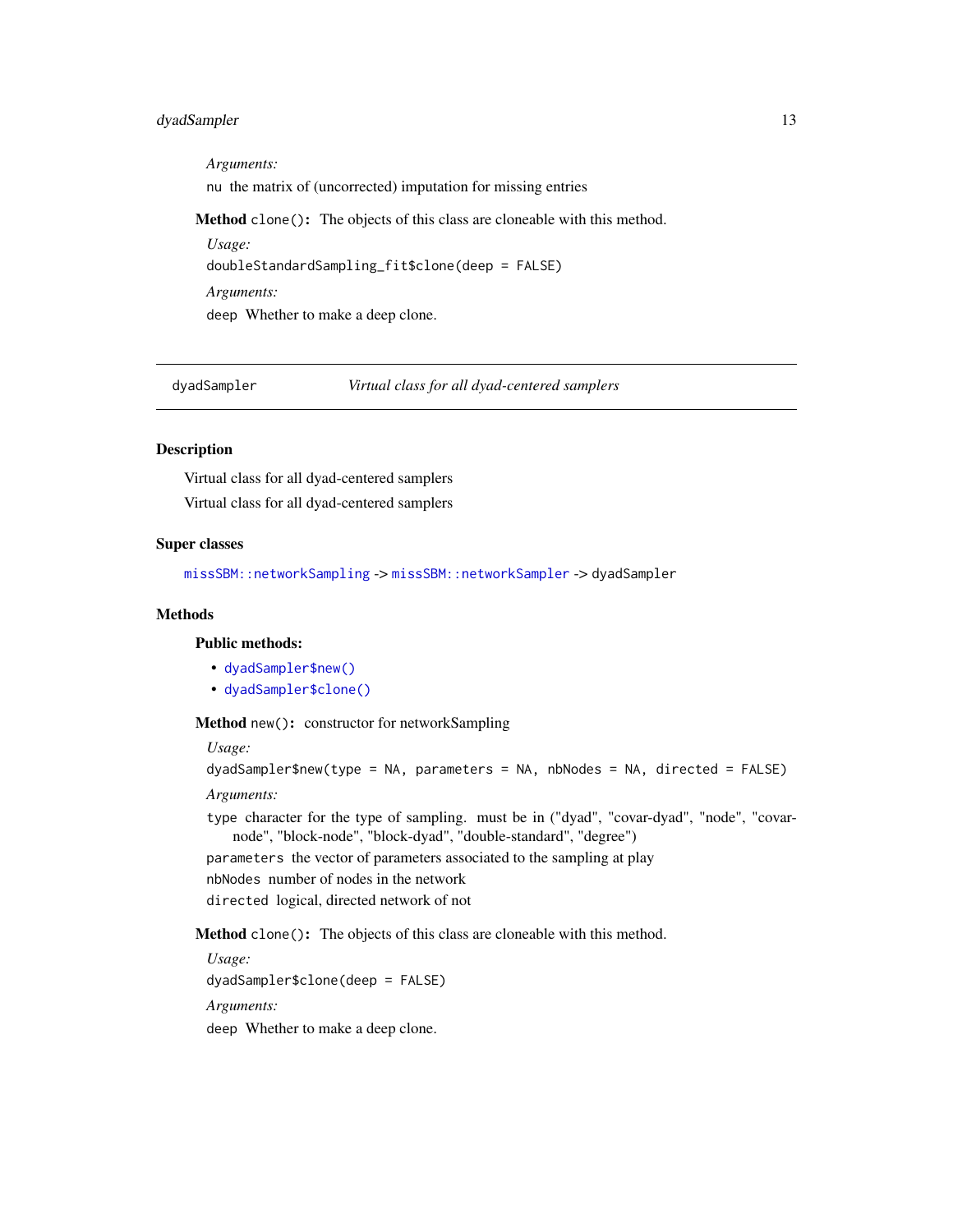<span id="page-13-0"></span>dyadSampling\_fit *Class for fitting a dyad sampling*

# Description

Class for fitting a dyad sampling

Class for fitting a dyad sampling

# Super classes

[missSBM::networkSampling](#page-0-0) -> [missSBM::networkSamplingDyads\\_fit](#page-0-0) -> dyadSampling\_fit

# Active bindings

vExpec variational expectation of the sampling

#### Methods

# Public methods:

- [dyadSampling\\_fit\\$new\(\)](#page-2-1)
- [dyadSampling\\_fit\\$clone\(\)](#page-2-2)

# Method new(): constructor

*Usage:*

dyadSampling\_fit\$new(partlyObservedNetwork, ...)

*Arguments:*

partlyObservedNetwork a object with class partlyObservedNetwork representing the observed data with possibly missing entries

... used for compatibility

Method clone(): The objects of this class are cloneable with this method.

*Usage:*

dyadSampling\_fit\$clone(deep = FALSE)

*Arguments:*

deep Whether to make a deep clone.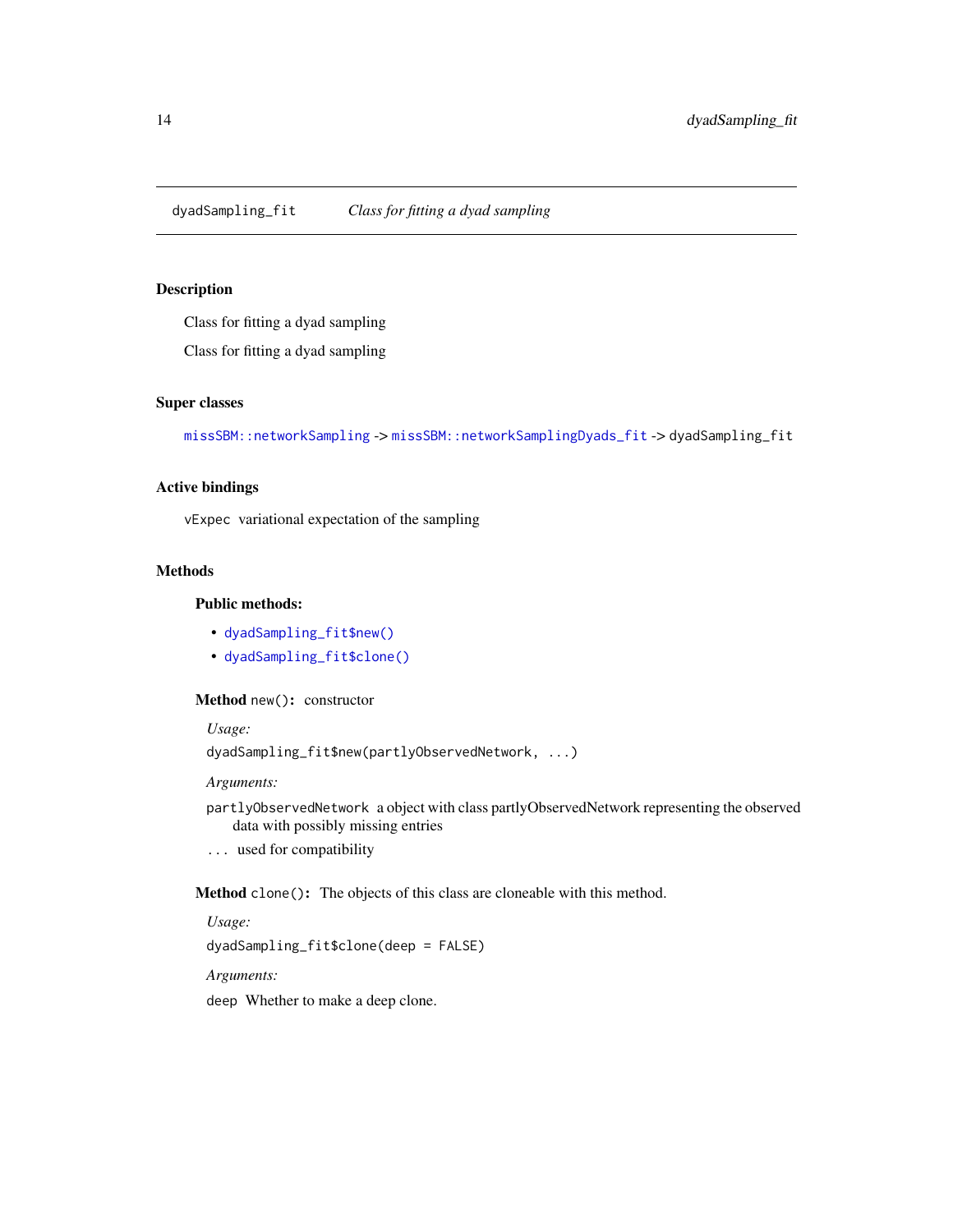<span id="page-14-0"></span>

# Description

A dataset containing the weighted PPI network centered around the ESR1 (ER) protein

# Usage

er\_network

# Format

A sparse symmetric matrix with 741 rows and 741 columns ESR1

# Source

<https://string-db.org/>

# Examples

```
data("er_network")
class(er_network)
```
<span id="page-14-1"></span>estimateMissSBM *Estimation of simple SBMs with missing data*

# Description

Variational EM inference of Stochastic Block Models indexed by block number from a partially observed network.

#### Usage

```
estimateMissSBM(
  adjacencyMatrix,
  vBlocks,
  sampling,
  covariates = list(),control = list()\mathcal{E}
```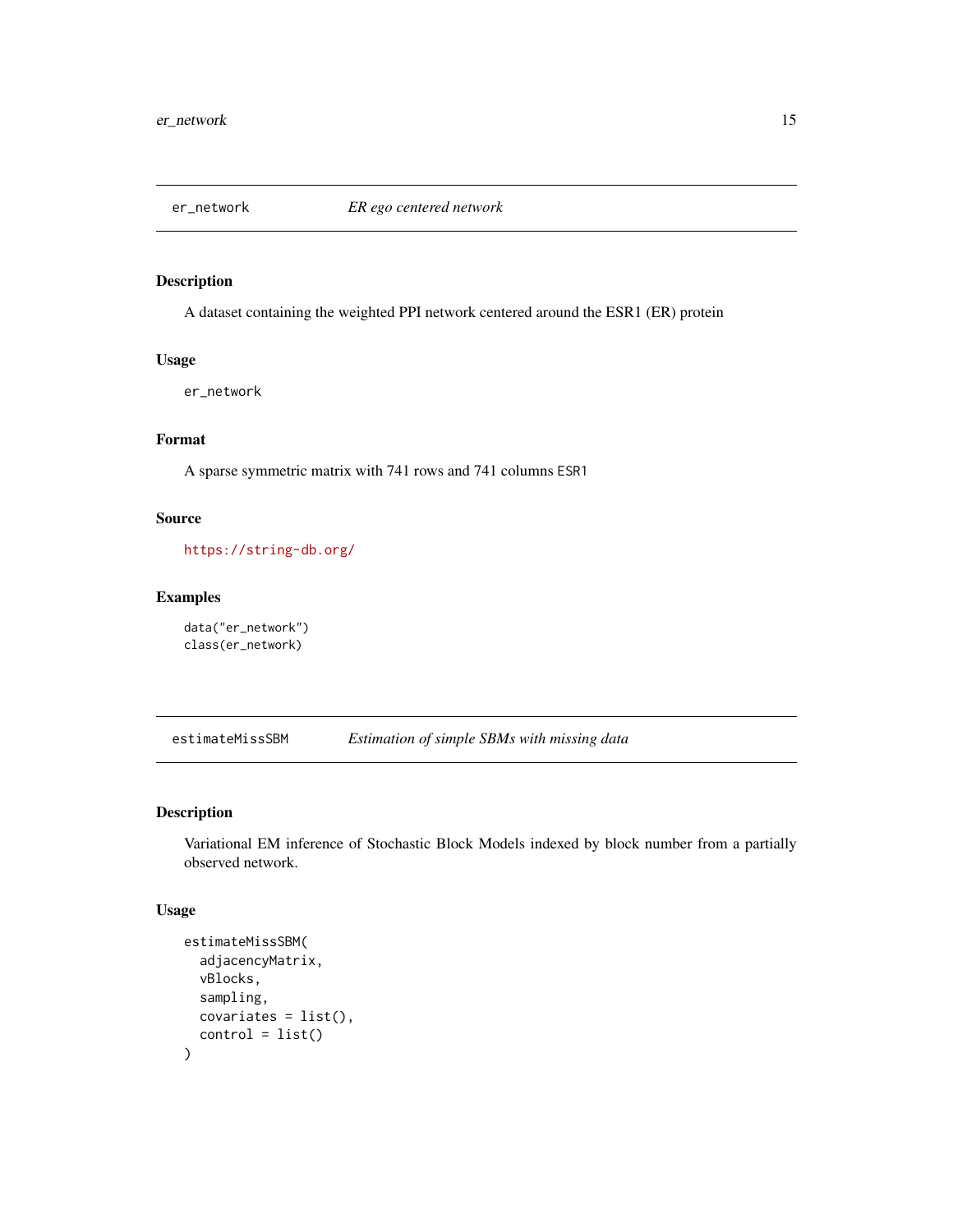#### Arguments

| adjacencyMatrix |                                                                                                                                                                                                                                                                  |
|-----------------|------------------------------------------------------------------------------------------------------------------------------------------------------------------------------------------------------------------------------------------------------------------|
|                 | The N x N adjacency matrix of the network data. If adjacency Matrix is sym-<br>metric, we assume an undirected network with no loop; otherwise the network<br>is assumed to be directed.                                                                         |
| vBlocks         | The vector of number of blocks considered in the collection.                                                                                                                                                                                                     |
| sampling        | The model used to described the process that originates the missing data: MAR<br>designs ("dyad", "node", "covar-dyad", "covar-node", "snowball") and MNAR de-<br>signs ("double-standard", "block-dyad", "block-node", "degree") are available.<br>See details. |
| covariates      | An optional list with M entries (the M covariates). If the covariates are node-<br>centered, each entry of covariates must be a size-N vector; if the covariates<br>are dyad-centered, each entry of covariates must be N x N matrix.                            |
| control         | a list of parameters controlling advanced features. See details.                                                                                                                                                                                                 |

# Details

Internal functions use future\_lapply, so set your plan to 'multisession' or 'multicore' to use several cores/workers. The list of parameters control tunes more advanced features, such as the initialization, how covariates are handled in the model, and the variational EM algorithm:

- "useCov": logical. If covariates is not null, should they be used for the for the SBM inference (or just for the sampling)? Default is TRUE.
- "clusterInit": Initial method for clustering: either a character ("spectral") or a list with length(vBlocks) vectors, each with size ncol(adjacencyMatrix), providing a user-defined clustering. Default is "spectral".
- "similarity": An R x R -> R function to compute similarities between node covariates. Default is missSBM::: $l_1$ similarity, that is, -abs(x-y). Only relevant when the covariates are nodecentered (i.e. covariates is a list of size-N vectors).
- "threshold": V-EM algorithm stops stop when an optimization step changes the objective function or the parameters by less than threshold. Default is 1e-2.
- "maxIter": V-EM algorithm stops when the number of iteration exceeds maxIter. Default is 50.
- "fixPointIter": number of fix-point iterations in the V-E step. Default is 3.
- "exploration": character indicating the kind of exploration used among "forward", "backward", "both" or "none". Default is "both".
- "iterates": integer for the number of iterations during exploration. Only relevant when exploration is different from "none". Default is 1.
- "trace": logical for verbosity. Default is TRUE.

The different sampling designs are split into two families in which we find dyad-centered and nodecentered samplings. See doi: [10.1080/01621459.2018.1562934](https://doi.org/10.1080/01621459.2018.1562934) for a complete description.

- Missing at Random (MAR)
	- "dyad": parameter =  $p = Prob(Dyad(i,j))$  is observed)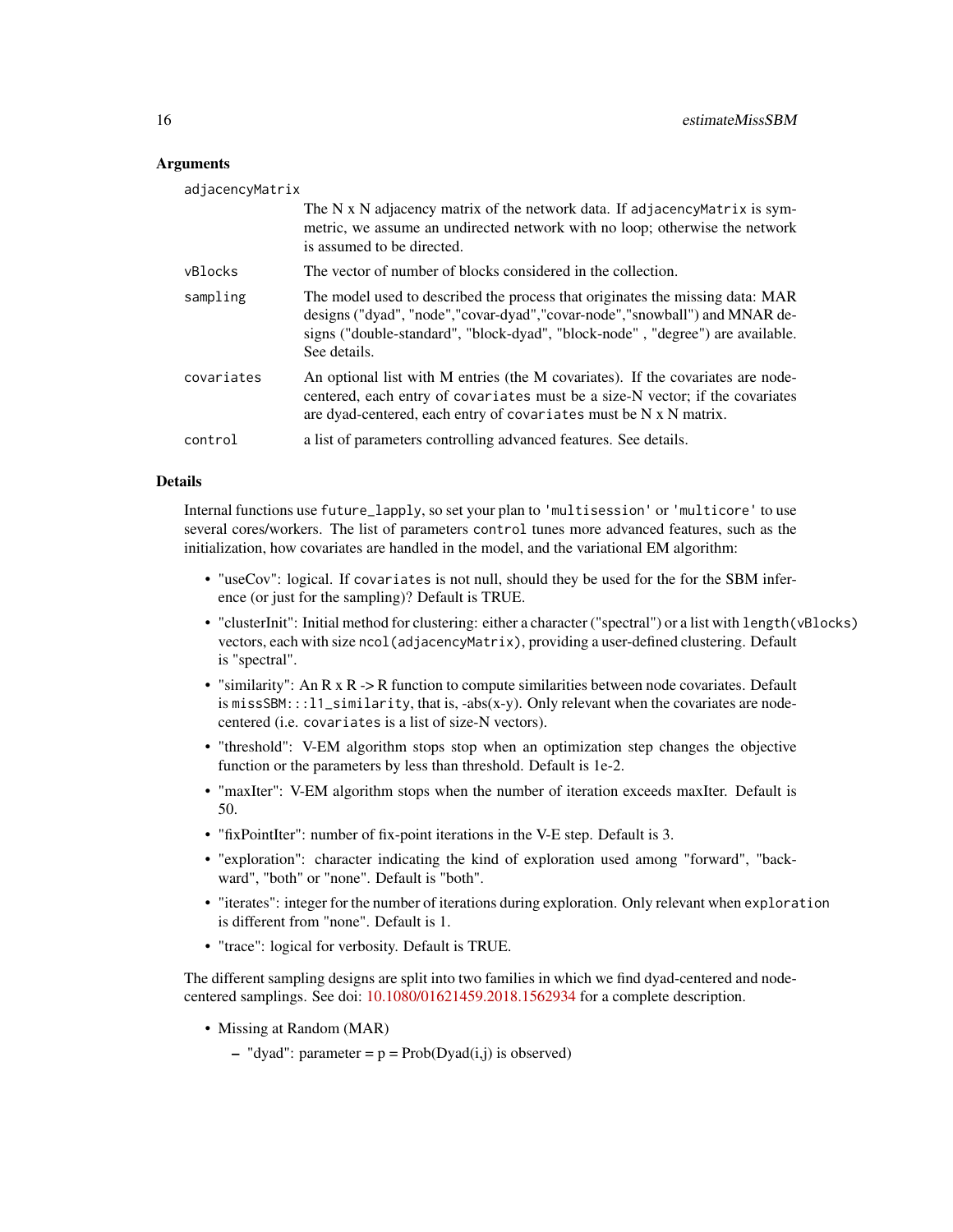- <span id="page-16-0"></span>– "node": parameter =  $p = Prob(Node i is observed)$
- "covar-dyad": parameter = beta in R^M, such that Prob(Dyad  $(i,j)$  is observed) = logistic(parameter' covarArray (i,j, .))
- $-$  "covar-node": parameter = nu in R $\triangle M$  such that Prob(Node i is observed) = logistic(parameter' covarMatrix (i,)
- "snowball": parameter = number of waves with Prob(Node i is observed in the 1st wave)
- Missing Not At Random (MNAR)
	- "double-standard": parameter =  $(p0,p1)$  with  $p0 = Prob(Dyad (i,j))$  is observed | the dyad is equal to 0),  $p1 = Prob(Dyad (i,j))$  is observed l the dyad is equal to 1)
	- "block-node": parameter = c(p(1),...,p(Q)) and p(q) = Prob(Node i is observed | node i is in cluster q)
	- "block-dyad": parameter =  $c(p(1,1),...,p(Q,Q))$  and  $p(q,l)$  = Prob(Edge (i,j) is observed | node i is in cluster q and node j is in cluster l)
	- "degree": parameter =  $c(a,b)$  and  $logit(a+b*)degree(i)) = Prob(Node i is observed | De$ gree(i))

#### Value

Returns an R6 object with class [missSBM\\_collection](#page-19-1).

# See Also

[observeNetwork](#page-30-1), [missSBM\\_collection](#page-19-1) and [missSBM\\_fit](#page-21-1).

# Examples

```
## SBM parameters
N <- 100 # number of nodes
Q \le -3 # number of clusters
pi \leftarrow rep(1, Q)/Q # block proportion
theta \le list(mean = diag(.45,Q) + .05 ) # connectivity matrix
## Sampling parameters
samplingParameters <- .75 # the sampling rate
sampling \leq "dyad" # the sampling design
## generate a undirected binary SBM with no covariate
sbm <- sbm::sampleSimpleSBM(N, pi, theta)
## Uncomment to set parallel computing with future
## future::plan("multicore", workers = 2)
## Sample some dyads data + Infer SBM with missing data
collection <-
   observeNetwork(sbm$networkData, sampling, samplingParameters) %>%
   estimateMissSBM(vBlocks = 1:5, sampling = sampling)
plot(collection, "monitoring")
plot(collection, "icl")
```
collection\$ICL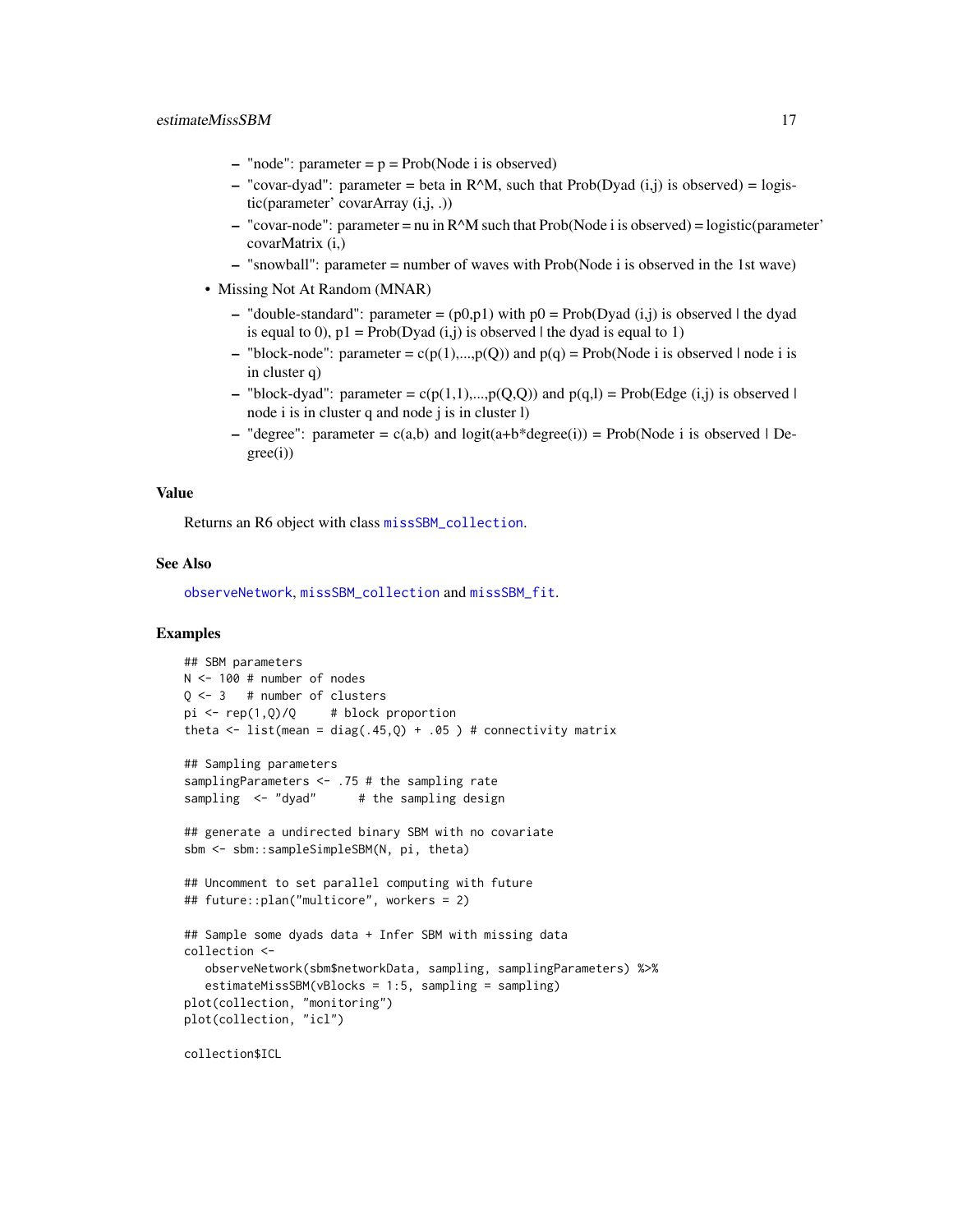```
coef(collection$bestModel$fittedSBM, "connectivity")
myModel <- collection$bestModel
plot(myModel, "expected")
plot(myModel, "imputed")
plot(myModel, "meso")
coef(myModel, "sampling")
coef(myModel, "connectivity")
predict(myModel)[1:5, 1:5]
```
fitted.missSBM\_fit *Extract model fitted values from object* [missSBM\\_fit](#page-21-1)*, return by* [estimateMissSBM\(\)](#page-14-1)

# Description

Extract model fitted values from object [missSBM\\_fit](#page-21-1), return by [estimateMissSBM\(\)](#page-14-1)

# Usage

```
## S3 method for class 'missSBM_fit'
fitted(object, ...)
```
#### Arguments

| object                  | an R6 object with class missSBM_fit         |
|-------------------------|---------------------------------------------|
| $\cdot$ $\cdot$ $\cdot$ | additional parameters for S3 compatibility. |

#### Value

A matrix of estimated probabilities of connection

| frenchblog2007 | Political Blogosphere network prior to 2007 French presidential elec- |
|----------------|-----------------------------------------------------------------------|
|                | tion                                                                  |

# Description

French Political Blogosphere network dataset consists of a single day snapshot of over 200 political blogs automatically extracted the 14 October 2006 and manually classified by the "Observatoire Présidentielle" project. Originally part of the 'mixer' package

### Usage

frenchblog2007

<span id="page-17-0"></span>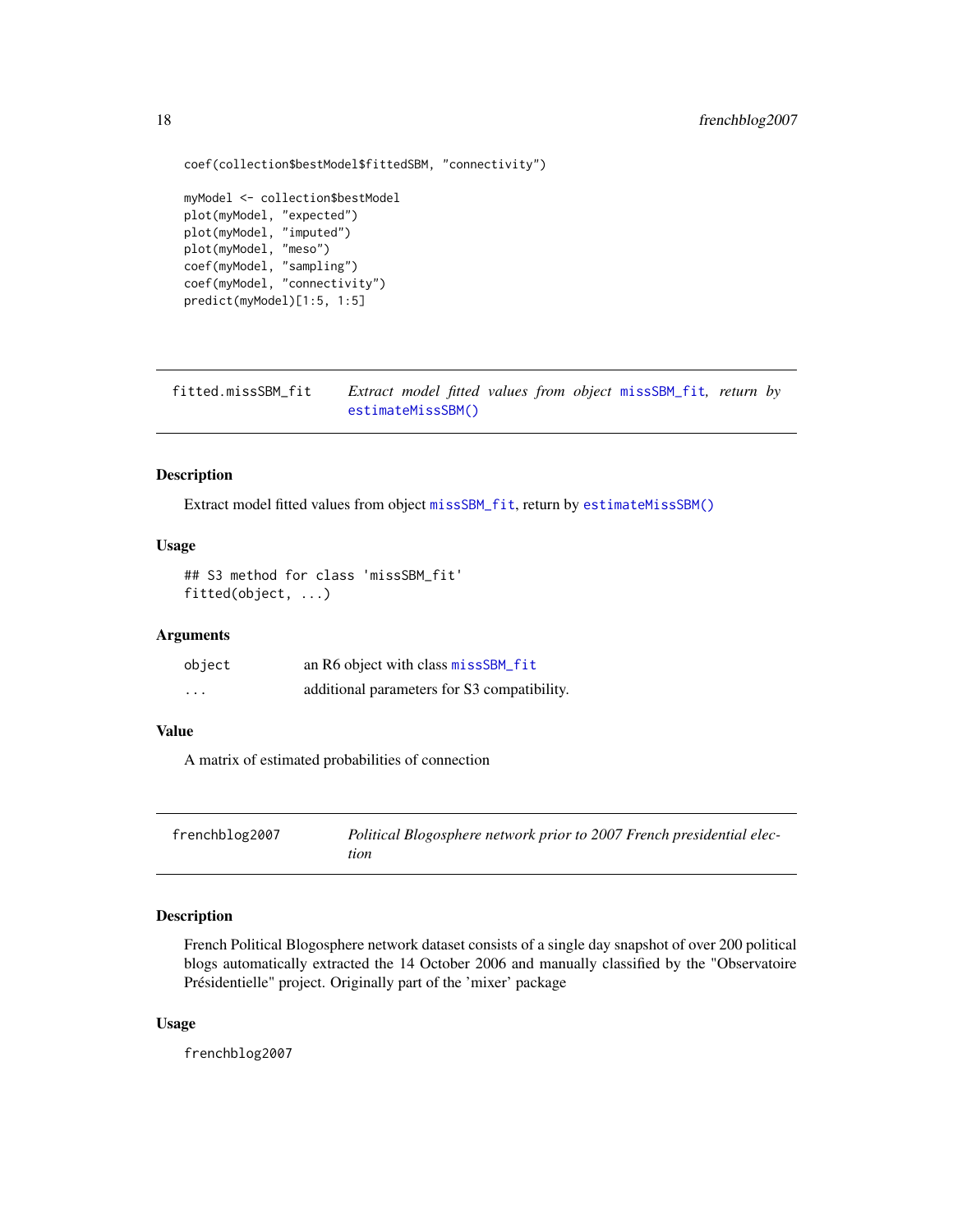#### <span id="page-18-0"></span> $\mu$ miss $SBM$  19

# Format

An igraph object with 196 nodes. The vertex attribute "party" provides a possible clustering of the nodes.

#### Source

<https://www.linkfluence.com/>

# Examples

```
data(frenchblog2007)
igraph::V(frenchblog2007)$party
igraph::plot.igraph(frenchblog2007,
 vertex.color = factor(igraph::V(frenchblog2007)$party),
 vertex.label = NA
 )
```

| missSBM |  |
|---------|--|
|         |  |

Adjusting Stochastic Block Models under various missing data condi*tions*

#### **Description**

The missSBM package provides the following top-level functions functions:

- [observeNetwork](#page-30-1)a function to draw a partially observe network from an existing, fully observed network according to a variety of sampling designs
- [estimateMissSBM](#page-14-1)a function to perform inference of SBM from a partially observed under various sampling designs.

#### Details

These function leads to the manipulation of a variety of R objects instantiated from some R6 classes, with their respective fields and methods. They are all generated by the top-level functions itemized above, so that the user should generally not use their constructor or internal methods directly. The user should only have a basic understanding of the fields of each object to manipulate the output in R. The main objects are the following:

- [missSBM\\_fit](#page-21-1)an object that put together an SBM fit and and network sampling fit the main point of the missSBM package !
- [missSBM\\_collection](#page-19-1)an object to store a collection of missSBM\_fit, ordered by number of block
- [SimpleSBM\\_fit\\_MNAR](#page-39-1)an object to define and store an SBM fit with MNAR values
- [SimpleSBM\\_fit\\_noCov](#page-40-1)an object to define and store an SBM fit without covariate, MAR values
- [SimpleSBM\\_fit\\_withCov](#page-41-1)an object to define and store an SBM fit with covariates, MAR values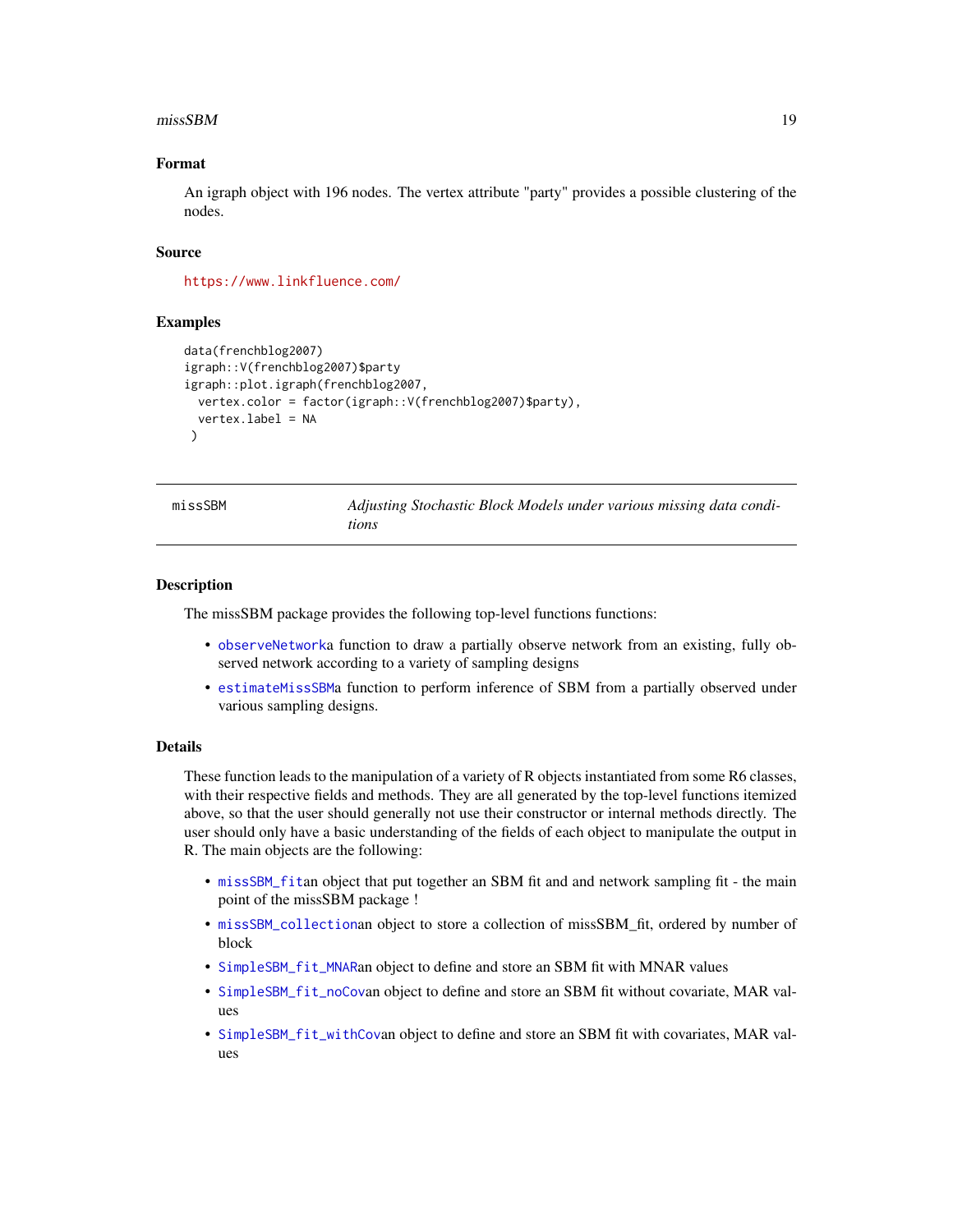<span id="page-19-0"></span>• [networkSampling](#page-24-1)an object to define and store a network sampling fit

missSBM extends some functionality of the package sbm, by inheriting from classes and methods associated to simple stochastic block models.

# Author(s)

Pierre Barbillon <pierre.barbillon@agroparistech.fr>

Julien Chiquet <julien.chiquet@inrae.fr>

Timothée Tabouy <timothee.tabouy@gmail.com>

#### References

Pierre Barbillon, Julien Chiquet & Timothée Tabouy (2022) "missSBM: An R Package for Handling Missing Values in the Stochastic Block Model", Journal of Statistical Software, doi: [10.18637/](https://doi.org/10.18637/jss.v101.i12) [jss.v101.i12](https://doi.org/10.18637/jss.v101.i12)

Timothée Tabouy, Pierre Barbillon & Julien Chiquet (2019) "Variational Inference for Stochastic Block Models from Sampled Data", Journal of the American Statistical Association, doi: [10.1080/](https://doi.org/10.1080/01621459.2018.1562934) [01621459.2018.1562934](https://doi.org/10.1080/01621459.2018.1562934)

<span id="page-19-1"></span>missSBM\_collection *An R6 class to represent a collection of SBM fits with missing data*

#### Description

The function [estimateMissSBM\(\)](#page-14-1) fits a collection of SBM with missing data for a varying number of block. These models with class [missSBM\\_fit](#page-21-1) are stored in an instance of an object with class [missSBM\\_collection](#page-19-1), described here.

Fields are accessed via active binding and cannot be changed by the user.

This class comes with a set of R6 methods, some of them being useful for the user and exported as S3 methods. See the documentation for [show\(\)](#page-0-0) and  $print()$ 

# Active bindings

models a list of models

ICL the vector of Integrated Classification Criterion (ICL) associated to the models in the collection (the smaller, the better)

bestModel the best model according to the ICL

vBlocks a vector with the number of blocks

optimizationStatus a data.frame summarizing the optimization process for all models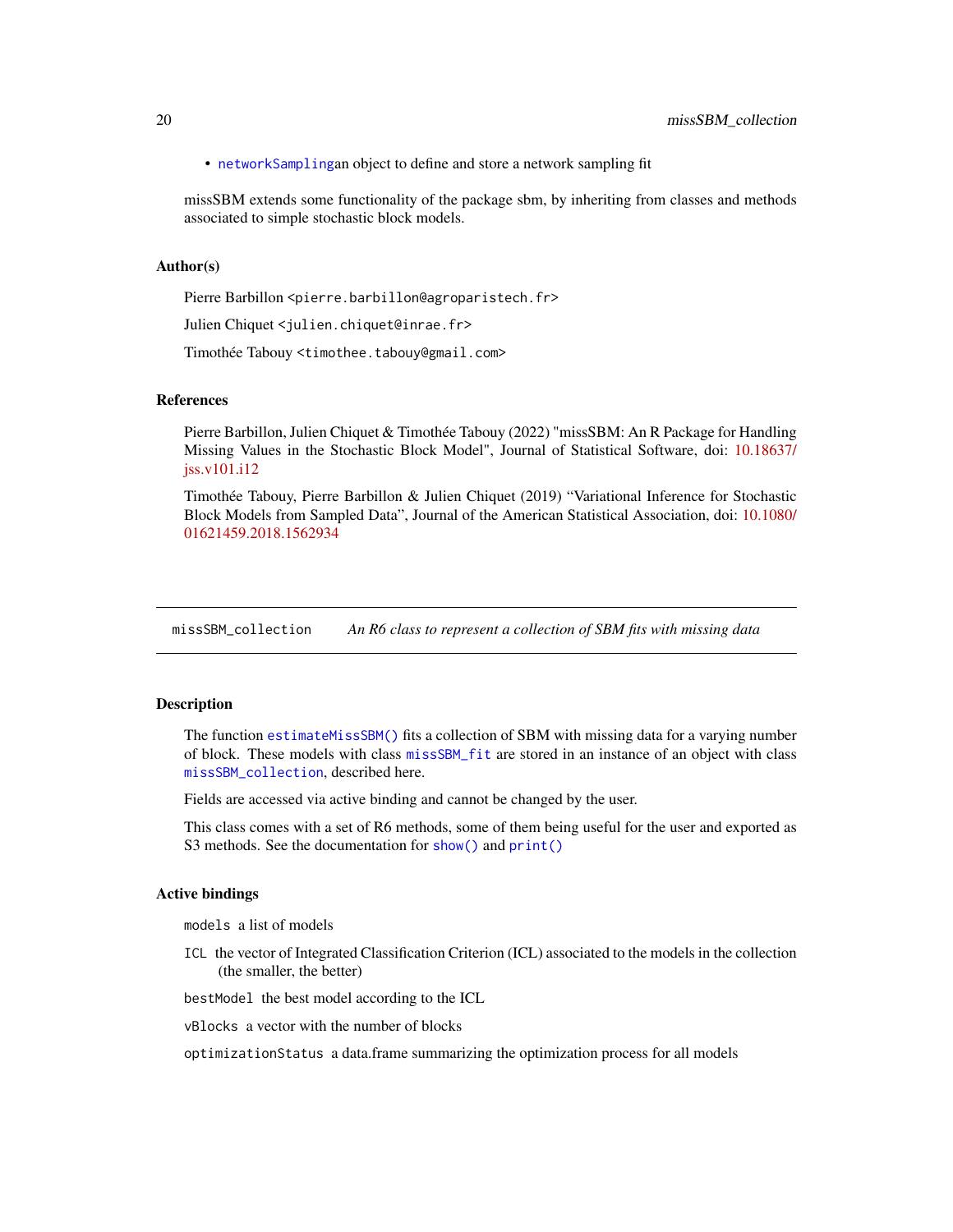# <span id="page-20-4"></span>**Methods**

# Public methods:

- [missSBM\\_collection\\$new\(\)](#page-2-1)
- [missSBM\\_collection\\$estimate\(\)](#page-20-0)
- [missSBM\\_collection\\$explore\(\)](#page-20-1)
- [missSBM\\_collection\\$plot\(\)](#page-20-2)
- [missSBM\\_collection\\$show\(\)](#page-20-3)
- [missSBM\\_collection\\$print\(\)](#page-21-2)
- [missSBM\\_collection\\$clone\(\)](#page-2-2)

Method new(): constructor for networkSampling

# *Usage:*

```
missSBM_collection$new(partlyObservedNet, sampling, clusterInit, control)
```
*Arguments:*

partlyObservedNet An object with class [partlyObservedNetwork](#page-32-1).

sampling The sampling design for the modelling of missing data: MAR designs ("dyad", "node") and MNAR designs ("double-standard", "block-dyad", "block-node" ,"degree")

clusterInit Initial clustering: a list of vectors, each with size ncol(adjacencyMatrix). control a list of parameters controlling advanced features. Only 'trace' and 'useCov' are relevant here. See [estimateMissSBM\(\)](#page-14-1) for details.

<span id="page-20-0"></span>Method estimate(): method to launch the estimation of the collection of models

*Usage:*

missSBM\_collection\$estimate(control)

*Arguments:*

control a list of parameters controlling the variational EM algorithm. See details of function [estimateMissSBM\(\)](#page-14-1)

<span id="page-20-1"></span>Method explore(): method for performing exploration of the ICL

*Usage:*

missSBM\_collection\$explore(control)

*Arguments:*

control a list of parameters controlling the exploration, similar to those found in the regular function [estimateMissSBM\(\)](#page-14-1)

<span id="page-20-2"></span>Method plot(): plot method for missSBM\_collection

*Usage:*

missSBM\_collection\$plot(type = c("icl", "elbo", "monitoring"))

*Arguments:*

type the type specifies the field to plot, either "icl", "elbo" or "monitoring". Default is "icl"

<span id="page-20-3"></span>Method show(): show method for missSBM\_collection

*Usage:*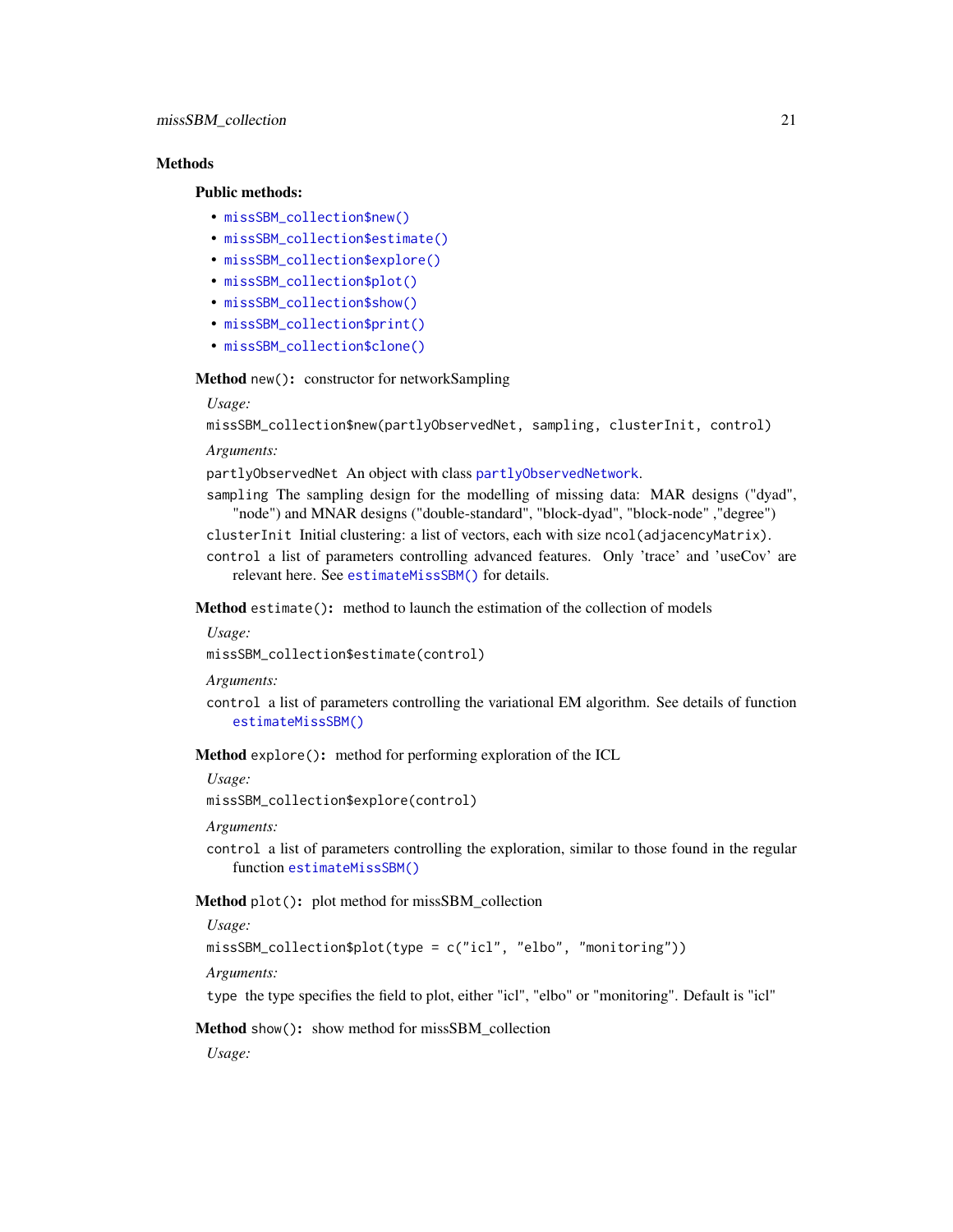```
missSBM_collection$show()
```
<span id="page-21-2"></span>Method print(): User friendly print method

*Usage:* missSBM\_collection\$print()

Method clone(): The objects of this class are cloneable with this method.

*Usage:* missSBM\_collection\$clone(deep = FALSE) *Arguments:* deep Whether to make a deep clone.

### Examples

```
## Uncomment to set parallel computing with future
## future::plan("multicore", workers = 2)
## Sample 75% of dyads in French political Blogosphere's network data
adjacencyMatrix <- missSBM::frenchblog2007 %>%
 igraph::delete.vertices(1:100) %>%
 igraph::as_adj () %>%
 missSBM::observeNetwork(sampling = "dyad", parameters = 0.75)
collection <- estimateMissSBM(adjacencyMatrix, 1:5, sampling = "dyad")
class(collection)
```
missSBM\_fit *An R6 class to represent an SBM fit with missing data*

### **Description**

The function [estimateMissSBM\(\)](#page-14-1) fits a collection of SBM for varying number of block. Each fitted SBM is an instance of an R6 object with class [missSBM\\_fit](#page-21-1), described here.

Fields are accessed via active binding and cannot be changed by the user.

This class comes with a set of R6 methods, some of them being useful for the user and exported as S3 methods. See the documentation for [show\(\)](#page-0-0), [print\(\)](#page-0-0), [fitted\(\)](#page-0-0), [predict\(\)](#page-0-0), [plot\(\)](#page-0-0).

# Active bindings

- fittedSBM the fitted SBM with class [SimpleSBM\\_fit\\_noCov](#page-40-1), [SimpleSBM\\_fit\\_withCov](#page-41-1) or [SimpleSBM\\_fit\\_MNAR](#page-39-1) inheriting from class sbm:: SimpleSBM\_fit
- fittedSampling the fitted sampling, inheriting from class [networkSampling](#page-24-1) and corresponding fits

imputedNetwork The network data as a matrix with NAs values imputed with the current model

monitoring a list carrying information about the optimization process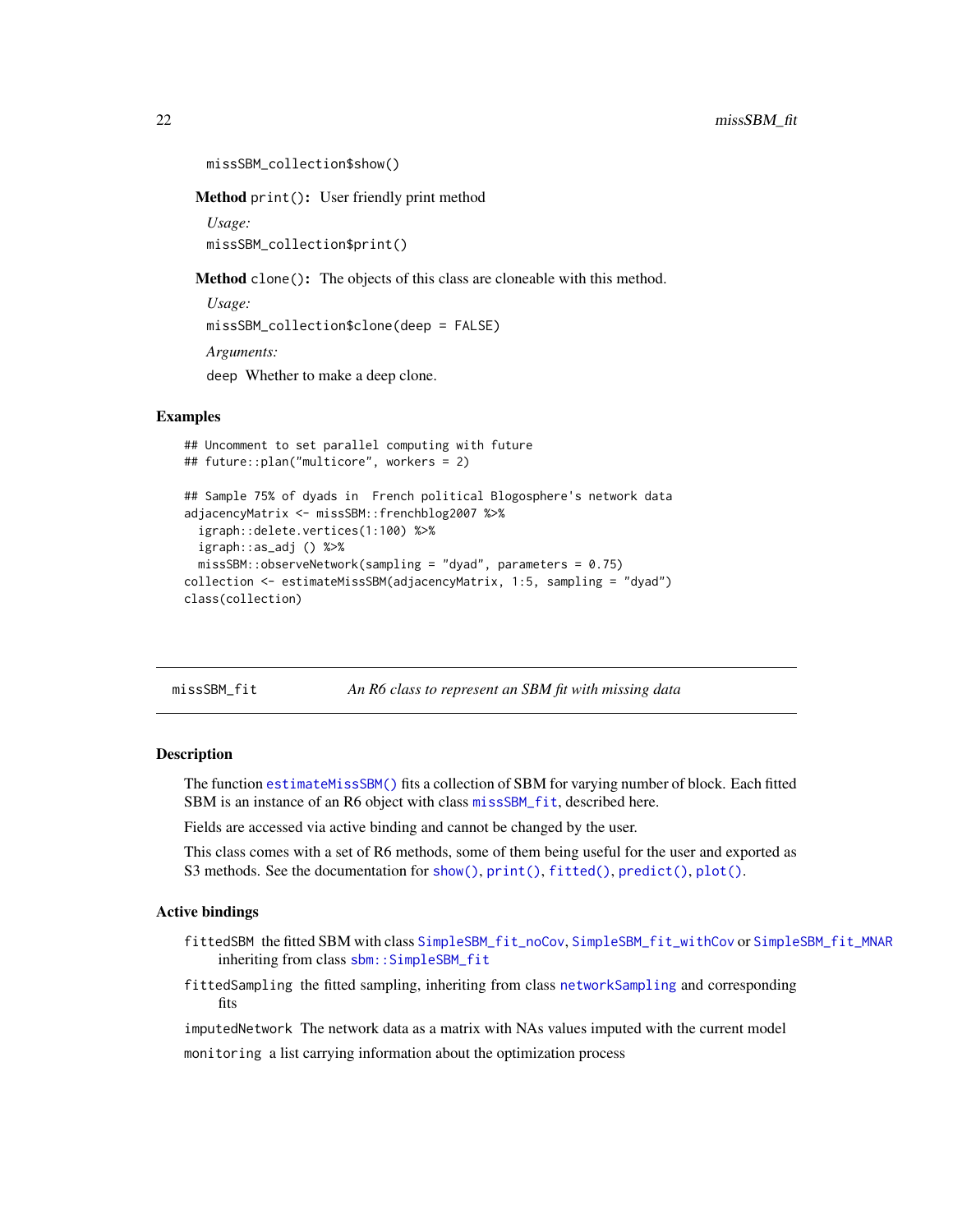# <span id="page-22-1"></span> $\mu$  missSBM fit 23

entropyImputed the entropy of the distribution of the imputed dyads

entropy the entropy due to the distribution of the imputed dyads and of the clustering

vExpec double: variational expectation of the complete log-likelihood

penalty double, value of the penalty term in ICL

loglik double: approximation of the log-likelihood (variational lower bound) reached

ICL double: value of the integrated classification log-likelihood

#### Methods

#### Public methods:

- [missSBM\\_fit\\$new\(\)](#page-2-1)
- [missSBM\\_fit\\$doVEM\(\)](#page-22-0)
- [missSBM\\_fit\\$show\(\)](#page-20-3)
- [missSBM\\_fit\\$print\(\)](#page-21-2)
- [missSBM\\_fit\\$clone\(\)](#page-2-2)

Method new(): constructor for networkSampling

#### *Usage:*

```
missSBM_fit$new(partlyObservedNet, netSampling, clusterInit, useCov = TRUE)
```
*Arguments:*

partlyObservedNet An object with class [partlyObservedNetwork](#page-32-1).

- netSampling The sampling design for the modelling of missing data: MAR designs ("dyad", "node") and MNAR designs ("double-standard", "block-dyad", "block-node" ,"degree")
- clusterInit Initial clustering: a vector with size ncol(adjacencyMatrix), providing a userdefined clustering. The number of blocks is deduced from the number of levels in with clusterInit.
- useCov logical. If covariates are present in partlyObservedNet, should they be used for the inference or of the network sampling design, or just for the SBM inference? default is TRUE.

<span id="page-22-0"></span>Method doVEM(): a method to perform inference of the current missSBM fit with variational EM

#### *Usage:*

missSBM\_fit\$doVEM(  $control = list(threshold = 0.01, maxIter = 100, fixPointIter = 3, trace = TRUE)$ )

# *Arguments:*

control a list of parameters controlling the variational EM algorithm. See details of function [estimateMissSBM\(\)](#page-14-1)

Method show(): show method for missSBM\_fit

*Usage:* missSBM\_fit\$show()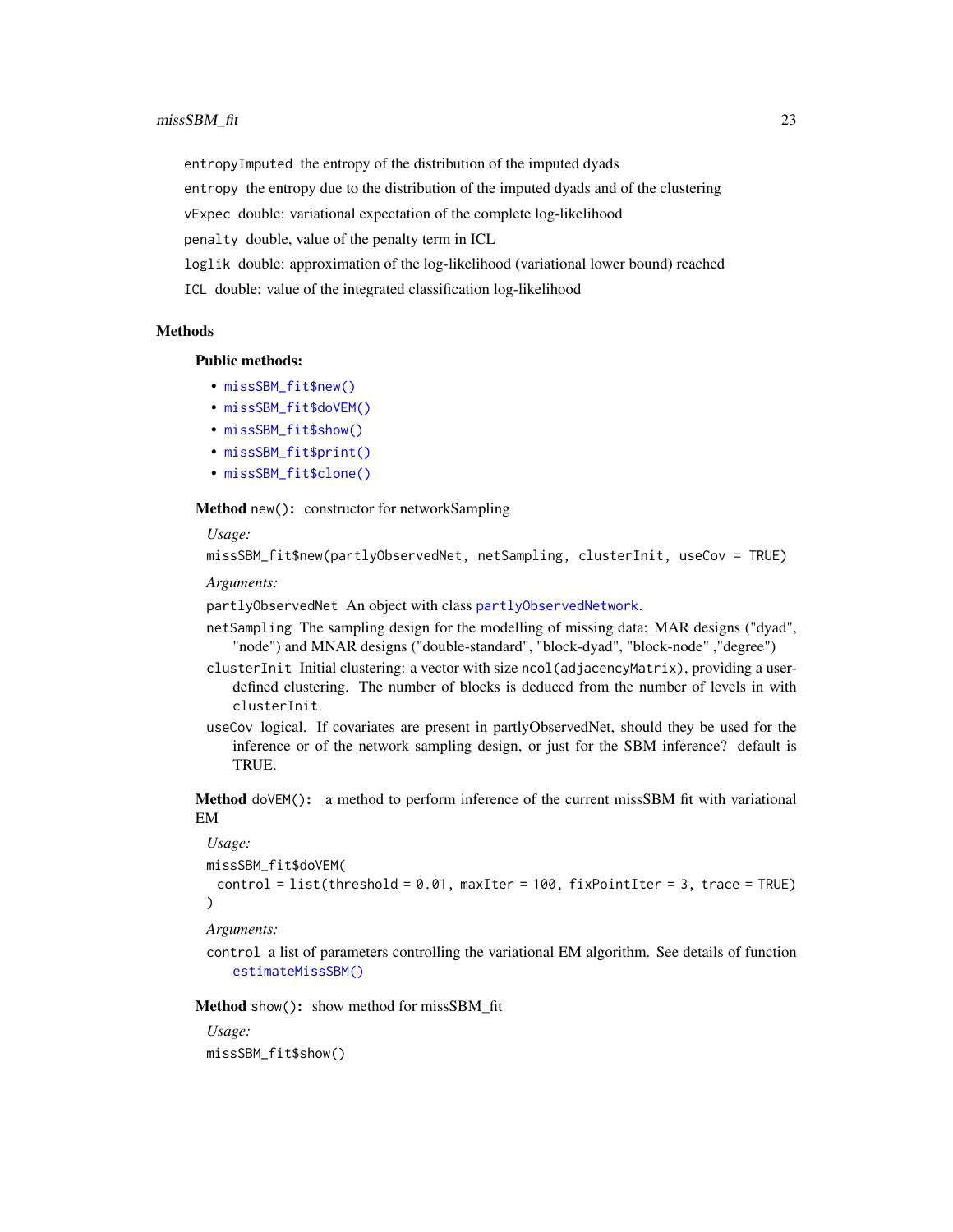<span id="page-23-0"></span>Method print(): User friendly print method

*Usage:* missSBM\_fit\$print()

Method clone(): The objects of this class are cloneable with this method.

*Usage:* missSBM\_fit\$clone(deep = FALSE) *Arguments:* deep Whether to make a deep clone.

# Examples

```
## Sample 75% of dyads in French political Blogosphere's network data
adjMatrix <- missSBM::frenchblog2007 %>%
 igraph::as_adj (sparse = FALSE) %>%
 missSBM::observeNetwork(sampling = "dyad", parameters = 0.75)
collection <- estimateMissSBM(adjMatrix, 3:5, sampling = "dyad")
my_missSBM_fit <- collection$bestModel
class(my_missSBM_fit)
plot(my_missSBM_fit, "imputed")
```
networkSampler *Definition of R6 Class 'networkSampling\_sampler'*

# Description

Definition of R6 Class 'networkSampling\_sampler'

Definition of R6 Class 'networkSampling\_sampler'

# Details

This class is use to define a sampling model for a network. Inherits from 'networkSampling'. Owns a rSampling method which takes an adjacency matrix as an input and send back an object with class partlyObservedNetwork.

#### Super class

[missSBM::networkSampling](#page-0-0) -> networkSampler

# Active bindings

samplingMatrix a matrix of logical indicating observed entries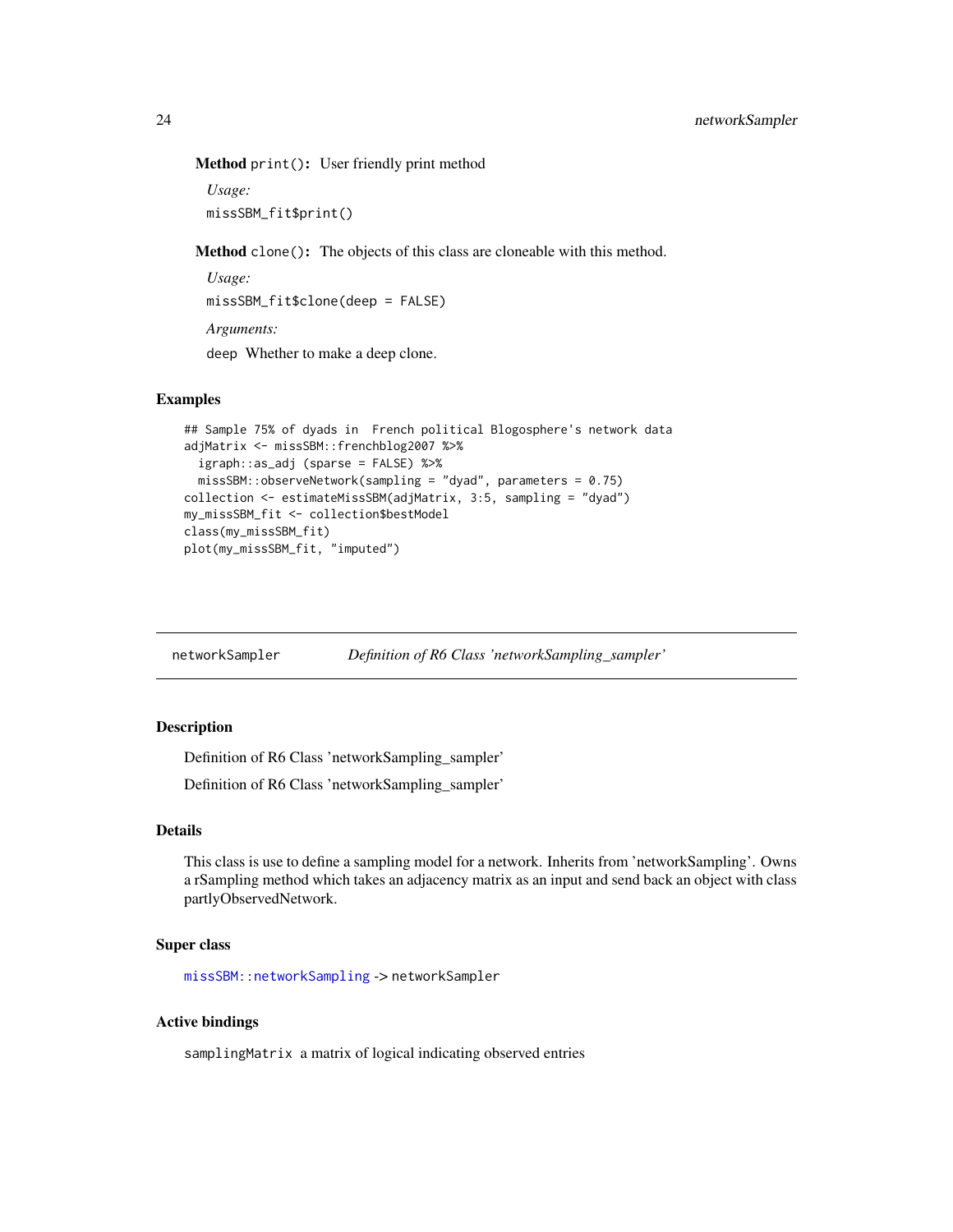# <span id="page-24-0"></span>networkSampling 25

# Methods

#### Public methods:

- [networkSampler\\$new\(\)](#page-2-1)
- [networkSampler\\$rSamplingMatrix\(\)](#page-24-2)
- [networkSampler\\$clone\(\)](#page-2-2)

Method new(): constructor for networkSampling

*Usage:*

```
networkSampler$new(type = NA, parameters = NA, nbNodes = NA, directed = FALSE)
```
*Arguments:*

type character for the type of sampling. must be in ("dyad", "covar-dyad", "node", "covarnode", "block-node", "block-dyad", "double-standard", "degree")

parameters the vector of parameters associated to the sampling at play

nbNodes number of nodes in the network

directed logical, directed network of not

<span id="page-24-2"></span>Method rSamplingMatrix(): a method for drawing a sampling matrix according to the current sampling design

*Usage:* networkSampler\$rSamplingMatrix()

Method clone(): The objects of this class are cloneable with this method.

*Usage:* networkSampler\$clone(deep = FALSE) *Arguments:* deep Whether to make a deep clone.

#### See Also

[partlyObservedNetwork](#page-32-1)

<span id="page-24-1"></span>networkSampling *Definition of R6 Class 'networkSampling'*

#### Description

Definition of R6 Class 'networkSampling' Definition of R6 Class 'networkSampling'

#### Details

this virtual class is the mother of all subtypes of networkSampling (either sampler or fit) It is used to define a sampling model for a network. It has a rSampling method which takes an adjacency matrix as an input and send back an object with class partlyObservedNetwork.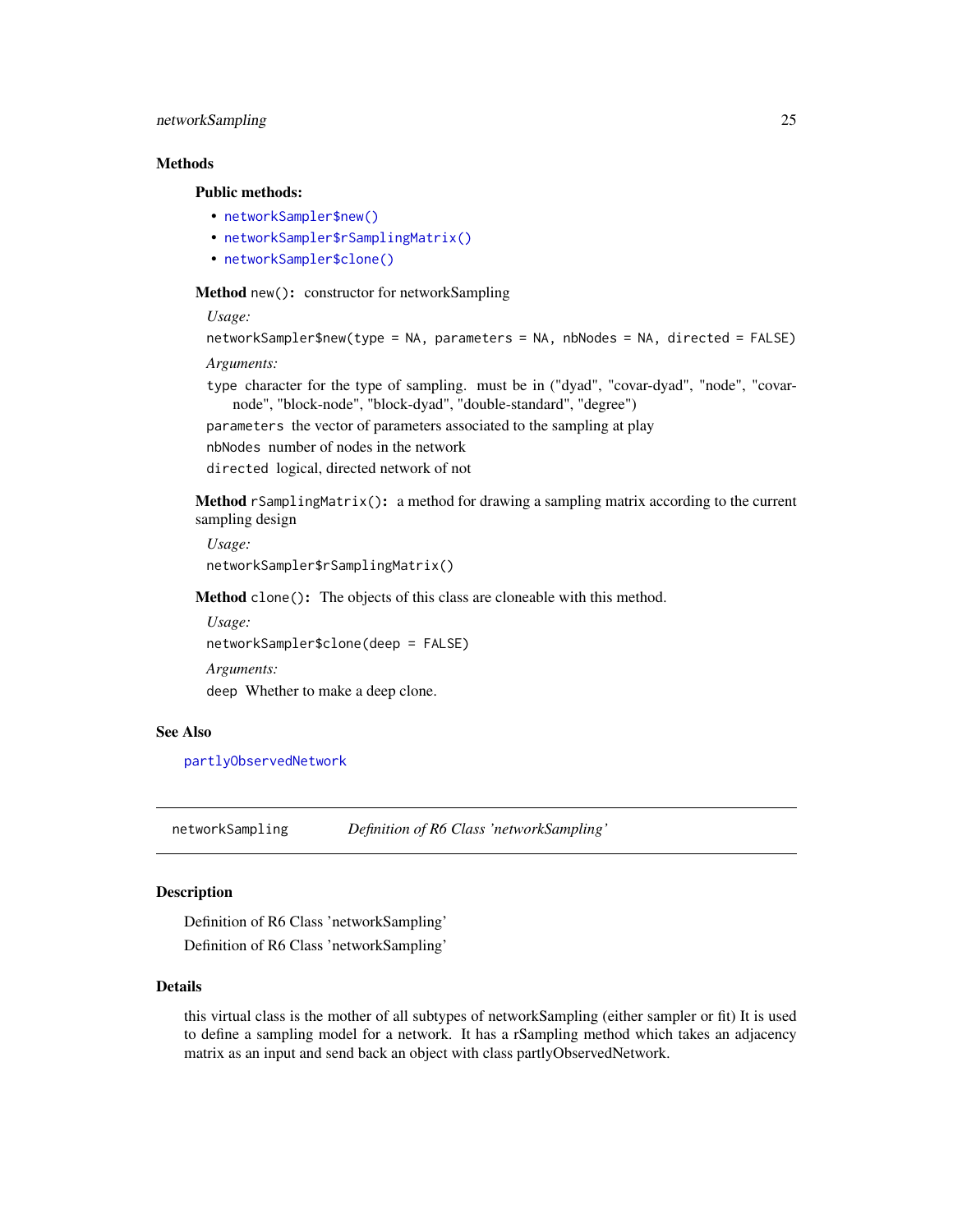#### Active bindings

type a character for the type of sampling

parameters the vector of parameters associated with the sampling at play

df the number of entries in the vector of parameters

# **Methods**

Public methods:

- [networkSampling\\$new\(\)](#page-2-1)
- [networkSampling\\$show\(\)](#page-20-3)
- [networkSampling\\$print\(\)](#page-21-2)
- [networkSampling\\$clone\(\)](#page-2-2)

# Method new(): constructor for networkSampling

*Usage:*

networkSampling\$new(type = NA, parameters = NA)

*Arguments:*

type character for the type of sampling. must be in ("dyad", "covar-dyad", "node", "covarnode", "block-node", "block-dyad", "double-standard", "degree")

parameters the vector of parameters associated to the sampling at play

#### Method show(): show method

```
Usage:
networkSampling$show(
  type = paste0(private$name, "-model for network sampling\n")
)
Arguments:
```
type character used to specify the type of sampling

# Method print(): User friendly print method

*Usage:* networkSampling\$print()

Method clone(): The objects of this class are cloneable with this method.

*Usage:*

networkSampling\$clone(deep = FALSE)

*Arguments:*

deep Whether to make a deep clone.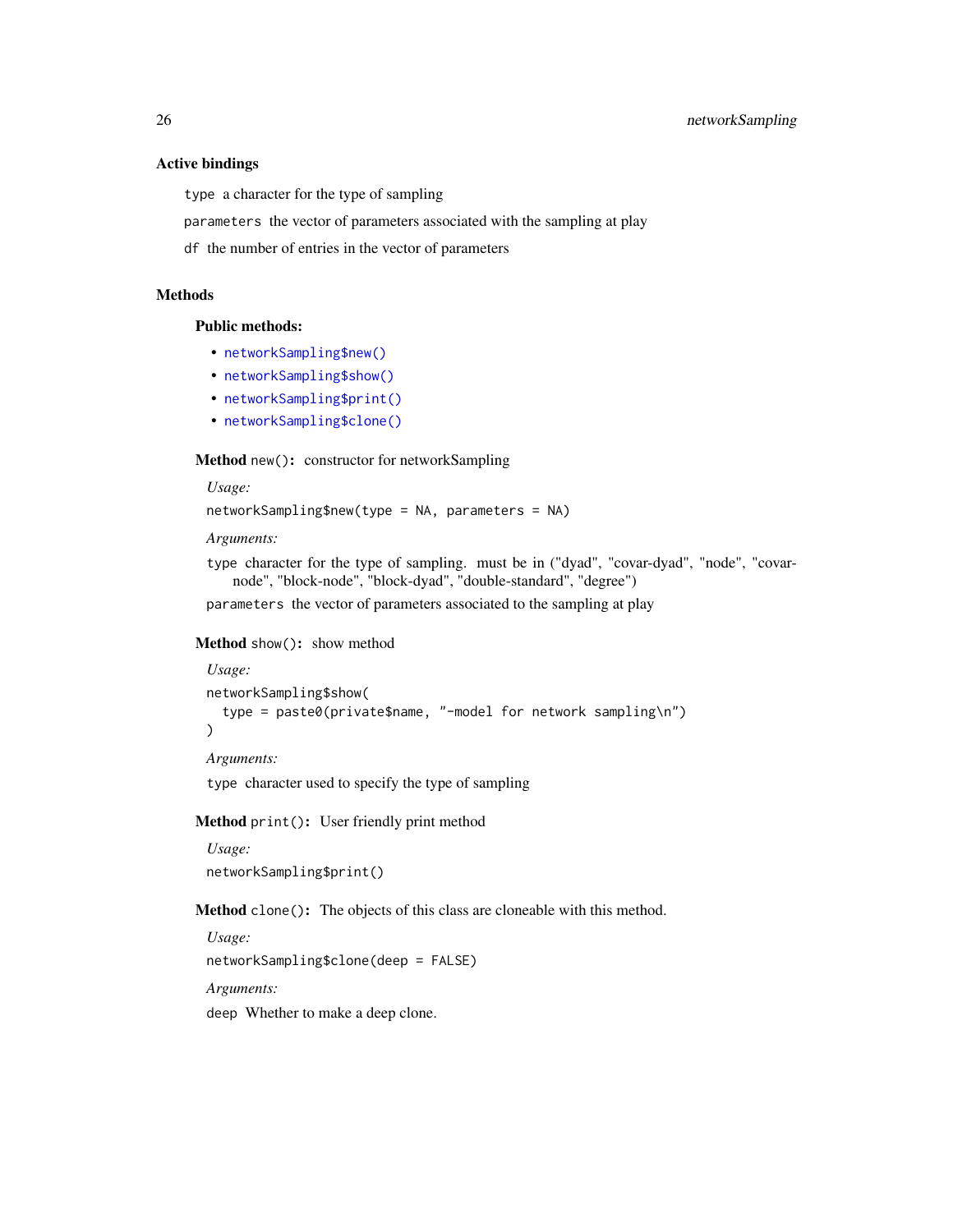<span id="page-26-0"></span>networkSamplingDyads\_fit

*Virtual class used to define a family of networkSamplingDyads\_fit*

#### Description

Virtual class used to define a family of networkSamplingDyads\_fit Virtual class used to define a family of networkSamplingDyads\_fit

# Super class

[missSBM::networkSampling](#page-0-0) -> networkSamplingDyads\_fit

# Active bindings

penalty double, value of the penalty term in ICL

log\_lambda double, term for adjusting the imputation step which depends on the type of sampling

# Methods

# Public methods:

- [networkSamplingDyads\\_fit\\$new\(\)](#page-2-1)
- [networkSamplingDyads\\_fit\\$show\(\)](#page-20-3)
- [networkSamplingDyads\\_fit\\$update\\_parameters\(\)](#page-3-1)
- [networkSamplingDyads\\_fit\\$update\\_imputation\(\)](#page-9-1)
- [networkSamplingDyads\\_fit\\$clone\(\)](#page-2-2)

#### Method new(): constructor for networkSampling\_fit

*Usage:*

networkSamplingDyads\_fit\$new(partlyObservedNetwork, name)

*Arguments:*

partlyObservedNetwork a object with class partlyObservedNetwork representing the observed data with possibly missing entries

name a character for the name of sampling to fit on the partlyObservedNetwork

#### Method show(): show method

*Usage:*

networkSamplingDyads\_fit\$show()

Method update\_parameters(): a method to update the estimation of the parameters. By default, nothing to do (corresponds to MAR sampling)

*Usage:*

networkSamplingDyads\_fit\$update\_parameters(...)

*Arguments:*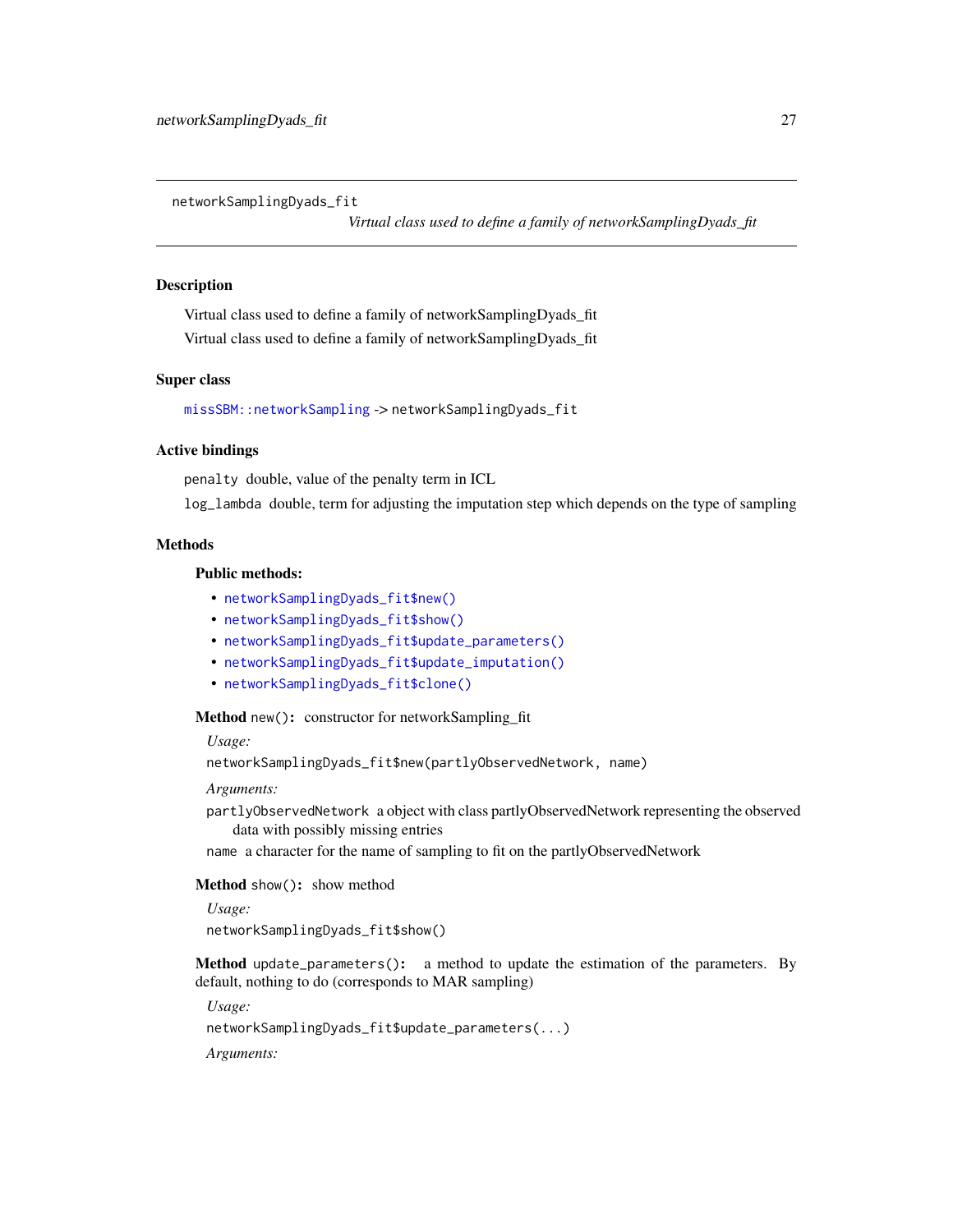<span id="page-27-0"></span>... use for compatibility

Method update\_imputation(): a method to update the imputation of the missing entries.

*Usage:*

networkSamplingDyads\_fit\$update\_imputation(nu)

*Arguments:*

nu the matrix of (uncorrected) imputation for missing entries

Method clone(): The objects of this class are cloneable with this method.

*Usage:* networkSamplingDyads\_fit\$clone(deep = FALSE) *Arguments:* deep Whether to make a deep clone.

networkSamplingNodes\_fit

*Virtual class used to define a family of networkSamplingNodes\_fit*

# **Description**

Virtual class used to define a family of networkSamplingNodes\_fit Virtual class used to define a family of networkSamplingNodes\_fit

#### Super class

[missSBM::networkSampling](#page-0-0) -> networkSamplingNodes\_fit

# Active bindings

penalty double, value of the penalty term in ICL

log\_lambda double, term for adjusting the imputation step which depends on the type of sampling

# **Methods**

#### Public methods:

- [networkSamplingNodes\\_fit\\$new\(\)](#page-2-1)
- [networkSamplingNodes\\_fit\\$show\(\)](#page-20-3)
- [networkSamplingNodes\\_fit\\$update\\_parameters\(\)](#page-3-1)
- [networkSamplingNodes\\_fit\\$update\\_imputation\(\)](#page-9-1)
- [networkSamplingNodes\\_fit\\$clone\(\)](#page-2-2)

# Method new(): constructor

# *Usage:*

networkSamplingNodes\_fit\$new(partlyObservedNetwork, name)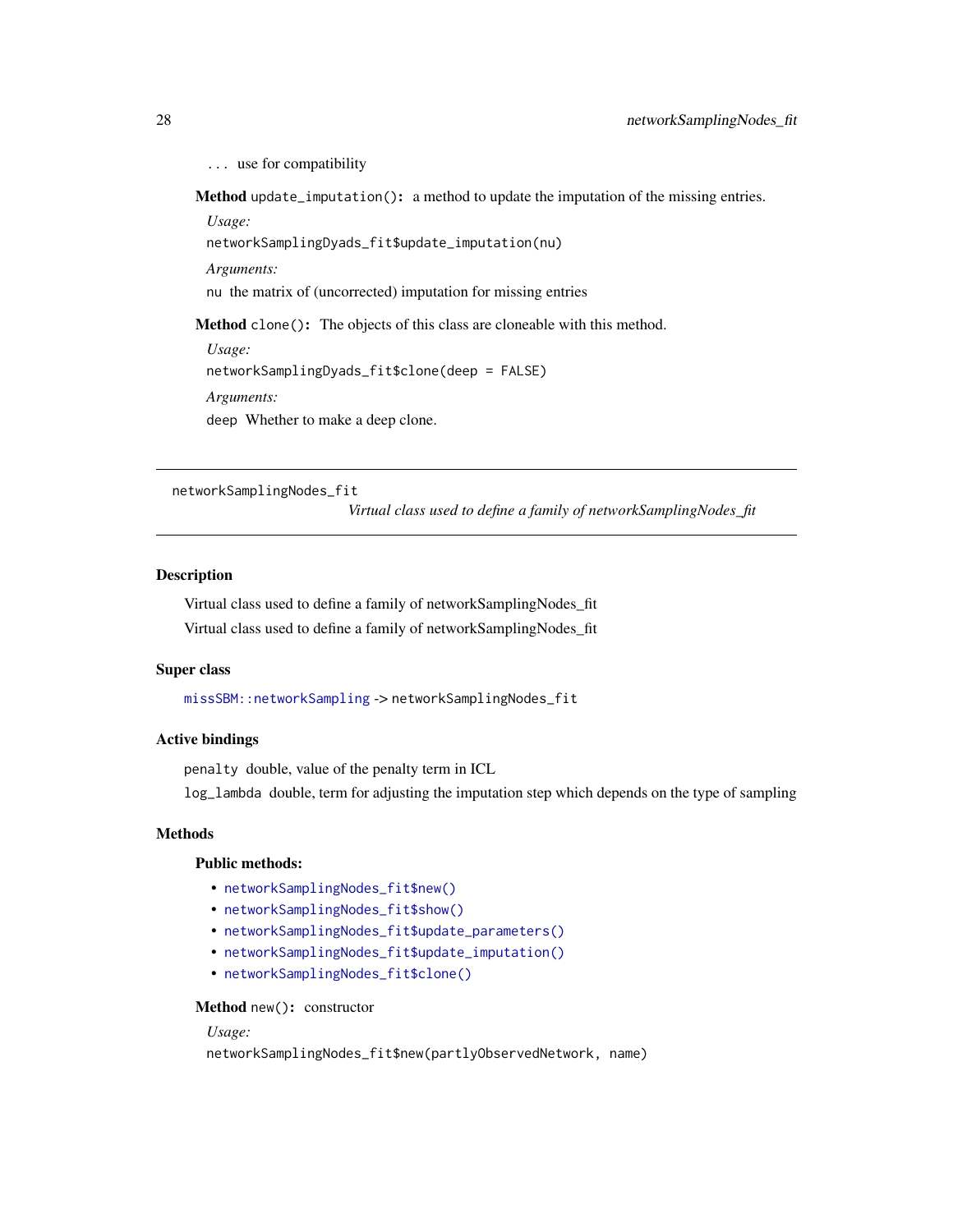# <span id="page-28-0"></span>nodeSampler 29

*Arguments:*

partlyObservedNetwork a object with class partlyObservedNetwork representing the observed data with possibly missing entries

name a character for the name of sampling to fit on the partlyObservedNetwork

Method show(): show method

*Usage:*

networkSamplingNodes\_fit\$show()

Method update\_parameters(): a method to update the estimation of the parameters. By default, nothing to do (corresponds to MAR sampling)

*Usage:*

networkSamplingNodes\_fit\$update\_parameters(...)

*Arguments:*

... use for compatibility

Method update\_imputation(): a method to update the imputation of the missing entries.

*Usage:* networkSamplingNodes\_fit\$update\_imputation(nu)

*Arguments:*

nu the matrix of (uncorrected) imputation for missing entries

Method clone(): The objects of this class are cloneable with this method.

*Usage:*

```
networkSamplingNodes_fit$clone(deep = FALSE)
```
*Arguments:*

deep Whether to make a deep clone.

nodeSampler *Virtual class for all node-centered samplers*

#### Description

Virtual class for all node-centered samplers

Virtual class for all node-centered samplers

#### Super classes

[missSBM::networkSampling](#page-0-0) -> [missSBM::networkSampler](#page-0-0) -> nodeSampler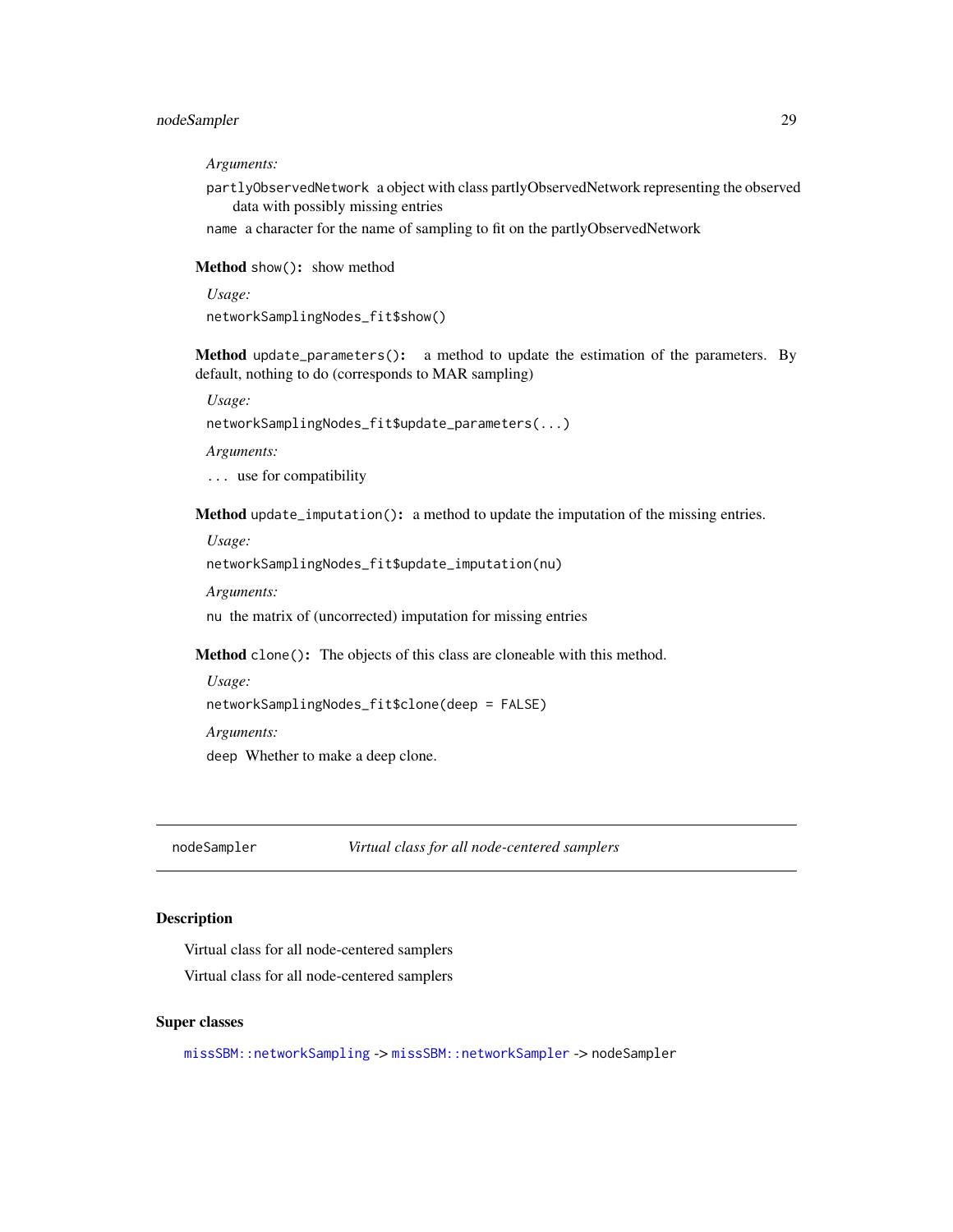# Methods

# Public methods:

• [nodeSampler\\$clone\(\)](#page-2-2)

Method clone(): The objects of this class are cloneable with this method.

*Usage:* nodeSampler\$clone(deep = FALSE) *Arguments:* deep Whether to make a deep clone.

nodeSampling\_fit *Class for fitting a node sampling*

#### Description

Class for fitting a node sampling Class for fitting a node sampling

# Super classes

[missSBM::networkSampling](#page-0-0) -> [missSBM::networkSamplingNodes\\_fit](#page-0-0) -> nodeSampling\_fit

# Active bindings

vExpec variational expectation of the sampling

# Methods

# Public methods:

- [nodeSampling\\_fit\\$new\(\)](#page-2-1)
- [nodeSampling\\_fit\\$clone\(\)](#page-2-2)

#### Method new(): constructor

*Usage:*

nodeSampling\_fit\$new(partlyObservedNetwork, ...)

*Arguments:*

- partlyObservedNetwork a object with class partlyObservedNetwork representing the observed data with possibly missing entries
- ... used for compatibility

Method clone(): The objects of this class are cloneable with this method.

*Usage:*

nodeSampling\_fit\$clone(deep = FALSE)

*Arguments:*

deep Whether to make a deep clone.

<span id="page-29-0"></span>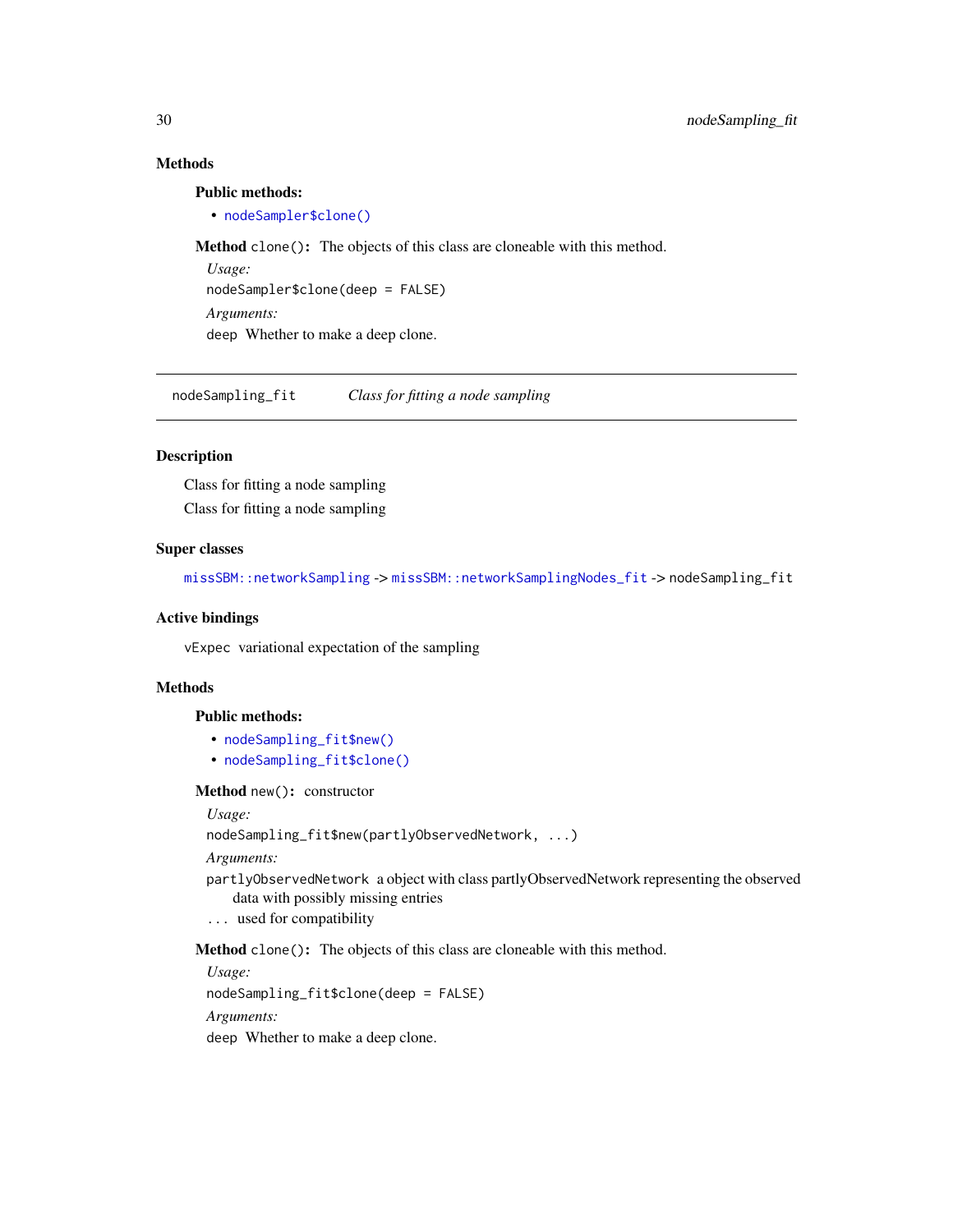<span id="page-30-1"></span><span id="page-30-0"></span>

# Description

This function draws observations in an adjacency matrix according to a given network sampling design.

# Usage

```
observeNetwork(
  adjacencyMatrix,
  sampling,
  parameters,
  clusters = NULL,
  covariates = list(),similarity = missSBM:::l1_similarity,
  intercept = 0)
```
# Arguments

adjacencyMatrix

|            | The N x N adjacency matrix of the network to sample.                                                                                                                                                                                   |
|------------|----------------------------------------------------------------------------------------------------------------------------------------------------------------------------------------------------------------------------------------|
| sampling   | The sampling design used to observe the adjacency matrix, see details.                                                                                                                                                                 |
| parameters | The sampling parameters (adapted to each sampling, see details).                                                                                                                                                                       |
| clusters   | An optional clustering membership vector of the nodes. Only necessary for<br>block samplings.                                                                                                                                          |
| covariates | An optional list with M entries (the M covariates). If the covariates are node-<br>centered, each entry of covariates. must be a size-N vector; if the covariates<br>are dyad-centered, each entry of covariates must be N x N matrix. |
| similaritv | An optional function to compute similarities between node covariates. Default<br>is missSBM:::11_similarity, that is, -abs(x-y). Only relevant when the co-<br>variates are node-centered.                                             |
| intercept  | An optional intercept term to be added in case of the presence of covariates.<br>Default is 0.                                                                                                                                         |

# Details

Internal functions use future\_lapply, so set your plan to 'multisession' or 'multicore' to use several cores/workers. The list of parameters control tunes more advanced features, such as the initialization, how covariates are handled in the model, and the variational EM algorithm:

• "useCov": logical. If covariates is not null, should they be used for the for the SBM inference (or just for the sampling)? Default is TRUE.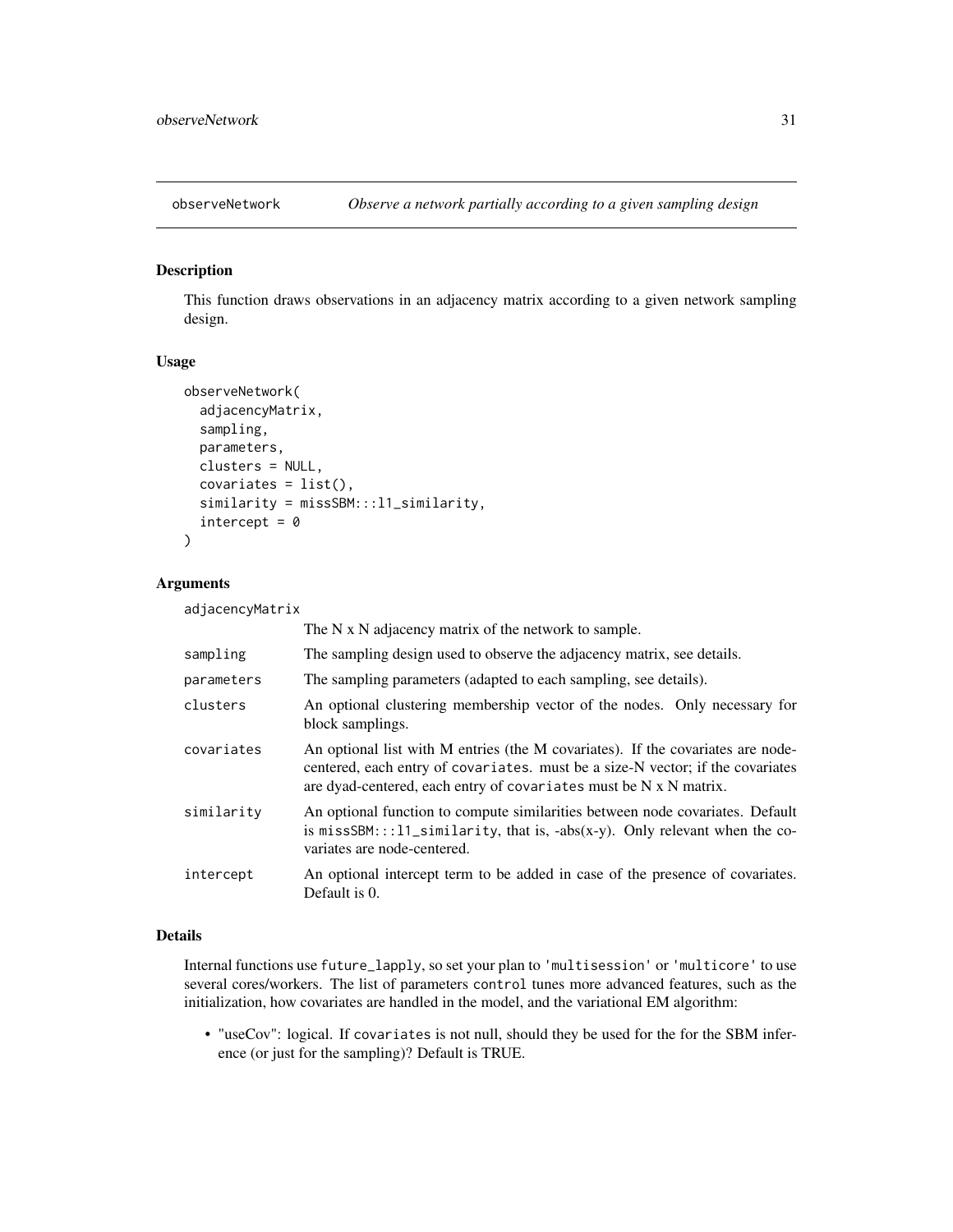# 32 observeNetwork

- "clusterInit": Initial method for clustering: either a character ("spectral") or a list with length(vBlocks) vectors, each with size ncol(adjacencyMatrix), providing a user-defined clustering. Default is "spectral".
- "similarity": An R x R -> R function to compute similarities between node covariates. Default is missSBM:::l1\_similarity, that is, -abs(x-y). Only relevant when the covariates are nodecentered (i.e. covariates is a list of size-N vectors).
- "threshold": V-EM algorithm stops stop when an optimization step changes the objective function or the parameters by less than threshold. Default is 1e-2.
- "maxIter": V-EM algorithm stops when the number of iteration exceeds maxIter. Default is 50.
- "fixPointIter": number of fix-point iterations in the V-E step. Default is 3.
- "exploration": character indicating the kind of exploration used among "forward", "backward", "both" or "none". Default is "both".
- "iterates": integer for the number of iterations during exploration. Only relevant when exploration is different from "none". Default is 1.
- "trace": logical for verbosity. Default is TRUE.

The different sampling designs are split into two families in which we find dyad-centered and nodecentered samplings. See doi: [10.1080/01621459.2018.1562934](https://doi.org/10.1080/01621459.2018.1562934) for a complete description.

- Missing at Random (MAR)
	- "dyad": parameter =  $p = Prob(Dyad(i,j))$  is observed)
	- "node": parameter =  $p = Prob(Node i is observed)$
	- "covar-dyad": parameter = beta in R^M, such that Prob(Dyad  $(i,j)$  is observed) = logistic(parameter' covarArray (i,j, .))
	- $-$  "covar-node": parameter = nu in R^M such that Prob(Node i is observed) = logistic(parameter' covarMatrix (i,)
	- "snowball": parameter = number of waves with Prob(Node i is observed in the 1st wave)
- Missing Not At Random (MNAR)
	- "double-standard": parameter =  $(p0,p1)$  with  $p0 = Prob(Dyad (i,j))$  is observed | the dyad is equal to 0),  $p1 = Prob(Dyad (i,j))$  is observed l the dyad is equal to 1)
	- "block-node": parameter =  $c(p(1),...,p(Q))$  and  $p(q)$  = Prob(Node i is observed | node i is in cluster q)
	- "block-dyad": parameter =  $c(p(1,1),...,p(Q,Q))$  and  $p(q,l)$  = Prob(Edge (i,j) is observed | node i is in cluster q and node j is in cluster l)
	- "degree": parameter =  $c(a,b)$  and  $logit(a+b * degree(i))$  = Prob(Node i is observed | De $gree(i)$

# Value

an adjacency matrix with the same dimension as the input, yet with additional NAs.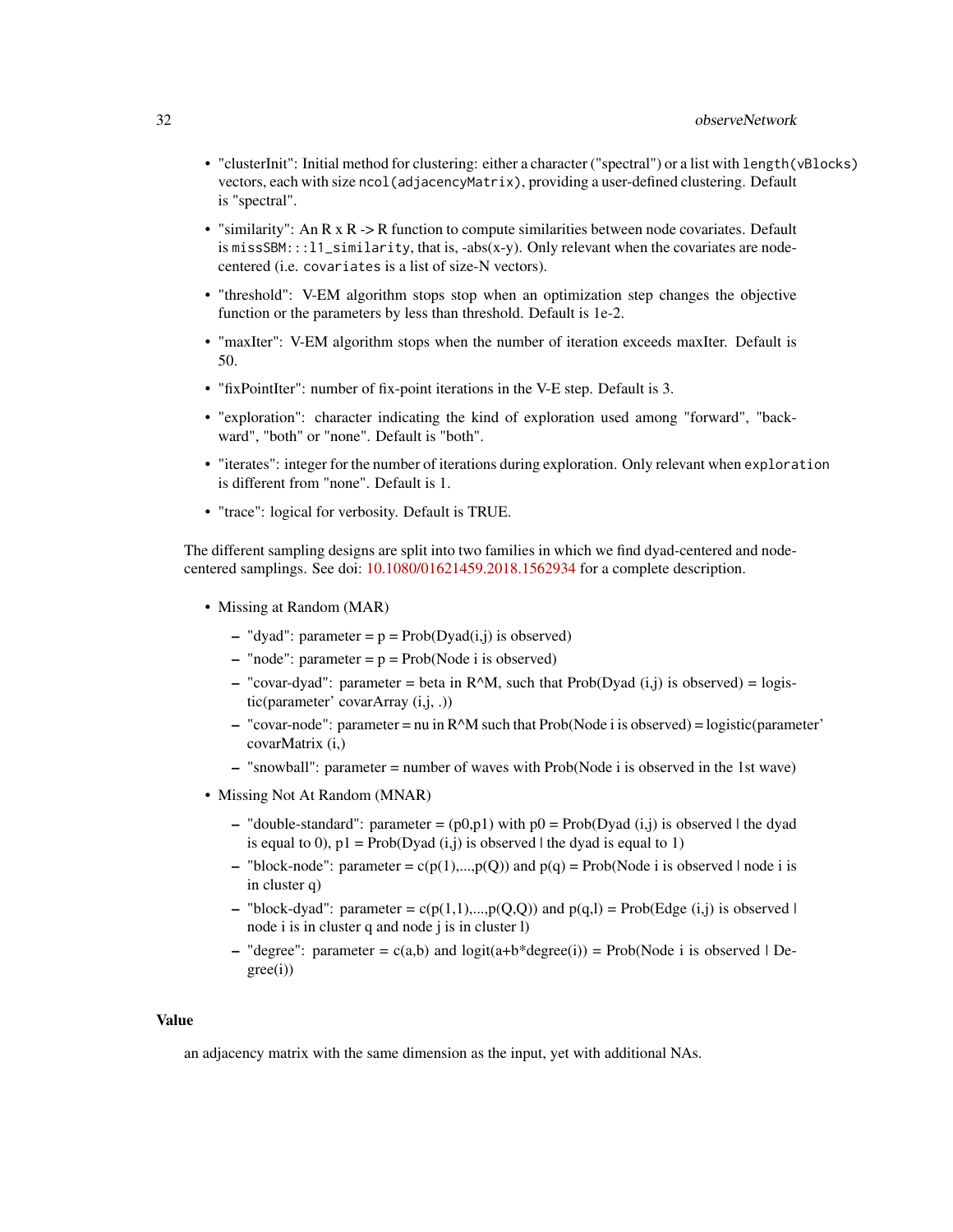# <span id="page-32-0"></span>partlyObservedNetwork 33

# Examples

```
## SBM parameters
N <- 300 # number of nodes
Q \le -3 # number of clusters
pi \leftarrow rep(1,Q)/Q # block proportion
theta \le list(mean = diag(.45,Q) + .05 ) # connectivity matrix
## simulate an unidrected binary SBM without covariate
sbm <- sbm::sampleSimpleSBM(N, pi, theta)
## Sample network data
# some sampling design and their associated parameters
sampling_parameters <- list(
   "dyad" = .3,
   "node" = .3,"double-standard" = c(0.4, 0.8),
   "block-node" = c(.3, .8, .5),
   "block-dyad" = theta$mean,
   "degree" = c(.01, .01),"snowball" = c(2, .1))
observed_networks <- list()
for (sampling in names(sampling_parameters)) {
  observed_networks[[sampling]] <-
    missSBM::observeNetwork(
       adjacencyMatrix = sbm$networkData,
       sampling = sampling,
       parameters = sampling_parameters[[sampling]],
       cluster = sbm$memberships
     )
}
```
<span id="page-32-1"></span>partlyObservedNetwork *An R6 Class used for internal representation of a partially observed network*

#### Description

An R6 Class used for internal representation of a partially observed network

An R6 Class used for internal representation of a partially observed network

#### Details

This class is not exported to the user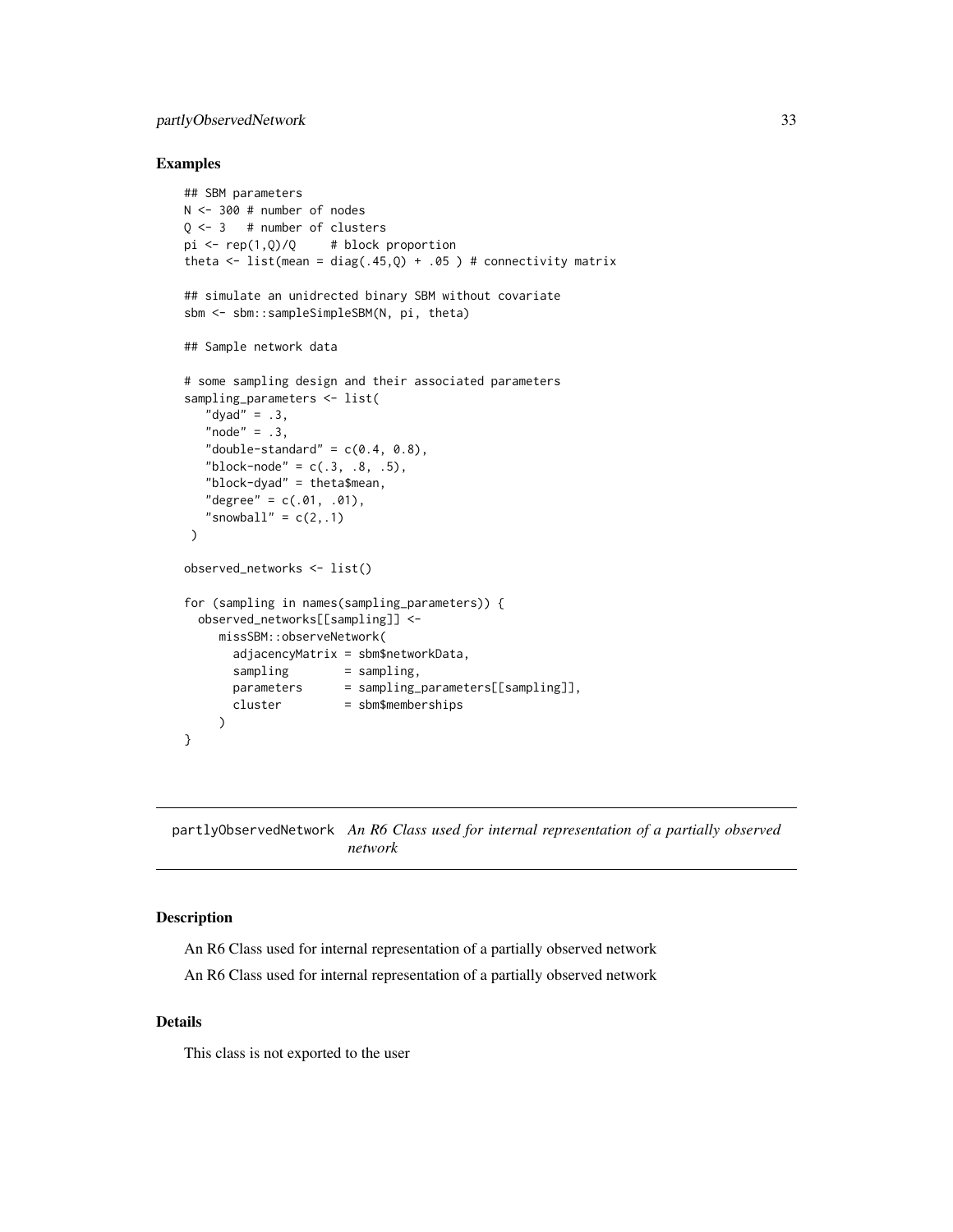# Active bindings

samplingRate The percentage of observed dyads

nbNodes The number of nodes

nbDyads The number of dyads

is\_directed logical indicating if the network is directed or not

networkData The adjacency matrix of the network

covarArray the array of covariates

covarMatrix the matrix of covariates

samplingMatrix matrix of observed and non-observed edges

samplingMatrixBar matrix of observed and non-observed edges

observedNodes a vector of observed and non-observed nodes (observed means at least one non NA value)

# Methods

# Public methods:

- [partlyObservedNetwork\\$new\(\)](#page-2-1)
- [partlyObservedNetwork\\$clustering\(\)](#page-33-0)
- [partlyObservedNetwork\\$imputation\(\)](#page-34-1)
- [partlyObservedNetwork\\$clone\(\)](#page-2-2)

Method new(): constructor

```
Usage:
partlyObservedNetwork$new(
  adjacencyMatrix,
  covariates = list(),
  similarity = missSBM:::l1_similarity
\lambda
```
*Arguments:*

adjacencyMatrix The adjacency matrix of the network

- covariates A list with M entries (the M covariates), each of whom being either a size-N vector or N x N matrix.
- similarity An R  $x$  R  $\rightarrow$  R function to compute similarities between node covariates. Default is l1\_similarity, that is, -abs(x-y).

<span id="page-33-0"></span>Method clustering(): method to cluster network data with missing value

```
Usage:
partlyObservedNetwork$clustering(
  vBlocks,
  imputation = ifelse(is.null(private$phi), "median", "average")
)
Arguments:
```
vBlocks The vector of number of blocks considered in the collection.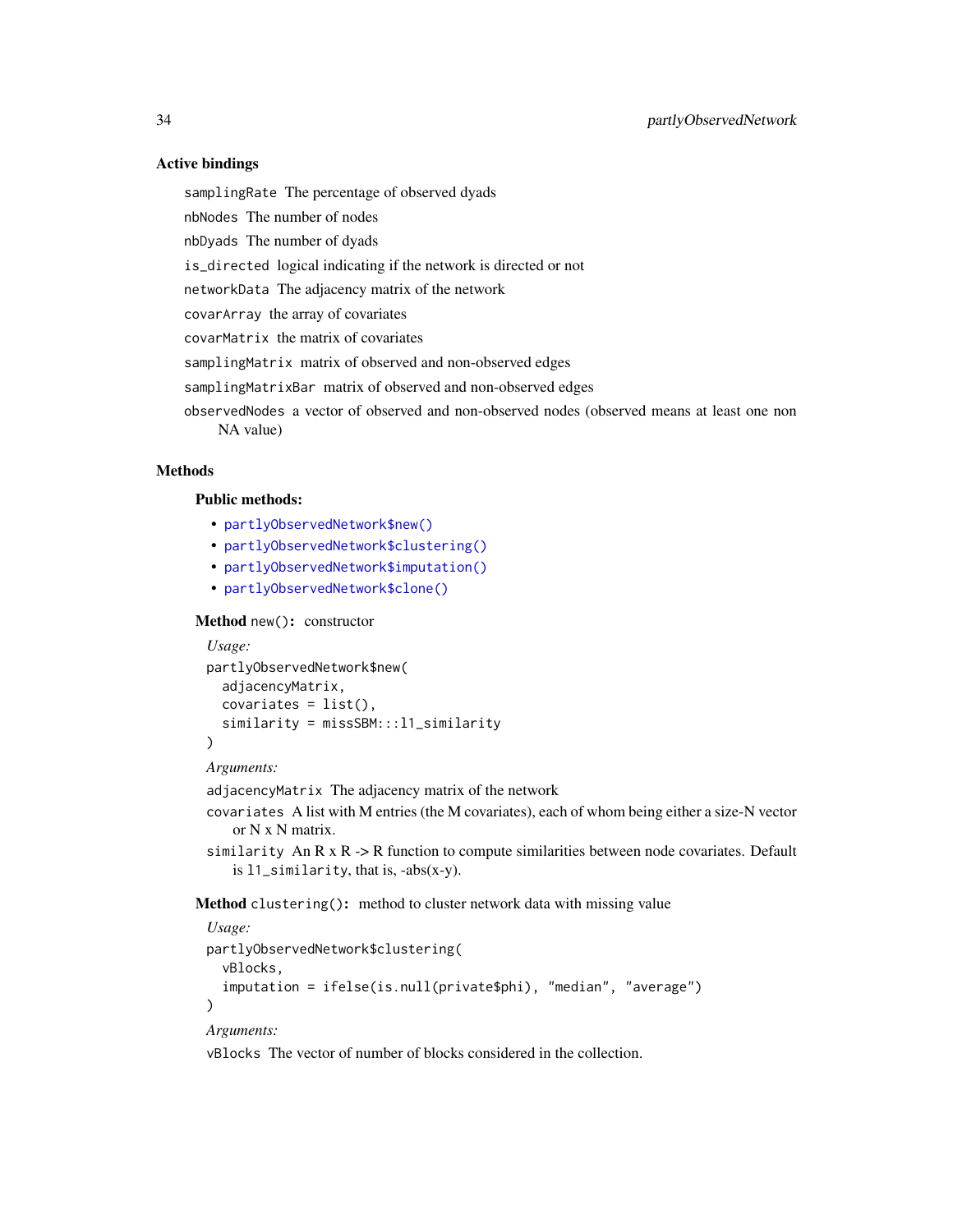<span id="page-34-0"></span>imputation character indicating the type of imputation among "median", "average"

<span id="page-34-1"></span>Method imputation(): basic imputation from existing clustering

*Usage:*

partlyObservedNetwork\$imputation(type = c("median", "average", "zero")) *Arguments:*

type a character, the type of imputation. Either "median" or "average"

Method clone(): The objects of this class are cloneable with this method.

```
Usage:
partlyObservedNetwork$clone(deep = FALSE)
Arguments:
deep Whether to make a deep clone.
```
plot.missSBM\_fit *Visualization for an object* [missSBM\\_fit](#page-21-1)

# Description

Plot function for the various fields of a [missSBM\\_fit](#page-21-1): the fitted SBM (network or connectivity), and a plot monitoring the optimization.

#### Usage

```
## S3 method for class 'missSBM_fit'
plot(
  x,
  type = c("imputed", "expected", "meso", "monitoring"),
  dimLabels = list(row = "node", col = "node"),...
)
```
#### Arguments

| X         | an object with class missSBM fit                                                                              |
|-----------|---------------------------------------------------------------------------------------------------------------|
| type      | the type specifies the field to plot, either "imputed", "expected", "meso", or<br>"monitoring"                |
| dimLabels | : a list of two characters specifying the labels of the nodes. Default to list (row=<br>$'node',col='node'))$ |
| $\ddotsc$ | additional parameters for S3 compatibility. Not used                                                          |

# Value

a ggplot object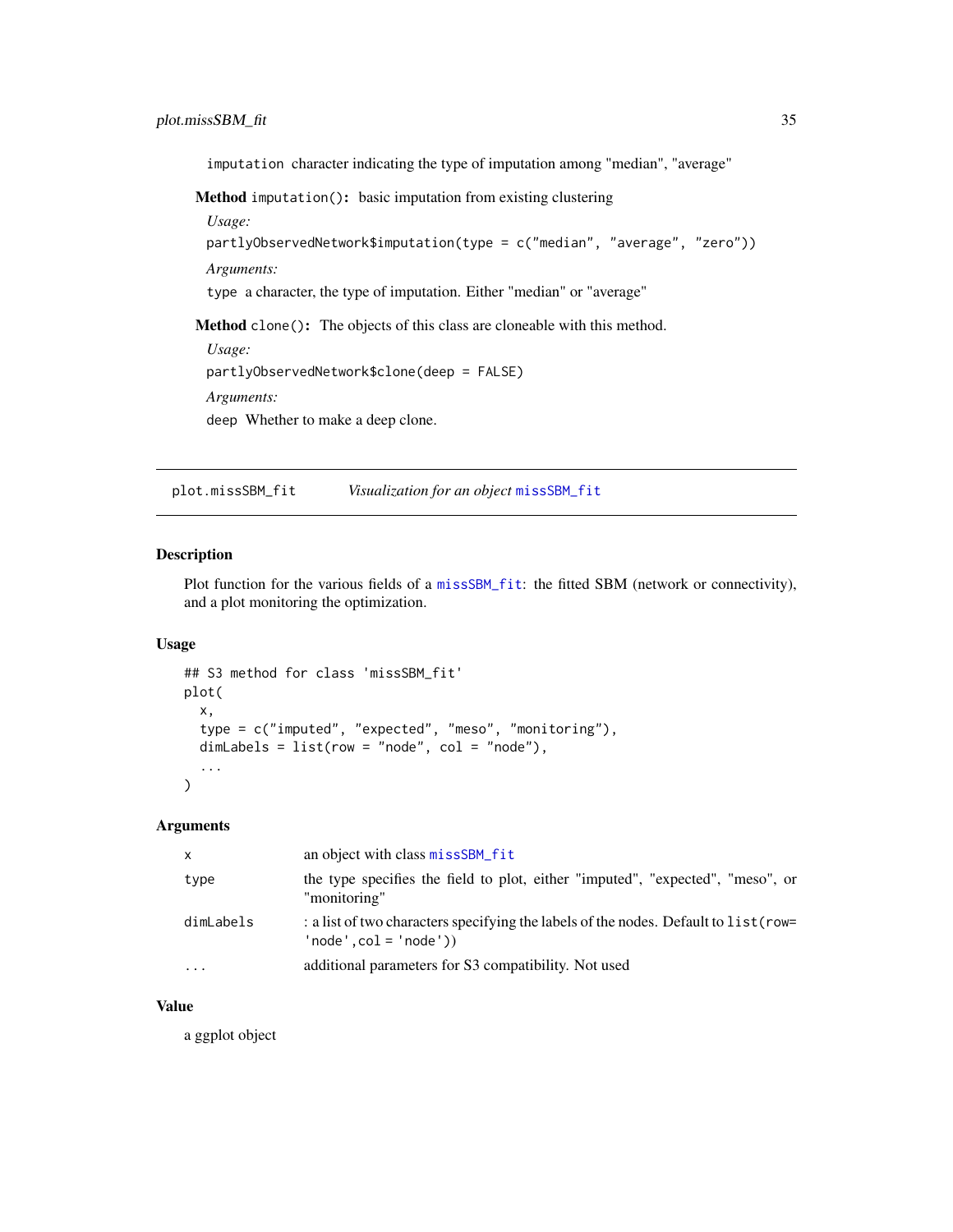<span id="page-35-0"></span>predicted.missSBM\_fit *Prediction of a* [missSBM\\_fit](#page-21-1) *(i.e. network with imputed missing dyads)*

# Description

Prediction of a [missSBM\\_fit](#page-21-1) (i.e. network with imputed missing dyads)

#### Usage

## S3 method for class 'missSBM\_fit' predict(object, ...)

# Arguments

| object   | an R6 object with class missSBM_fit         |
|----------|---------------------------------------------|
| $\cdots$ | additional parameters for S3 compatibility. |

# Value

an adjacency matrix between pairs of nodes. Missing dyads are imputed with their expected values, i.e. by there estimated probabilities of connection under the missing SBM.

simpleDyadSampler *Class for defining a simple dyad sampler*

# Description

Class for defining a simple dyad sampler

Class for defining a simple dyad sampler

#### Super classes

[missSBM::networkSampling](#page-0-0) -> [missSBM::networkSampler](#page-0-0) -> [missSBM::dyadSampler](#page-0-0) -> simpleDyadSampler

# Methods

# Public methods:

- [simpleDyadSampler\\$new\(\)](#page-2-1)
- [simpleDyadSampler\\$clone\(\)](#page-2-2)

Method new(): constructor for networkSampling

*Usage:*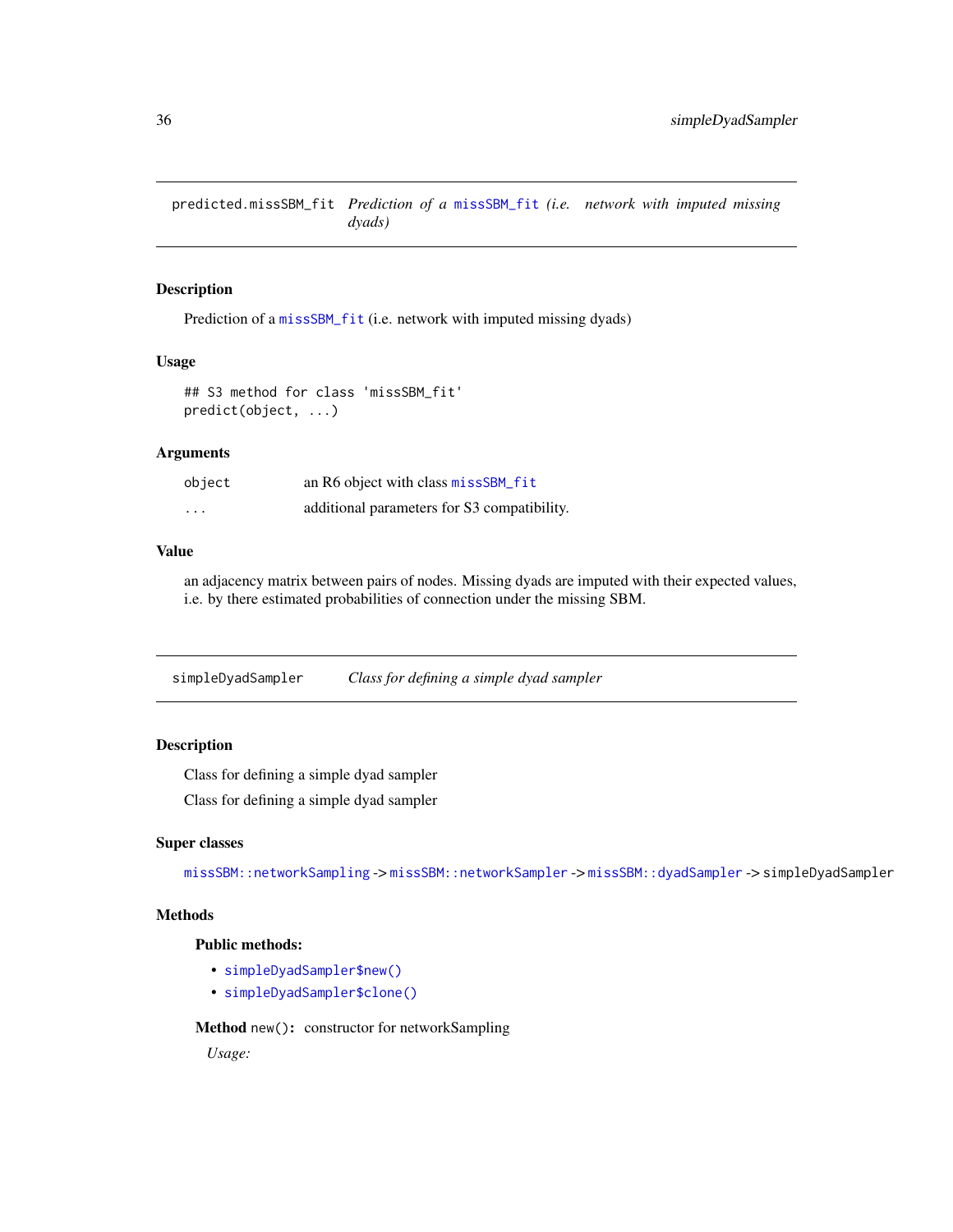```
simpleDyadSampler$new(
  parameters = NA,
  nbNodes = NA,
 directed = FALSE,
  covarArray = NULL,
  intercept = <math>0</math>)
```
#### *Arguments:*

parameters the vector of parameters associated to the sampling at play nbNodes number of nodes in the network directed logical, directed network of not covarArray an array of covariates used intercept double, intercept term used to compute the probability of sampling in the presence of covariates. Default 0.

Method clone(): The objects of this class are cloneable with this method.

```
Usage:
simpleDyadSampler$clone(deep = FALSE)
Arguments:
deep Whether to make a deep clone.
```
simpleNodeSampler *Class for defining a simple node sampler*

# Description

Class for defining a simple node sampler

Class for defining a simple node sampler

#### Super classes

[missSBM::networkSampling](#page-0-0) -> [missSBM::networkSampler](#page-0-0) -> [missSBM::nodeSampler](#page-0-0) -> simpleNodeSampler

# Methods

# Public methods:

- [simpleNodeSampler\\$new\(\)](#page-2-1)
- [simpleNodeSampler\\$clone\(\)](#page-2-2)

# Method new(): constructor for networkSampling

*Usage:*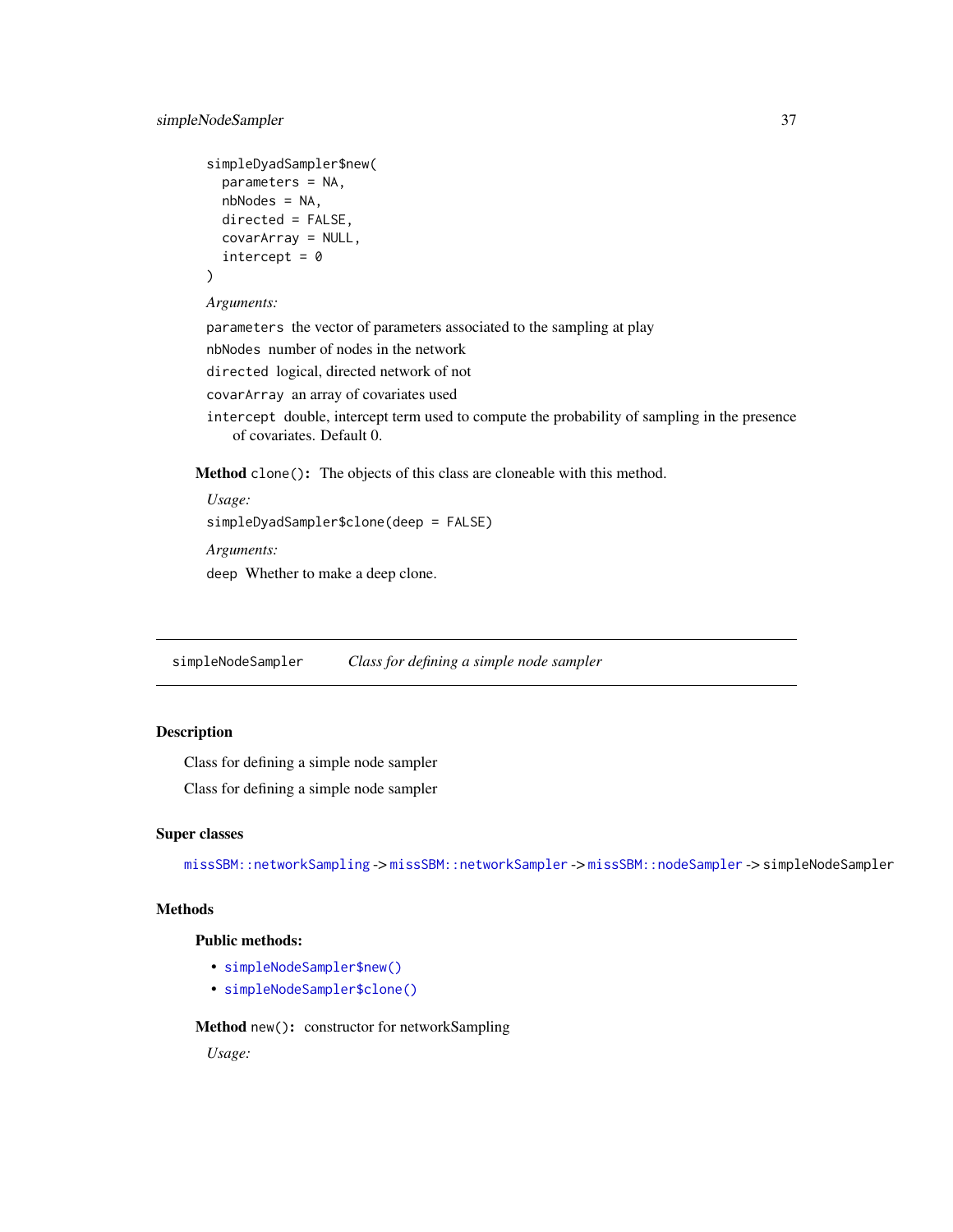```
simpleNodeSampler$new(
  parameters = NA,
  nbNodes = NA,
  directed = FALSE,
  covarMatrix = NULL,
  intercept = <math>0</math>)
```
*Arguments:*

parameters the vector of parameters associated to the sampling at play nbNodes number of nodes in the network directed logical, directed network of not

covarMatrix a matrix of covariates used

intercept double, intercept term used to compute the probability of sampling in the presence of covariates. Default 0.

Method clone(): The objects of this class are cloneable with this method.

```
Usage:
simpleNodeSampler$clone(deep = FALSE)
Arguments:
deep Whether to make a deep clone.
```

| SimpleSBM_fit | This internal class is designed to adjust a binary Stochastic Block |
|---------------|---------------------------------------------------------------------|
|               | Model in the context of missSBM.                                    |

#### **Description**

This internal class is designed to adjust a binary Stochastic Block Model in the context of missSBM. This internal class is designed to adjust a binary Stochastic Block Model in the context of missSBM.

# Details

It is not designed not be call by the user

# Super classes

[sbm::SBM](#page-0-0) -> [sbm::SimpleSBM](#page-0-0) -> SimpleSBM\_fit

# Active bindings

type the type of SBM (distribution of edges values, network type, presence of covariates) penalty double, value of the penalty term in ICL

entropy double, value of the entropy due to the clustering distribution

loglik double: approximation of the log-likelihood (variational lower bound) reached

ICL double: value of the integrated classification log-likelihood

<span id="page-37-0"></span>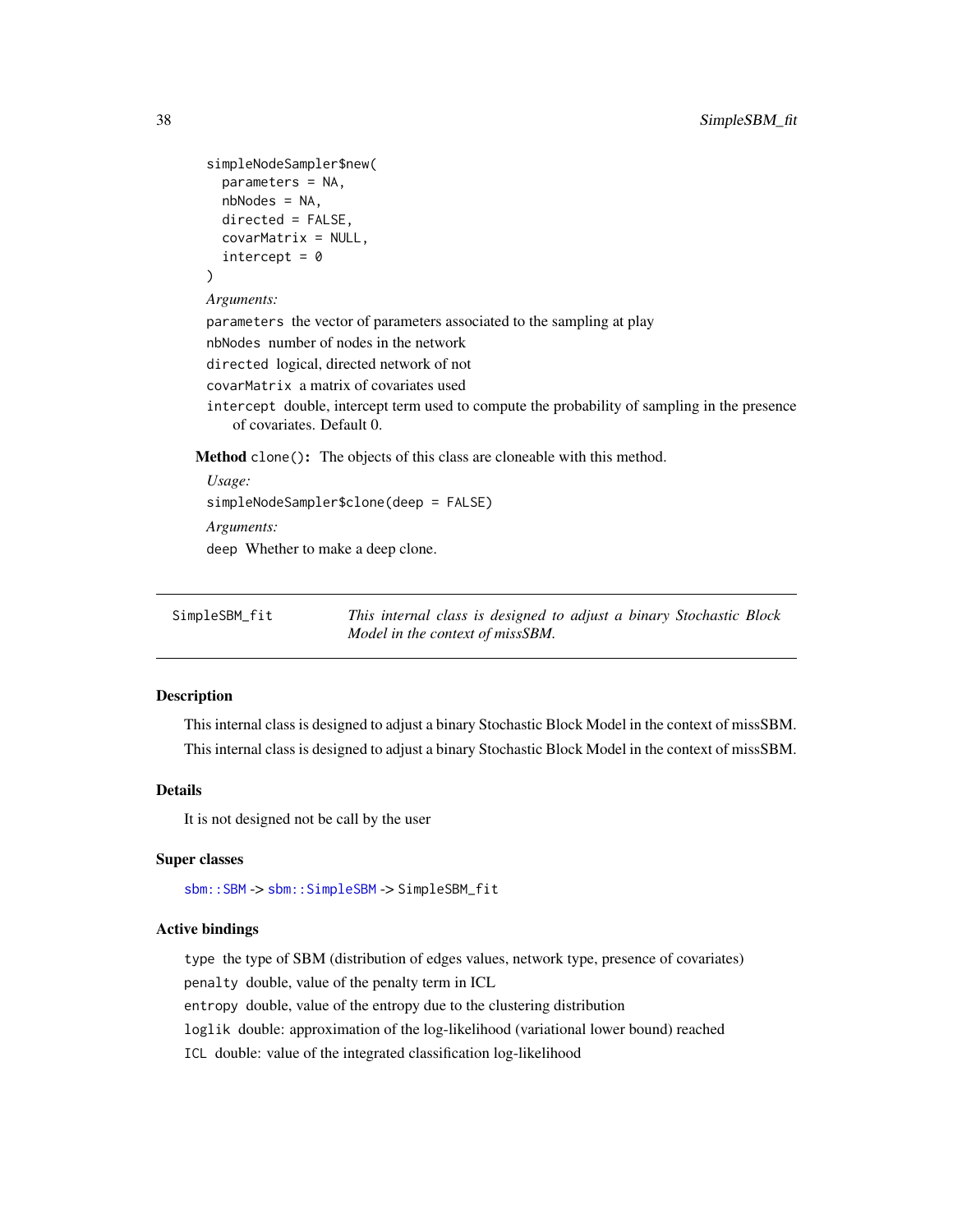# SimpleSBM\_fit 39

# **Methods**

# Public methods:

- [SimpleSBM\\_fit\\$new\(\)](#page-2-1)
- [SimpleSBM\\_fit\\$doVEM\(\)](#page-22-0)
- [SimpleSBM\\_fit\\$reorder\(\)](#page-38-0)
- [SimpleSBM\\_fit\\$clone\(\)](#page-2-2)

Method new(): constructor for simpleSBM\_fit for missSBM purpose

#### *Usage:*

```
SimpleSBM_fit$new(networkData, clusterInit, covarList = list())
```
#### *Arguments:*

- networkData a structure to store network under missing data condition: either a matrix possibly with NA, or a missSBM:::partlyObservedNetwork
- clusterInit Initial clustering: a vector with size ncol(adjacencyMatrix), providing a userdefined clustering with nbBlocks levels.
- covarList An optional list with M entries (the M covariates).

Method doVEM(): method to perform estimation via variational EM

```
Usage:
SimpleSBM_fit$doVEM(
  threshold = 0.01,
  maxIter = 100,
  fixPointIter = 3,
  trace = FALSE
\lambda
```
#### *Arguments:*

threshold stop when an optimization step changes the objective function by less than threshold. Default is 1e-4.

maxIter V-EM algorithm stops when the number of iteration exceeds maxIter. Default is 10 fixPointIter number of fix-point iterations in the Variational E step. Default is 5. trace logical for verbosity. Default is FALSE.

<span id="page-38-0"></span>Method reorder(): permute group labels by order of decreasing probability

*Usage:* SimpleSBM\_fit\$reorder()

Method clone(): The objects of this class are cloneable with this method.

*Usage:* SimpleSBM\_fit\$clone(deep = FALSE) *Arguments:* deep Whether to make a deep clone.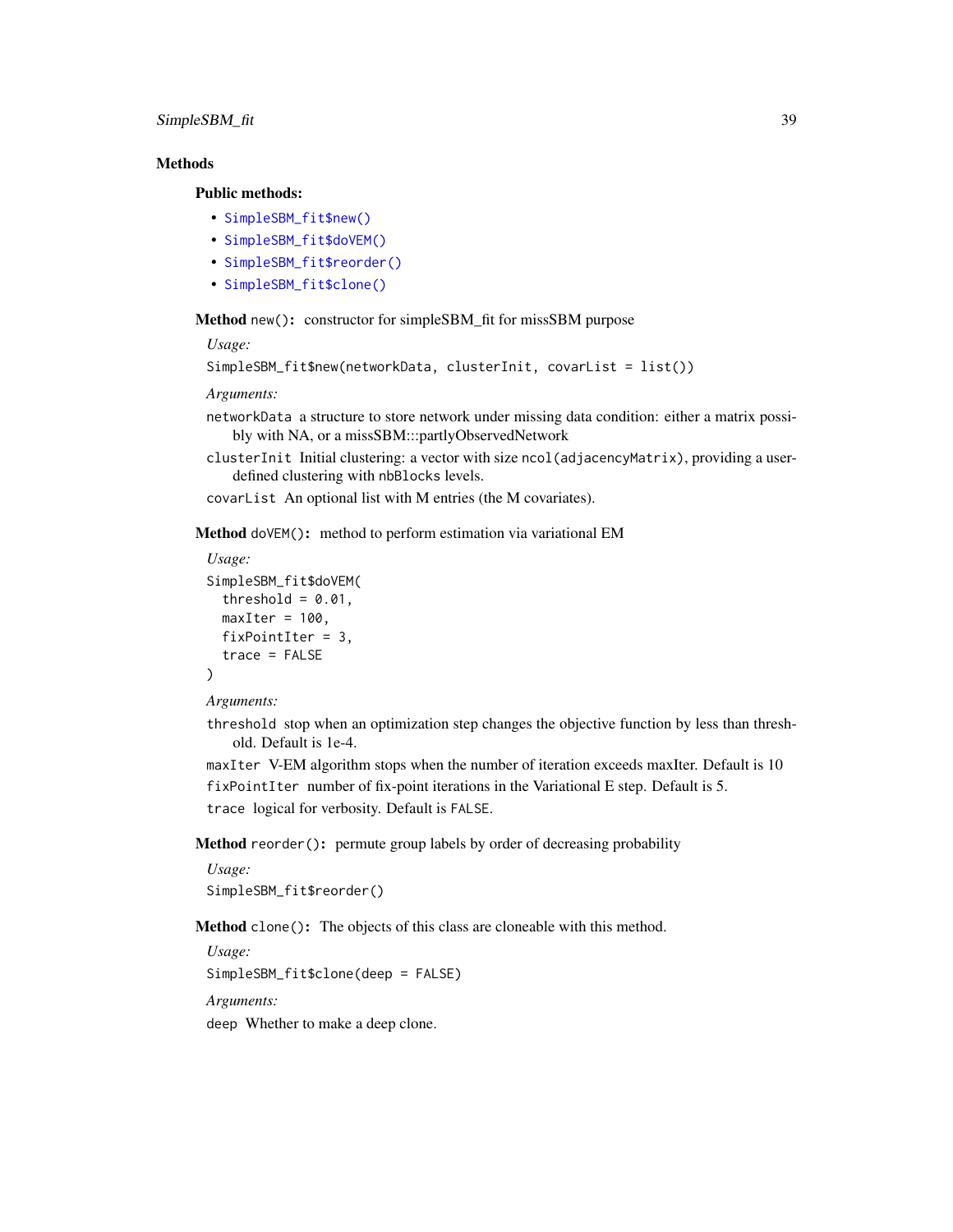<span id="page-39-1"></span><span id="page-39-0"></span>SimpleSBM\_fit\_MNAR *This internal class is designed to adjust a binary Stochastic Block Model in the context of missSBM.*

#### **Description**

This internal class is designed to adjust a binary Stochastic Block Model in the context of missSBM. This internal class is designed to adjust a binary Stochastic Block Model in the context of missSBM.

# Details

It is not designed not be call by the user

# Super classes

```
sbm::SBM -> sbm::SimpleSBM -> missSBM::SimpleSBM_fit -> missSBM::SimpleSBM_fit_noCov
-> SimpleSBM_MNAR_noCov
```
# Active bindings

imputation the matrix of imputed values

vExpec double: variational approximation of the expectation complete log-likelihood

# Methods

# Public methods:

- [SimpleSBM\\_fit\\_MNAR\\$new\(\)](#page-2-1)
- [SimpleSBM\\_fit\\_MNAR\\$update\\_parameters\(\)](#page-3-1)
- [SimpleSBM\\_fit\\_MNAR\\$update\\_blocks\(\)](#page-40-2)
- [SimpleSBM\\_fit\\_MNAR\\$clone\(\)](#page-2-2)

Method new(): constructor for simpleSBM\_fit for missSBM purpose

#### *Usage:*

SimpleSBM\_fit\_MNAR\$new(networkData, clusterInit)

*Arguments:*

- networkData a structure to store network under missing data condition: either a matrix possibly with NA, or a missSBM:::partlyObservedNetwork
- clusterInit Initial clustering: a vector with size ncol(adjacencyMatrix), providing a userdefined clustering with nbBlocks levels.

Method update\_parameters(): update parameters estimation (M-step)

*Usage:*

SimpleSBM\_fit\_MNAR\$update\_parameters(nu = NULL)

*Arguments:*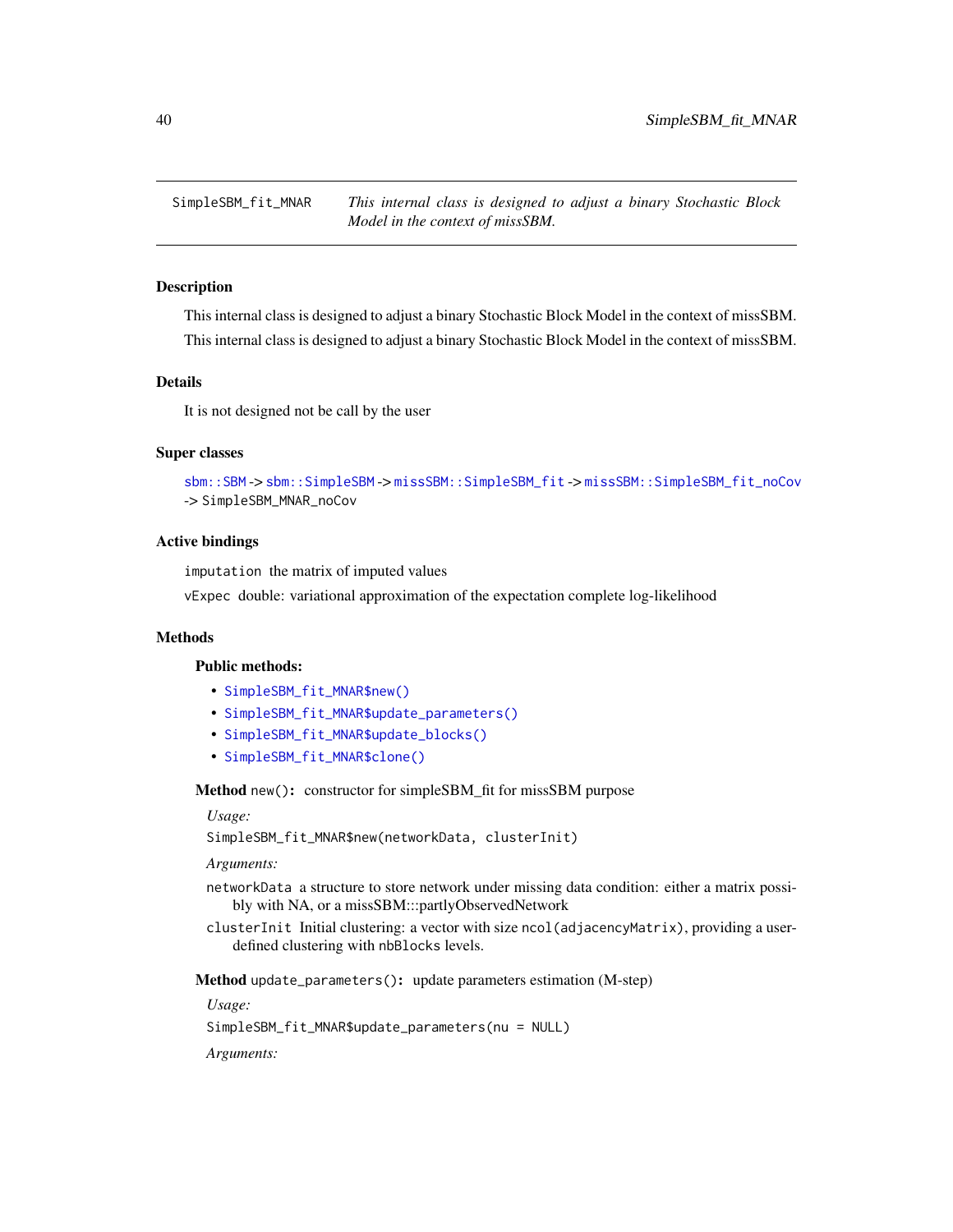<span id="page-40-0"></span>nu currently imputed values

<span id="page-40-2"></span>Method update\_blocks(): update variational estimation of blocks (VE-step)

*Usage:* SimpleSBM\_fit\_MNAR\$update\_blocks(log\_lambda = 0) *Arguments:* log\_lambda additional term sampling dependent used to de-bias estimation of tau Method clone(): The objects of this class are cloneable with this method. *Usage:* SimpleSBM\_fit\_MNAR\$clone(deep = FALSE) *Arguments:*

deep Whether to make a deep clone.

<span id="page-40-1"></span>SimpleSBM\_fit\_noCov *This internal class is designed to adjust a binary Stochastic Block Model in the context of missSBM.*

# **Description**

This internal class is designed to adjust a binary Stochastic Block Model in the context of missSBM. This internal class is designed to adjust a binary Stochastic Block Model in the context of missSBM.

# Details

It is not designed not be call by the user

#### Super classes

[sbm::SBM](#page-0-0) -> [sbm::SimpleSBM](#page-0-0) -> [missSBM::SimpleSBM\\_fit](#page-0-0) -> SimpleSBM\_fit\_noCov

#### Active bindings

imputation the matrix of imputed values

vExpec double: variational approximation of the expectation complete log-likelihood

vExpec\_corrected double: variational approximation of the expectation complete log-likelihood with correction to be comparable with MNAR criteria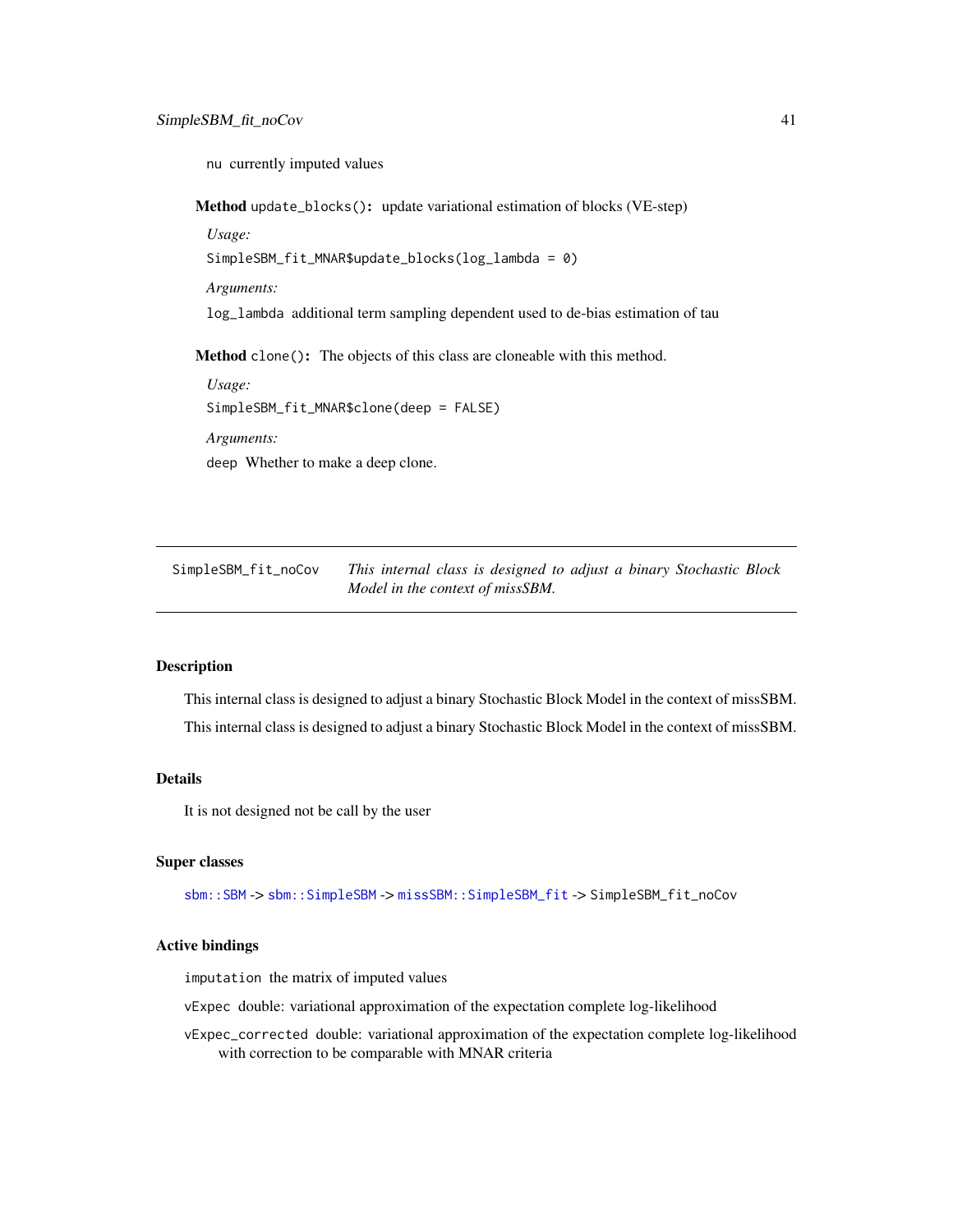# Methods

# Public methods:

- [SimpleSBM\\_fit\\_noCov\\$update\\_parameters\(\)](#page-3-1)
- [SimpleSBM\\_fit\\_noCov\\$update\\_blocks\(\)](#page-40-2)
- [SimpleSBM\\_fit\\_noCov\\$clone\(\)](#page-2-2)

#### Method update\_parameters(): update parameters estimation (M-step)

*Usage:*

SimpleSBM\_fit\_noCov\$update\_parameters(...)

*Arguments:*

... additional arguments, only required for MNAR cases

Method update\_blocks(): update variational estimation of blocks (VE-step)

*Usage:*

SimpleSBM\_fit\_noCov\$update\_blocks(...)

*Arguments:*

... additional arguments, only required for MNAR cases

Method clone(): The objects of this class are cloneable with this method.

*Usage:* SimpleSBM\_fit\_noCov\$clone(deep = FALSE)

*Arguments:*

deep Whether to make a deep clone.

<span id="page-41-1"></span>SimpleSBM\_fit\_withCov *This internal class is designed to adjust a binary Stochastic Block Model in the context of missSBM.*

# Description

This internal class is designed to adjust a binary Stochastic Block Model in the context of missSBM. This internal class is designed to adjust a binary Stochastic Block Model in the context of missSBM.

# Details

It is not designed not be call by the user

#### Super classes

[sbm::SBM](#page-0-0) -> [sbm::SimpleSBM](#page-0-0) -> [missSBM::SimpleSBM\\_fit](#page-0-0) -> SimpleSBM\_fit\_withCov

<span id="page-41-0"></span>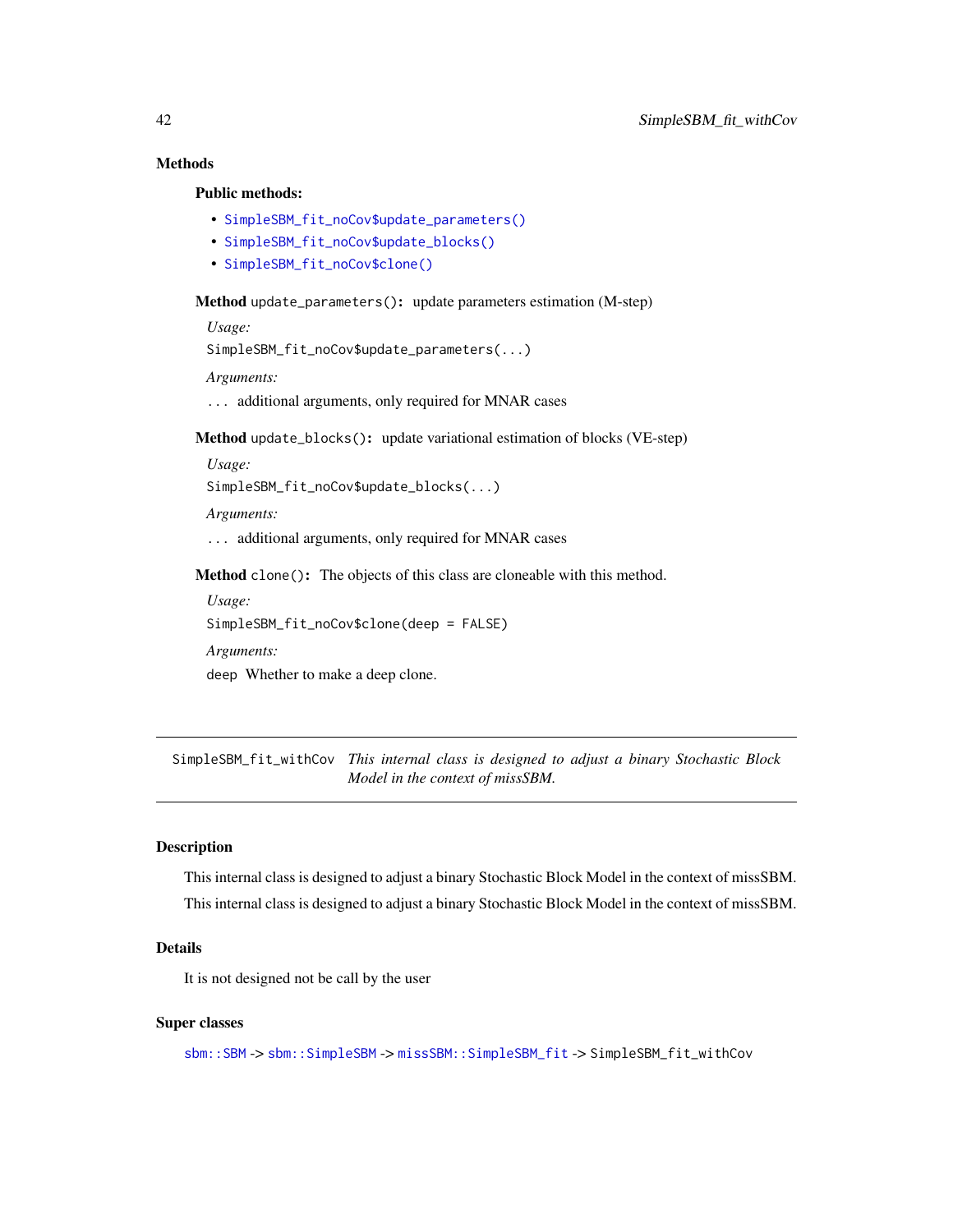#### <span id="page-42-0"></span>Active bindings

imputation the matrix of imputed values

vExpec double: variational approximation of the expectation complete log-likelihood

vExpec\_corrected double: variational approximation of the expectation complete log-likelihood with correction to be comparable with MNAR criteria

# Methods

Public methods:

- [SimpleSBM\\_fit\\_withCov\\$update\\_parameters\(\)](#page-3-1)
- [SimpleSBM\\_fit\\_withCov\\$update\\_blocks\(\)](#page-40-2)
- [SimpleSBM\\_fit\\_withCov\\$clone\(\)](#page-2-2)

Method update\_parameters(): update parameters estimation (M-step)

*Usage:*

SimpleSBM\_fit\_withCov\$update\_parameters(...)

*Arguments:*

... use for compatibility

control a list to tune nlopt for optimization, see documentation of nloptr

Method update\_blocks(): update variational estimation of blocks (VE-step)

*Usage:*

SimpleSBM\_fit\_withCov\$update\_blocks(...)

*Arguments:*

... use for compatibility

Method clone(): The objects of this class are cloneable with this method.

*Usage:* SimpleSBM\_fit\_withCov\$clone(deep = FALSE)

*Arguments:*

deep Whether to make a deep clone.

snowballSampler *Class for defining a snowball sampler*

# Description

Class for defining a snowball sampler Class for defining a snowball sampler

#### Super classes

[missSBM::networkSampling](#page-0-0) -> [missSBM::networkSampler](#page-0-0) -> [missSBM::nodeSampler](#page-0-0) -> snowballSampler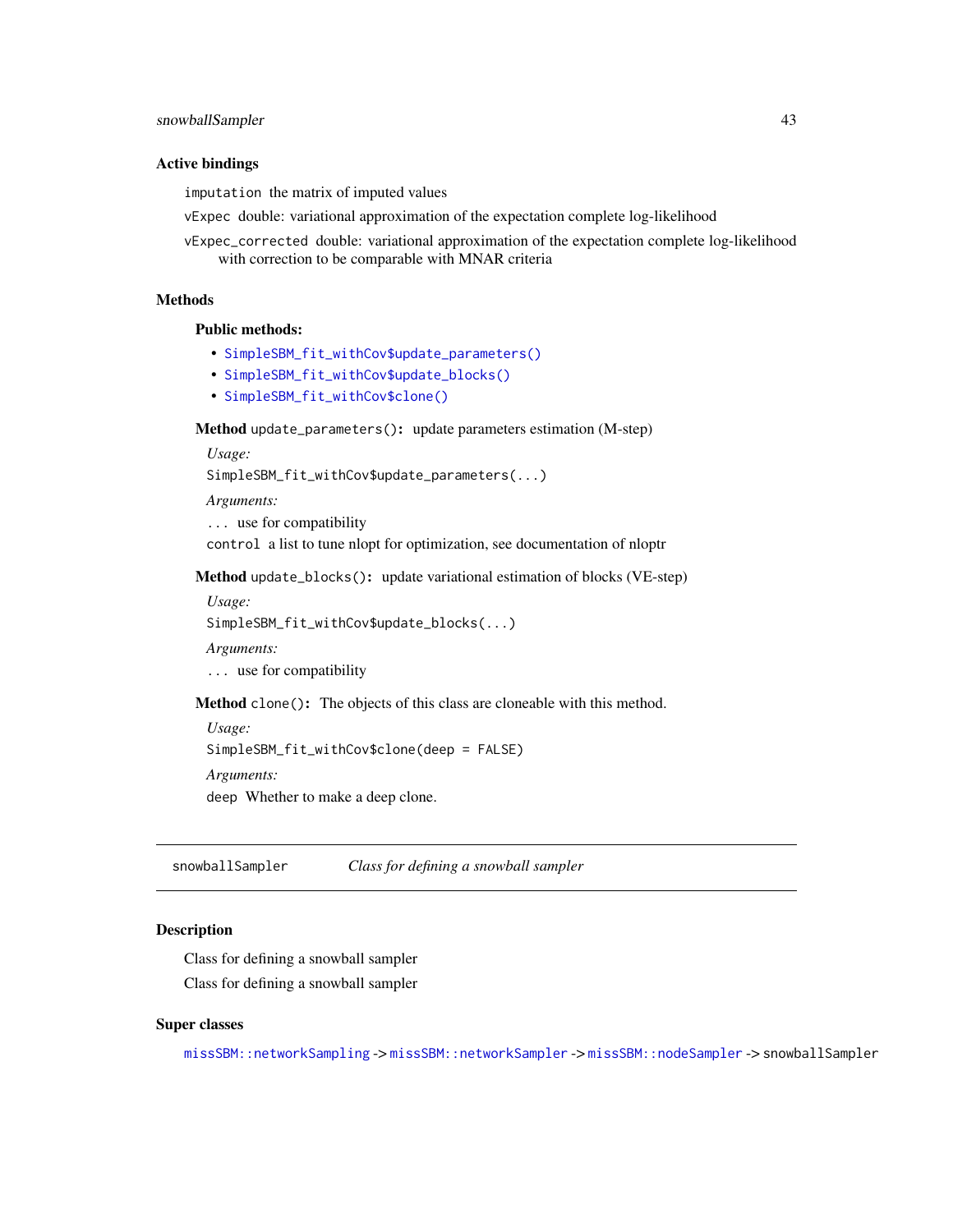# Methods

Public methods:

- [snowballSampler\\$new\(\)](#page-2-1)
- [snowballSampler\\$clone\(\)](#page-2-2)

Method new(): constructor for networkSampling

```
Usage:
snowballSampler$new(parameters = NA, adjacencyMatrix = NA, directed = FALSE)
Arguments:
parameters the vector of parameters associated to the sampling at play
adjacencyMatrix the adjacency matrix of the network
directed logical, directed network of not
```
Method clone(): The objects of this class are cloneable with this method.

```
Usage:
snowballSampler$clone(deep = FALSE)
Arguments:
deep Whether to make a deep clone.
```
summary.missSBM\_fit *Summary method for a* [missSBM\\_fit](#page-21-1)

# Description

```
Summary method for a missSBM_fit
```
### Usage

```
## S3 method for class 'missSBM_fit'
summary(object, ...)
```
#### Arguments

| object  | an R6 object with class missSBM_fit         |
|---------|---------------------------------------------|
| $\cdot$ | additional parameters for S3 compatibility. |

# Value

a basic printing output

<span id="page-43-0"></span>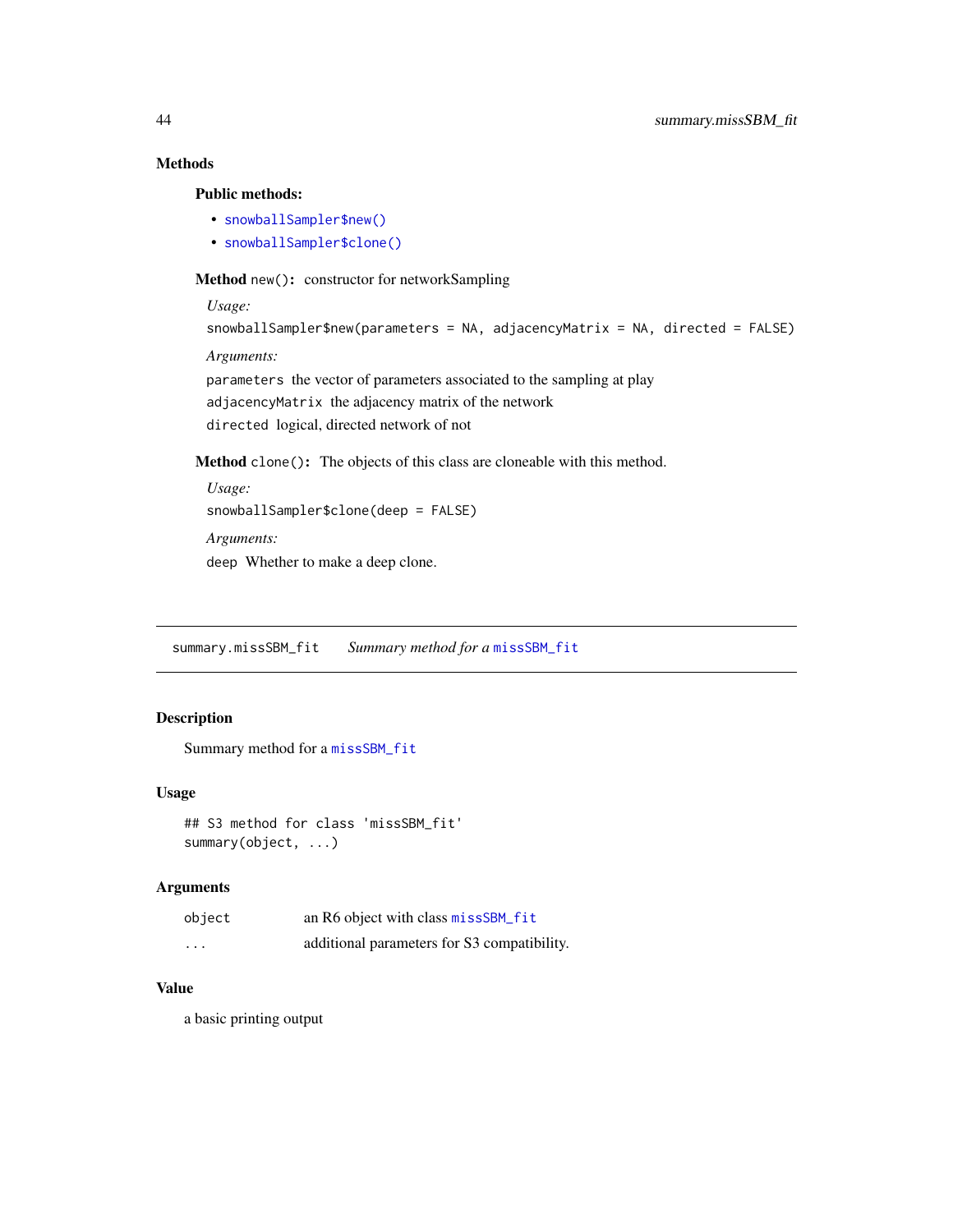# <span id="page-44-0"></span>Description

This dataset contains two networks where the nodes are countries and an edge in network "belligerent" means that the two countries have been at least once at war between years 1816 to 2007 while an edge in network "alliance" means that the two countries have had a formal alliance between years 1816 to 2012. The network belligerent have less nodes since countries which have not been at war are not considered.

# Usage

war

# Format

A list with 2 two igraph objects, alliance and belligerent. Each graph have three attributes: 'name' (the country name), 'power' (a score related to military power: the higher, the better) and 'trade' (a score related to the trade effort between pairs of countries).

# Source

networks were extracted from <https://www.correlatesofwar.org/>

# References

Sarkees, Meredith Reid and Frank Wayman (2010). Resort to War: 1816 - 2007. Washington DC: CQ Press.

Gibler, Douglas M. 2009. International military alliances, 1648-2008. CQ Press

#### Examples

```
data(war)
class(war$belligerent)
igraph::gorder(war$alliance)
igraph::gorder(war$belligerent)
igraph::edges(war$alliance)
igraph::get.graph.attribute(war$alliance)
```